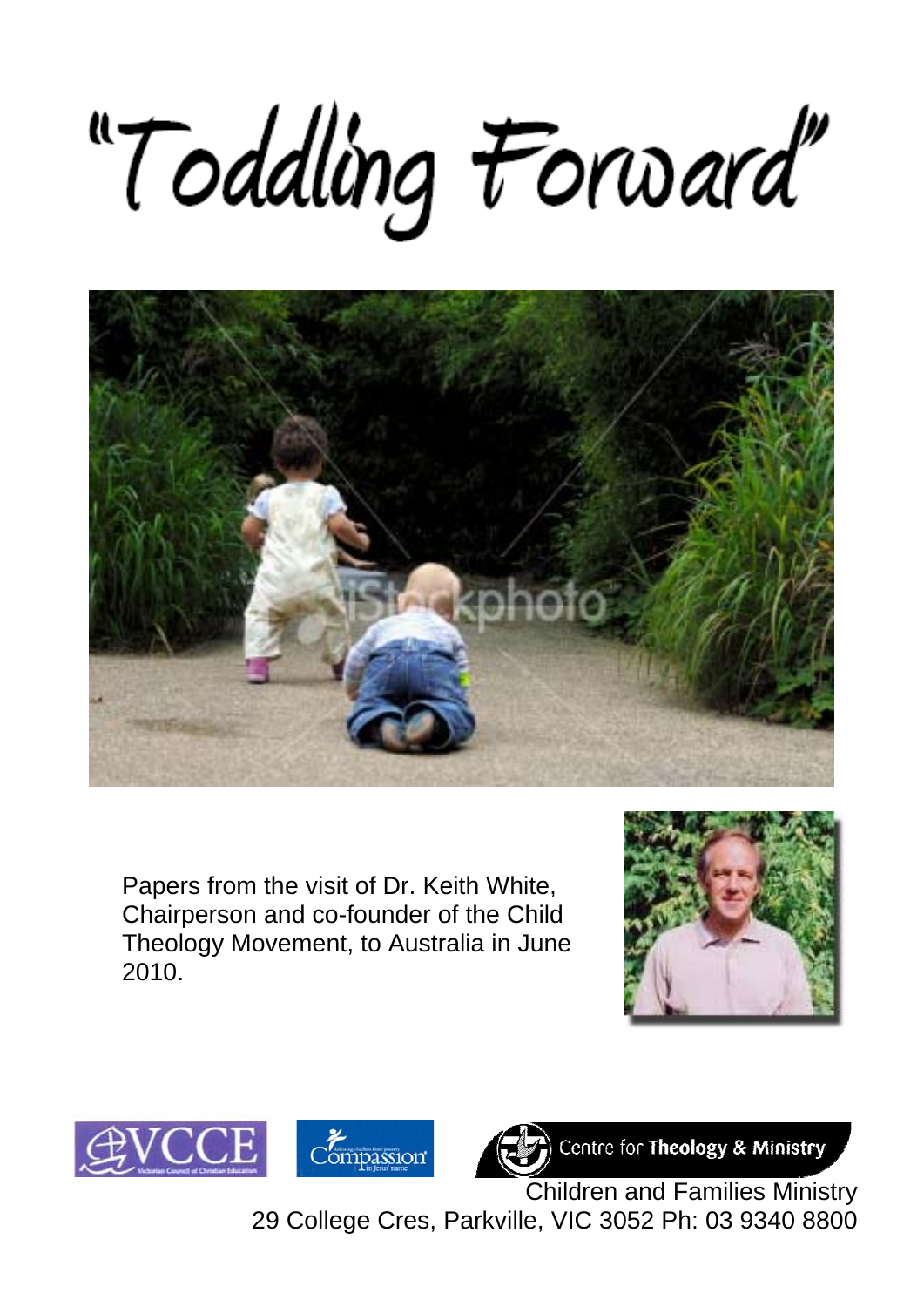

In June 2010 Melbourne was privileged to experience the visit to Australia of Dr. Keith White M.A. (Oxon.), M. Phil, PhD. Sponsored by the *Victorian Council for Christian Education* (VCCE) and supported by *Compassion*, the visit included conversations with faculty from numerous Theological Colleges and the presentation of the papers contained in this booklet. The visit sought to raise the profile of the Child Theology Movement in Australia, engage Theological Colleges with Child Theology and contribute to theological reflection around the practice of ministry with children and their families in a variety of contexts. The hope is that this booklet will also contribute to on-going conversation with regard to Child Theology.

Contents

- 1. Introducing Child Theology
- 2. Child Theology as a Seed
- 3. Child Theology and the emerging Theology of Development

Appendix – Introducing the Child Theology Movement in Australia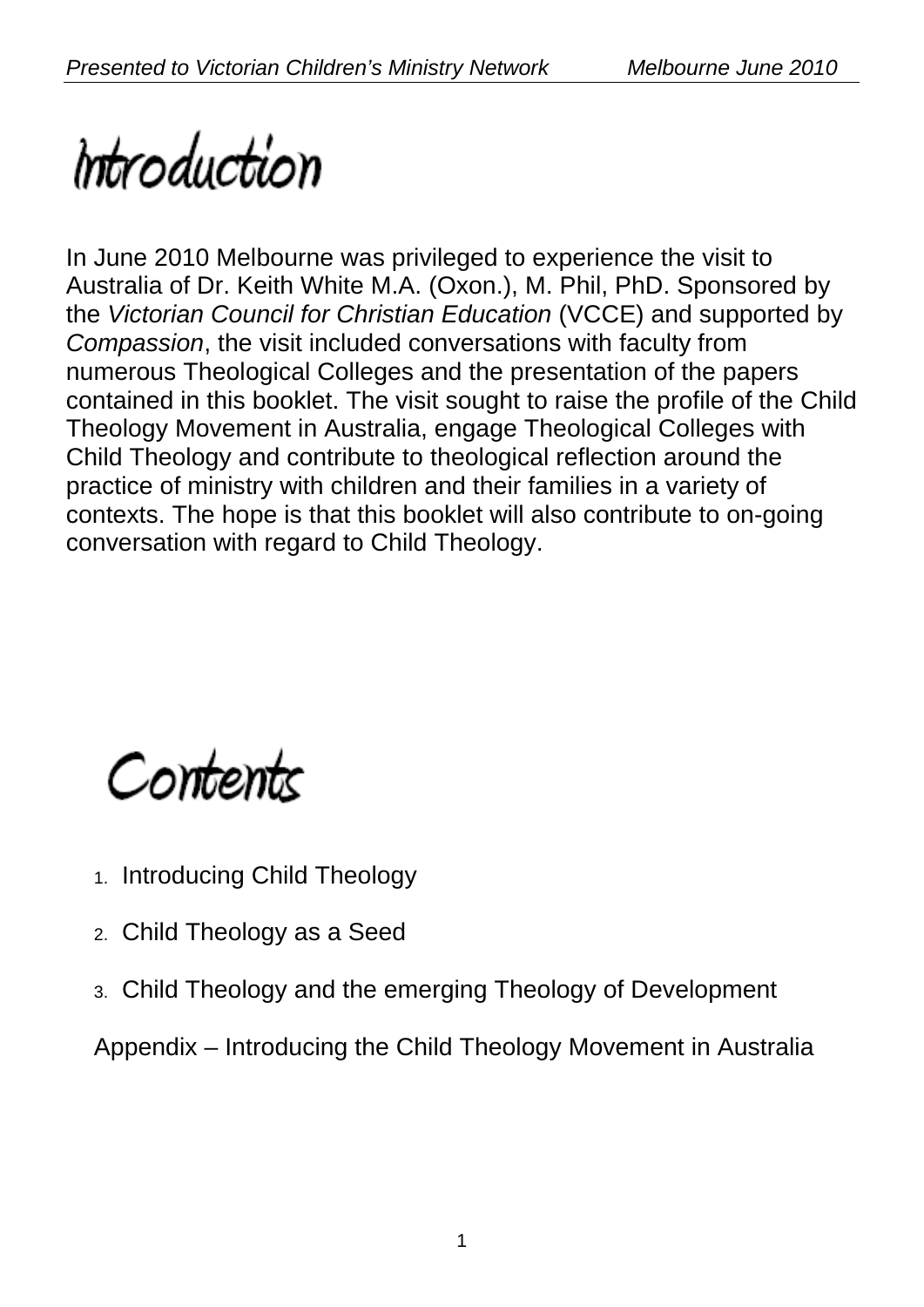Introducing Child Theology<br>Dr Keith J. White

# **Introduction**

It seemed to me that it might be useful this evening to try to describe Child Theology in the context of my personal journey of discovery. The narrative will give us a chance to note related aspects of theology (like, for example Children's Spirituality) that feed into and draw from Child Theology, but are not the same thing. And it will also help us get to know each other better.

# **Stage One: Living among Children**

I was born into a rather unusual household in the East End of London (very near where the 2012 Olympics will be held in fact). My grandparents had shared their lives with motherless children, and my parents did the same: in the very same house! This is how it came about that I grew up alongside forty other children, and when I married, Ruth and I continued the family tradition and live in exactly the same place over 110 years after my grandparents began their life's work.

So I have been living among children virtually all my life. And this introduced me to two aspects of theology that I wish to note. The first is children's spirituality.

#### *Children's Spirituality*

There has been a lot written about this in recent years including a book just out called *Listening to Children on the Spiritual Journey* by Catherine Stonehouse and Scottie May (Baker Academic, Grand Rapids 2010). The core idea is that children have their own ways of making sense of the transcendent: they are hard-wired for relationships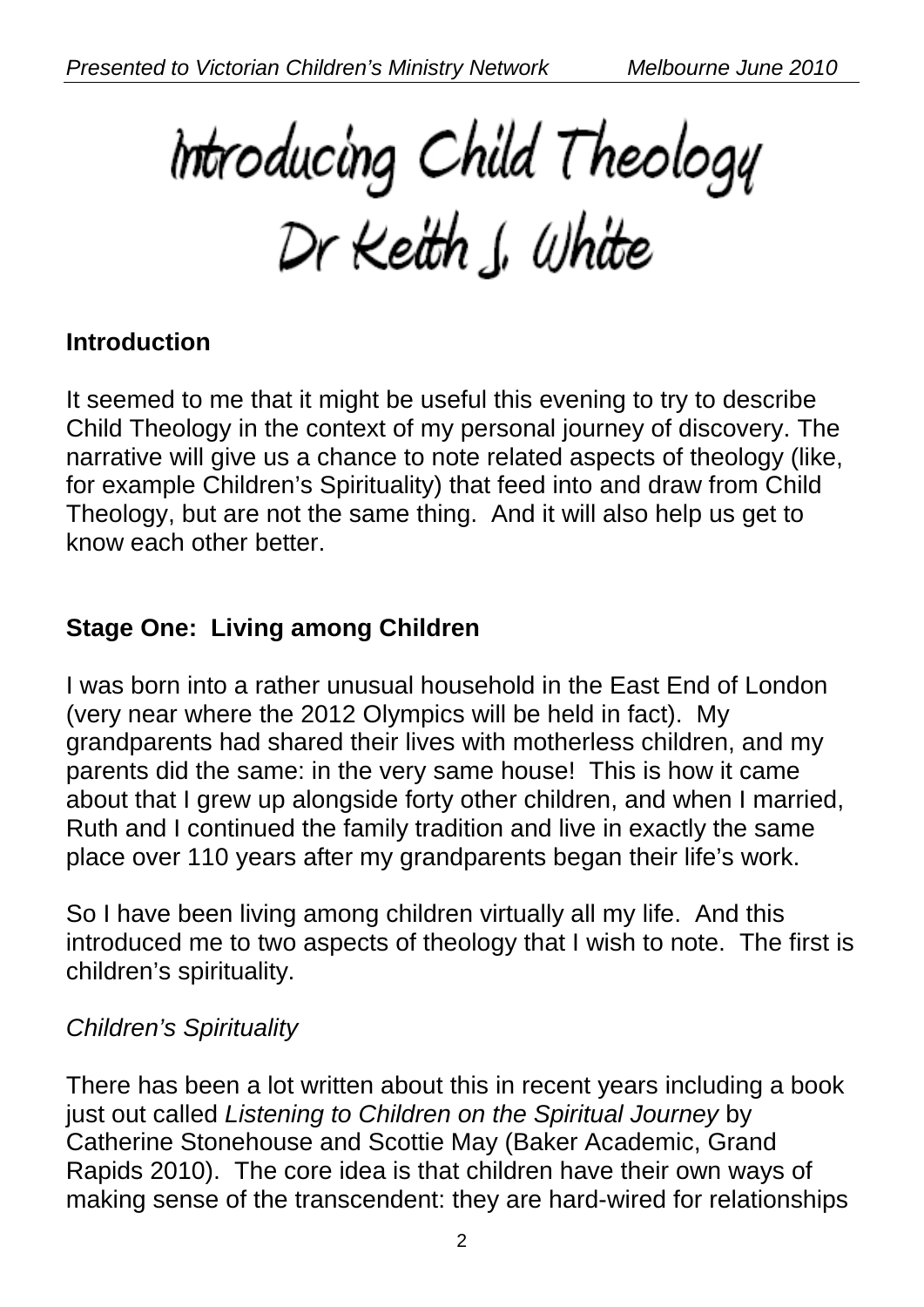of many sorts. In our desire to teach them Christian faith we risk not listening to and appreciating how they are already reaching out to, in touch with, and reflecting on, that which is beyond. Rather than relying solely on catechisms and didactic methods of instruction (however lively and enlightened) it is important, as Gibran memorably pointed out, to give children space for "their own thoughts". Godly Play is an expression of how this can be done.

Now this is has not been a total surprise to me because I have had the privilege of growing up and living alongside children and listening to them all through my life. At first I was amazed at the depths of their insights, and the integration of thought and feelings, but then I came to realize that as an adult I had much to learn from them as well as to teach them. It was a question of how best to do this.

One incident stands out above all others: we were camping in North Wales, and my late brother in law was tucking up three Nigerian youngsters who lived with us for the night. He had read a story to them, and then they prayed. I noticed him leave the tent with tears in his eyes. Concerned, I sidled up to him to ask what was wrong. He pointed to the tent and, through his tears, said that they were praying and he didn't feel worthy to stay in their presence. The prayer was continuing and so I was able to listen to the earnest, and remarkably honest, prayer from outside the tent, and it wasn't long before I was feeling the same way. It was as if God was present, and so near that it was possible for the boys to whisper and for Him still to hear their every word. They prayed for members of their family far away, and those who were part of their new extended family: there was a sense of deep connections, forgiveness and above all integrity. This was for me a memorable introduction to children's spirituality.

Then I think of a time when I was gardening with one of the teenagers we help. We were doing some weeding of the vegetable patch where not so long ago we had built our annual bonfire to celebrate November 5th (Guy Fawkes' Night). The ashes had long since been disposed of, and among the plants growing were some fine specimens of rhubarb. The young person looked at the sturdy stems and wide green leaves and commented: "Rhubarb reminds me of God". I paused to take this in, and eventually had to tell him that he had lost me a little: in fact I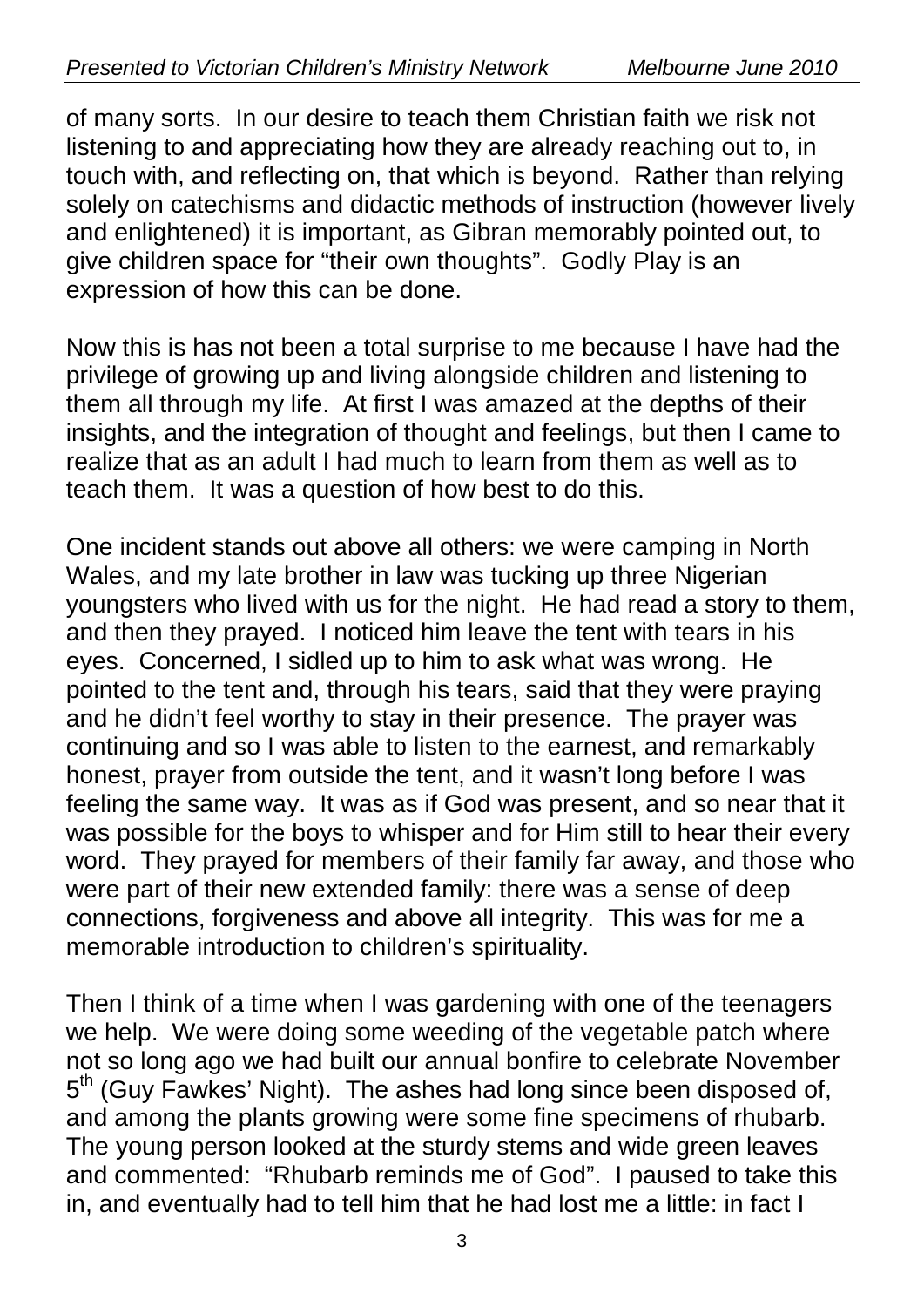couldn't begin to make the connection. He went on without hesitation: "It's so patient and forgiving. If someone had a bonfire on top of me every year I would be very angry and certainly would not produce anything for them to eat. Yet the rhubarb comes up year after year with no trace of resentment."

Child Theology will always recognize that children have experiences and thoughts about God that will bring light and understanding to adults. But that is not what Child Theology is primarily about. This leads us to the second discovery, Children's Theology.

# *Children's Theology*

Children can be theologians in the sense that they will have their own brands of theology, and their particular ways of expressing the truths that they discern. This means that it is not always adults who teach theology: at best it should be a two-way process (like all learning). I do not mean that children's theology is on a par with mature adult theology, but that we must not assume their minds are a tabula rasa as far as theology is concerned.

Let me give you an example from a Godly Play session that I was invited to attend. The subject was the Ten Commandments. The leader told the story of what happened at Mount Sinai, and went on to explain how Jesus taught new insights into God's law. One of the things he said was that we should love God, and our neighbours as ourselves but even more than that, we should love our enemies. This was too much for one of the children. "Are you serious?" he asked. "I can't even love my sister, so how could I love someone I hated?" (His sister nodded sagely in agreement.) "If that is what Jesus taught then you can count me out. What about the Koran? What does it say? Is it any more realistic?"

The discussion continued to consider why the armies of our own country were currently fighting their enemies in Iraq and Afghanistan. Why didn't our government listen to and obey Jesus?

What I was witnessing was a child doing theology. He was thinking out loud about what the Scriptures and Jesus taught and trying to relate this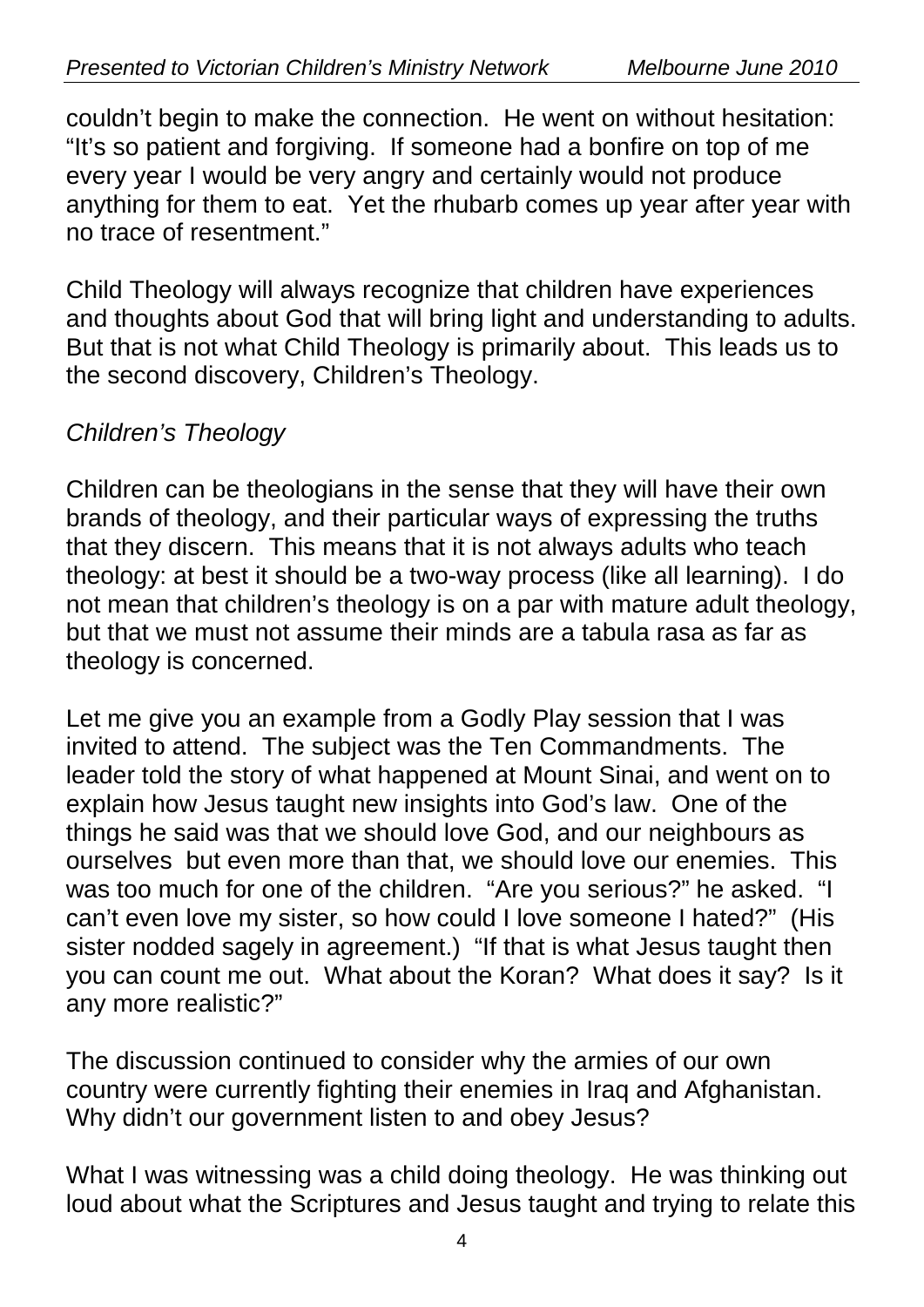to his own situation and the world around him. What is that, if it is not theology?

In numerous ways children do theology, notably in their questions and prayers. This is never to be patronized or dismissed: who can say that adult humans are any nearer to the whole truth from God's point of view?

But this is not what we mean by Child Theology, and this leads me to the next stage on my journey of discovery.

# **Stage two: Caring for Children**

As I took more responsibility for caring for the children and young people it fell to me to assume the leading role in teaching them about God, Jesus and the Bible. This leads me to the third important activity connected with (but distinct from) Child Theology, Religious Education.

#### *Religious Education*

There are different terms for this around the world, but in essence the process is about how Christian adults communicate the Christian faith to children. This is theology for children, and it has a long pedigree. There are pictures and illustrations, children's Bibles, children's catechisms, Sunday Schools and Bible Classes, children's books and aids to Bible study, children's hymns and choruses: all of which have the intention of teaching children about the Christian faith.

Some see this teaching as a task to be undertaken solely by the church, but I have always been convinced that the family ("little church" as it has been called) had a vital role in this too. So it fell to me to think about how best to do this in our unusual household. The children came from different faith backgrounds and cultures, they varied in their knowledge of church and the Bible, and they had very different intellectual abilities, and to cap it all there was a large age range!

It took several years of experimenting before I came to realize that most of the resources on offer for families made the same assumption: the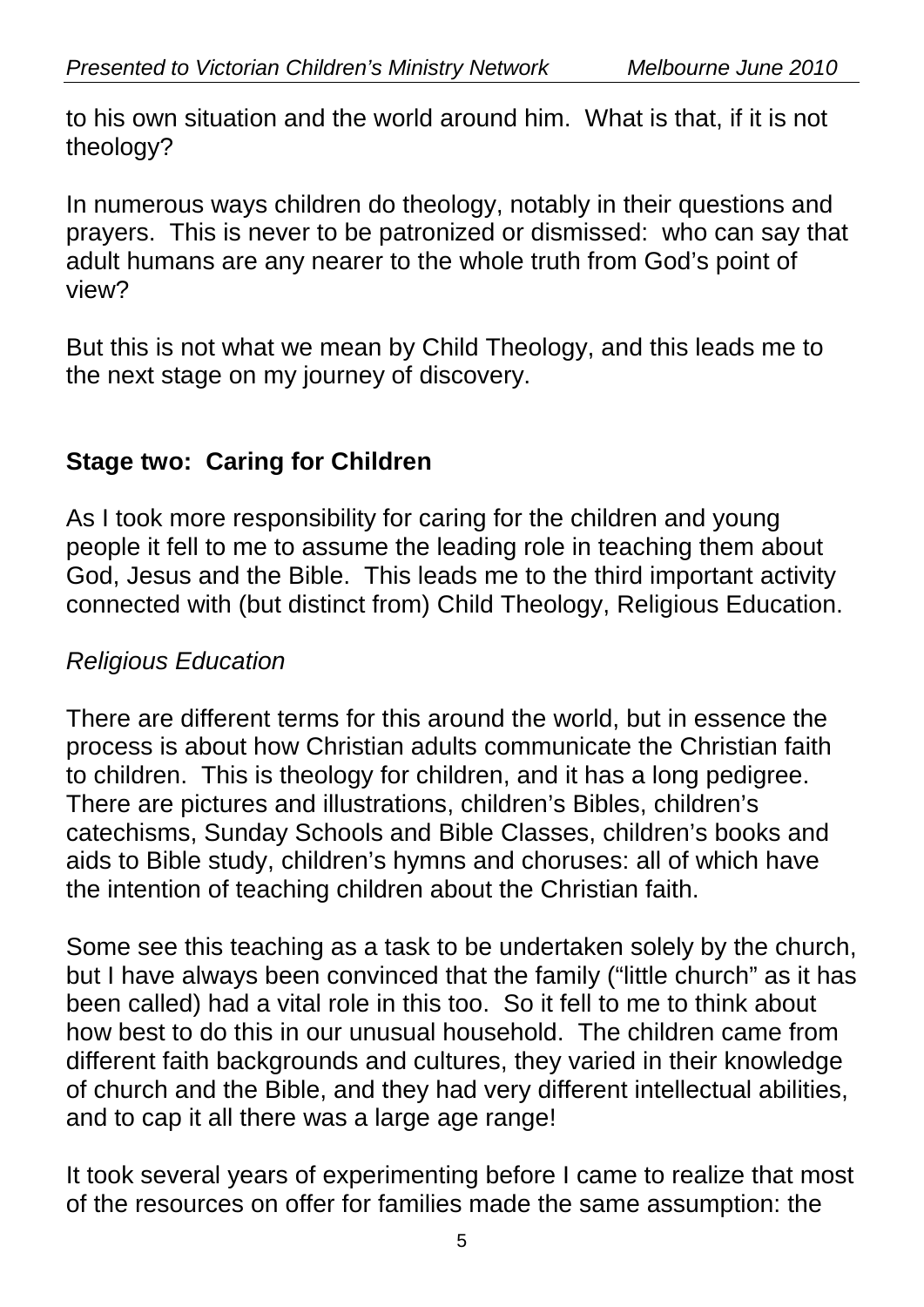Bible itself was mostly unintelligible and uninteresting to children. It was best dispensed in small doses, and "the pill" needed to be sugared with lots of lively additional material and activity. In time I came to see that the reverse was the case: the narrative of the Bible was what held the children's attention. You know that this idea is at the heart of the meaning of the word "Gospel": it is riveting, spell binding good news!

Over a period of twenty years I worked on producing a new Bible (a whole Bible in case there is any doubt!) for children and young people. It was intended for family prayers in our own household, but it has been in demand around the world. Writing thousands of notes, and 66 Bible book introductions for children was a task that set me on a huge learning curve: I was writing theology for children! And that had to be very smart, because there was no way of disguising unpalatable truths by using obscure words or convoluted sentences!

Theology for children is an important and skilled task, but it is not Child Theology! And this leads us to the fourth activity that I discovered: Theologies of the Child.

# *Theologies of the Child*

Very often this is what people have in mind when they hear of Child Theology. In this they are trying to understand children and childhood theologically. The child is the primary focus of the endeavour. And this has an important place in theology.

What does the bible have to teach about children? Are they innocent or tainted by original sin at birth? Should they take communion? At what age should they be received into the church or be baptized? What would a biblical view of child development look like?

You see immediately that these are important issues, and much time and energy has been devoted to them. I have tried to do my fair share of thinking and reflection in this area notably in the book, *The Growth of Love*. But all this is distinct from Child Theology.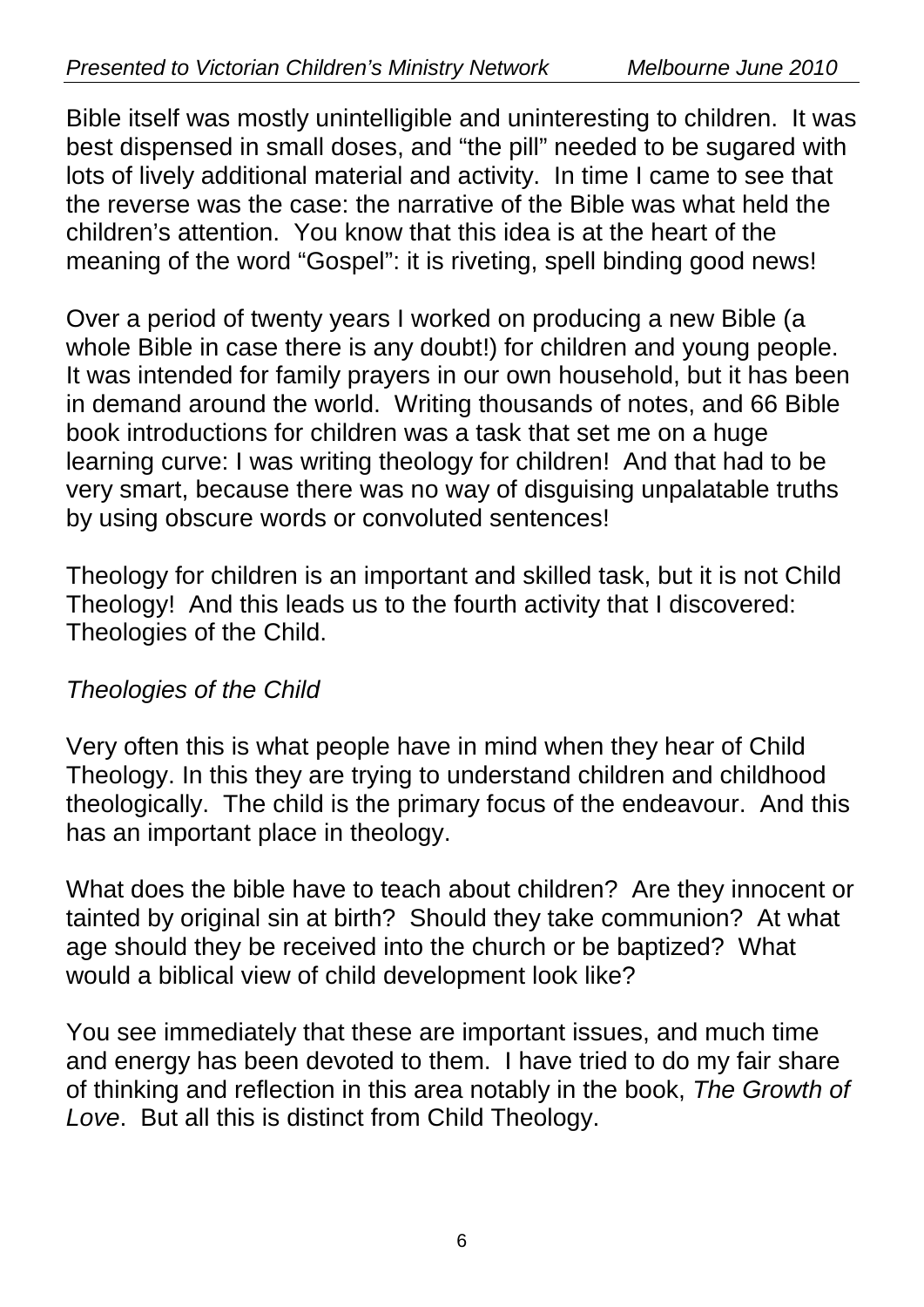And by now you must be beginning to wonder whether we will ever get to the heart of the matter, or even suspecting that this might be a shaggy dog story!

# **Stage three: Receiving Children**

It is only at this point that we reach Child Theology: thank you for your patience in listening to the story so far! By using the term "receiving" of "welcoming" children, I am deliberately seeking to connect with the teaching of Jesus in Matthew 18, and also what we read in John 1 concerning Jesus, the Word being received (or not). It is possible to live among, care for, teach children without fully receiving them. So what does this act of receiving imply and entail?

Perhaps the best analogy would be to think of parents and their first child. When the child is born, their life will change radically if they are to receive the child in the fullest sense of the word. Not only their relationship with each other must be adapted, but the very rhythms and pulses of their home and working lives will be attuned to the heartbeat, cries and movement of the new child.

It is theoretically possible to live among children, to care for them, to teach them and to witness their spirituality without changing as a person. Receiving a child in the sense just described cannot be done without changing.

Perhaps it is not easy to communicate the profound difference that I have in mind, but if so you may be willing at this point to take it on trust. There came a time in my personal journey when it became necessary, and then eventually a habit of the heart, to change: whether in the context of my own family of four children, or the extended family of Mill Grove.

And it was through this process that I began to see how all those engaged with children whom I admired particularly had understood intuitively the necessity of changing in order to receive children.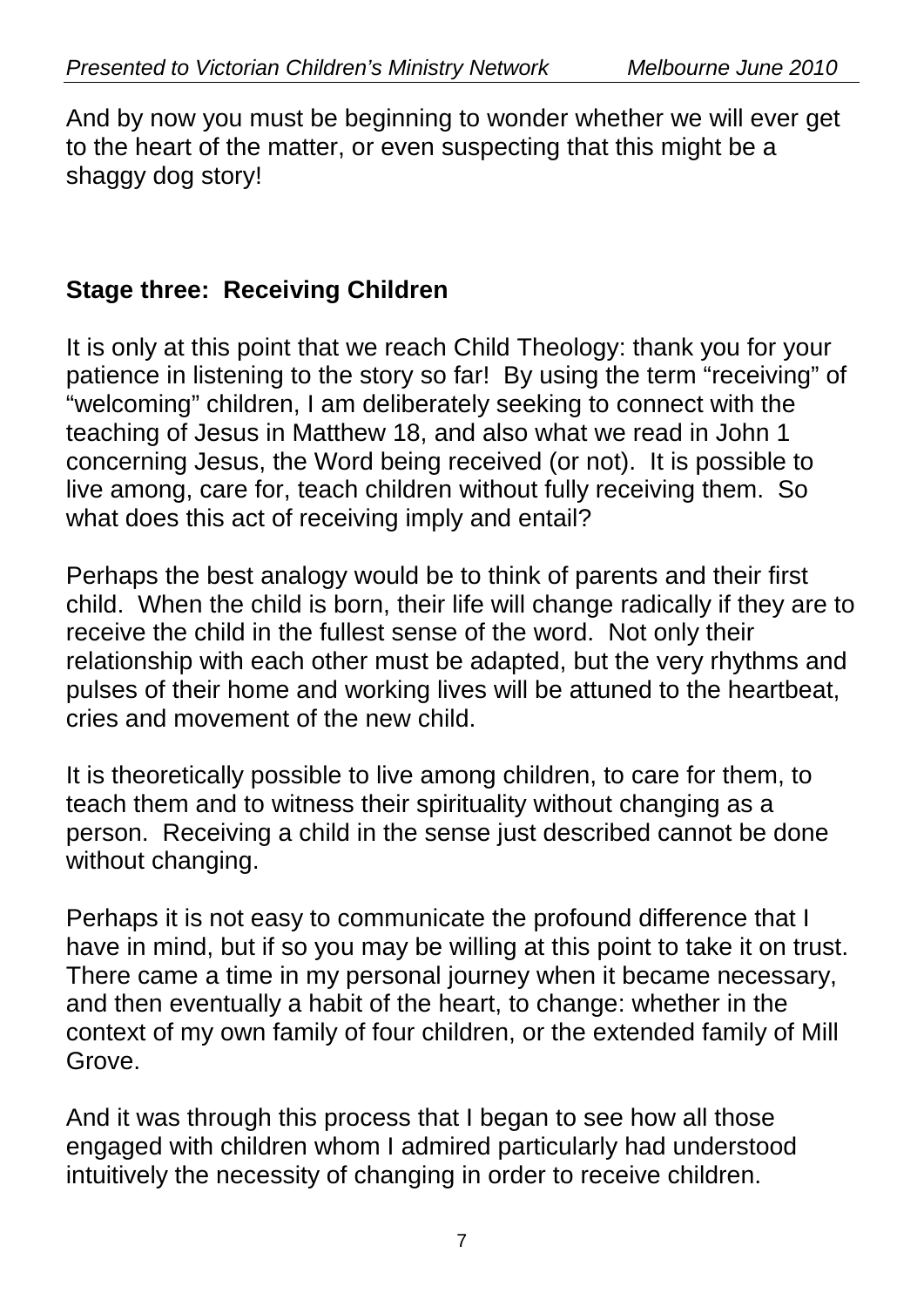This has led us to the point where we can consider Child Theology. For it is a challenge not primarily to live among children, to care for them, or to admire them, but to change and become humble like them; to receive (welcome) them as a way of entering the Kingdom of Heaven and of receiving Jesus Christ and the One who sent him. It may be that the idea of changing to receive a child comes before the call of Jesus, or it could be the other way round. What is not in doubt in Child Theology is that they go together.

# *The content of Child Theology*

The content is disarmingly simple, at least at the start: Child Theology takes Jesus seriously as our guide. It starts with him rather than a child, and accepts that his action in placing a child in our midst, and what he says while the child is standing beside him, is a call to all disciples. One of the rather surprising aspects of the discoveries of CTM so far is how often this action and teaching of Jesus is marginalized to the point of being invisible. (Very recently I gave as a present one of the best Introductions to the New Testament that I know: it does not mention child in the index, and despite majoring on the Kingdom of God, there is no place for this particular teaching of Jesus. This is typical.)

Those of us engaged in the Child Theology Movement by way of contrast find that we cannot escape this challenge of Jesus. If it is not "the Gospel in a nutshell" it certainly seems to come very close! Jesus tells us that a little child is a vital clue to the nature of His Kingdom, and how to receive our Saviour and Lord. How then can we neglect to heed what he offers us?

Once Jesus has gained our attention (and for two thousand years of church history it has been gained much more rarely than it should have been) he calls us to change. In short our theology (that is our way of understanding and speaking to, with and for God) must be open to change. It is faulty as it stands, and therefore is in need of reformation. And the child is a model of "humility". Quite obviously this does not mean that the child standing beside Jesus was a model of the virtue of humility (we have no idea whether this was so, and we might suspect that humility of this sort is not likely to be a virtue in a little child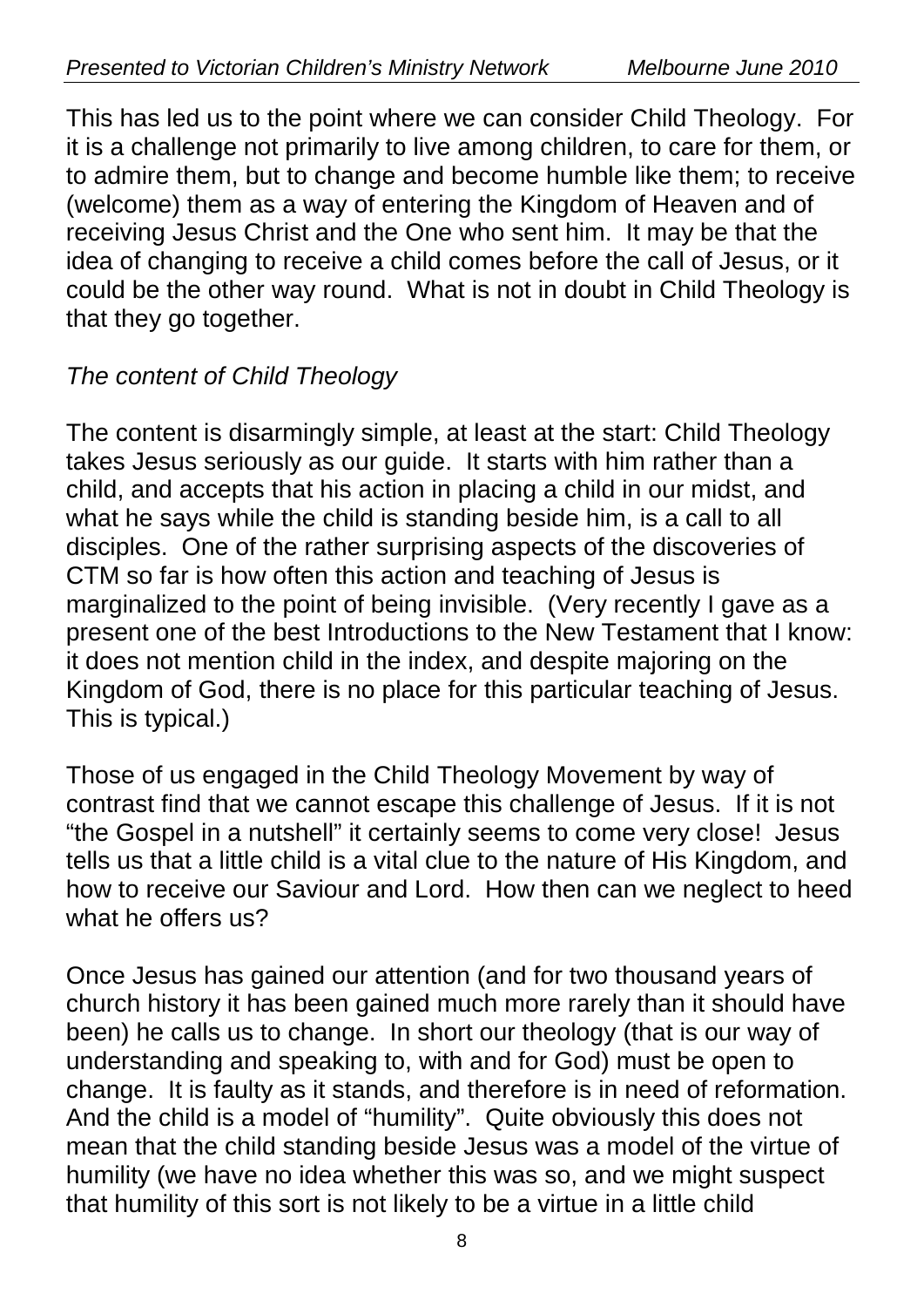anyway). No, the little child is a model of marginality, lowly status, invisibility and the like.

The child stands for Jesus, and what he is called to be in his life and in his death: one who is despised and rejected. This is not an easy lesson. Perhaps that is one reason why it has so often been overlooked or remained unheard.

The child placed by Jesus in our midst is like a lens through which we see Jesus, His Father, and the world in new ways. If you prefer the metaphor, the child chosen and placed by Jesus throws new light on God's way of doing things. So to be willing to change, using this lens, or guided by this light, is to open up the whole of our life, to change everything in order to receive the child fully.

And this full reception includes every aspect of Christian theology. To date there are many aspects of biblical and systematic theology that have developed with this lens of this light. How do we understand Creation with a little child in the midst? What about "Original Sin" and how it is transmitted to little babies? What of Church and the place of the little child? And so the questions multiply. We cannot, we dare not leave anything out if we are to take Jesus seriously.

Perhaps we can see that this call to change and become humble like little children is another way of putting the call of the Cross.

# *The Way we are doing Child Theology*

I hope you see that it follows from this that the way we are doing theology does not simply accept or mimic the ways that theology has been done in the past. We have rather sought to learn from both the wisdom, and also the mistakes of the past.

So there is an international network of practitioners and professional theologians, ordained and lay people, academics and workers, male and female, who come together around God's Word, and taking good account of the context seeking to understand what it means to change and become humble like a little child. There are circles and no second rows!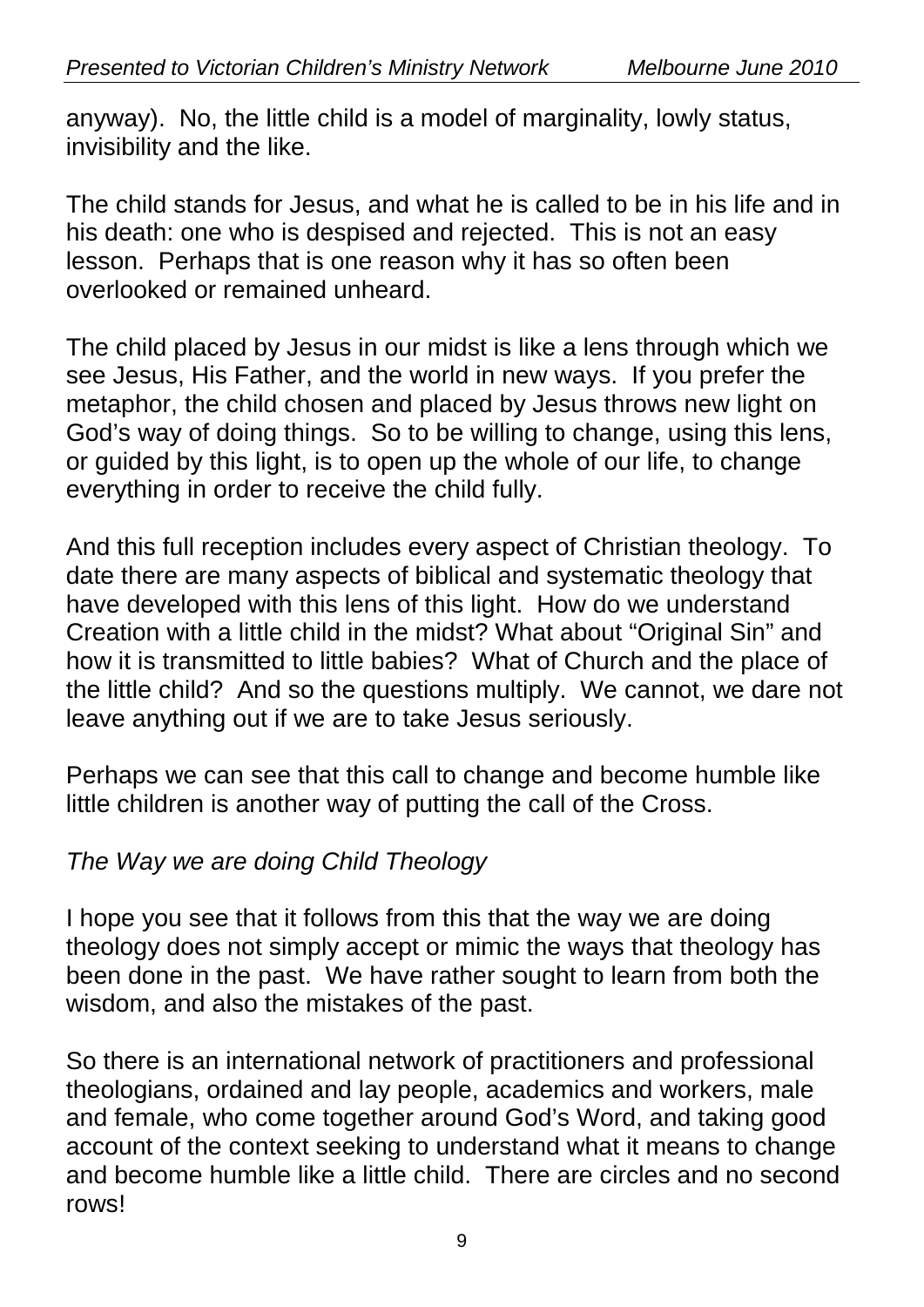The international movement is characterised by being non-hierarchical: every effort is made to include all those who seek to take Jesus seriously in this way. We are all seeking to know how we should change and adapt to live as Jesus would have us live.

Images that resonate with the way we are doing things include the mustard seed, and the yeast in the dough.

The movement is always listening, and hopefully always learning. It is like a toddler discovering how big and challenging the world is, and ready to fall over as it stumbles or becomes unbalanced.

# **Conclusion**

I hope this way of describing Child Theology is helpful: if not there are other methods of approach. By retelling something of my own story I can at least be rather more accurate than if I tried to give you generalizations about a movement that is less than ten years old and includes people from very continent.

Only you know why you came tonight, but just in case you are interested in Child Theology and /or seek to take Jesus seriously, I hope you will forgive me if I close by inviting you to join this growing movement. It's a journey of discovery, full of surprises because it is a pioneering journey: no one as far as we know has travelled it for long before.

If you do accept the invitation please don't look to anyone as an expert, and do not make children your focus: it is a pilgrimage following Jesus as Lord and Saviour, Alpha and Omega. Ultimately, the little child throws light on Jesus and the One who sent him. We take Jesus as our Way, as well as Truth and Life.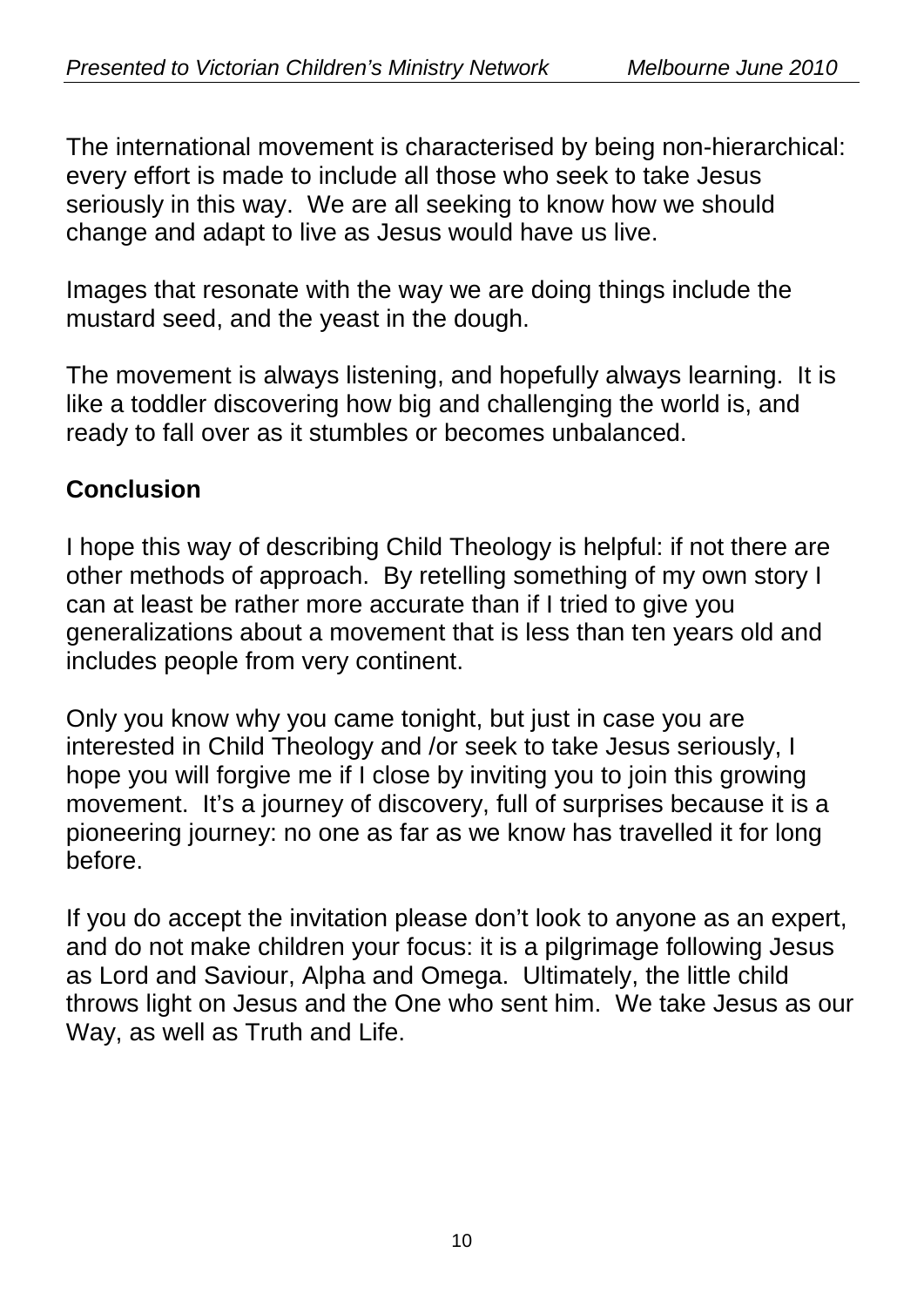Child Theology as a Seed<br>Dr. Keith J. White

#### **Introduction**

One way of describing Child Theology, as understood by the Child Theology Movement is as the rediscovery of a theological seed and the planting and replanting of it in different soils and environments around the world. The seed is so seemingly insignificant that it has been overlooked for the most part for two thousand years. But on closer inspection it has within it the potential to change everything. This paper explores just a few of the ways in which it might do this.

And what is the seed? A little child placed by Jesus in the midst of his disciples as a sign of:

Jesus himself God ("the One who sent Jesus") The Kingdom of Heaven (Matthew's version of the Kingdom of God) Humility; Entering the Kingdom of Heaven.

This seems a remarkable amount to be contained in the DNA of a single seed! Yet just as we ponder the babe in the manger in our imaginations and wonder how the glory of God could possibly be contained within such a tiny form, so it is with this seed. The Incarnation should have prepared us for such marvels of contraction:

"God was pleased to have all his fullness dwell in him"

(Colossians 1: 19).

So I invite you to think of this afternoon in such a context, as seed sowing. This evokes the image of the sower, beloved of Jesus. The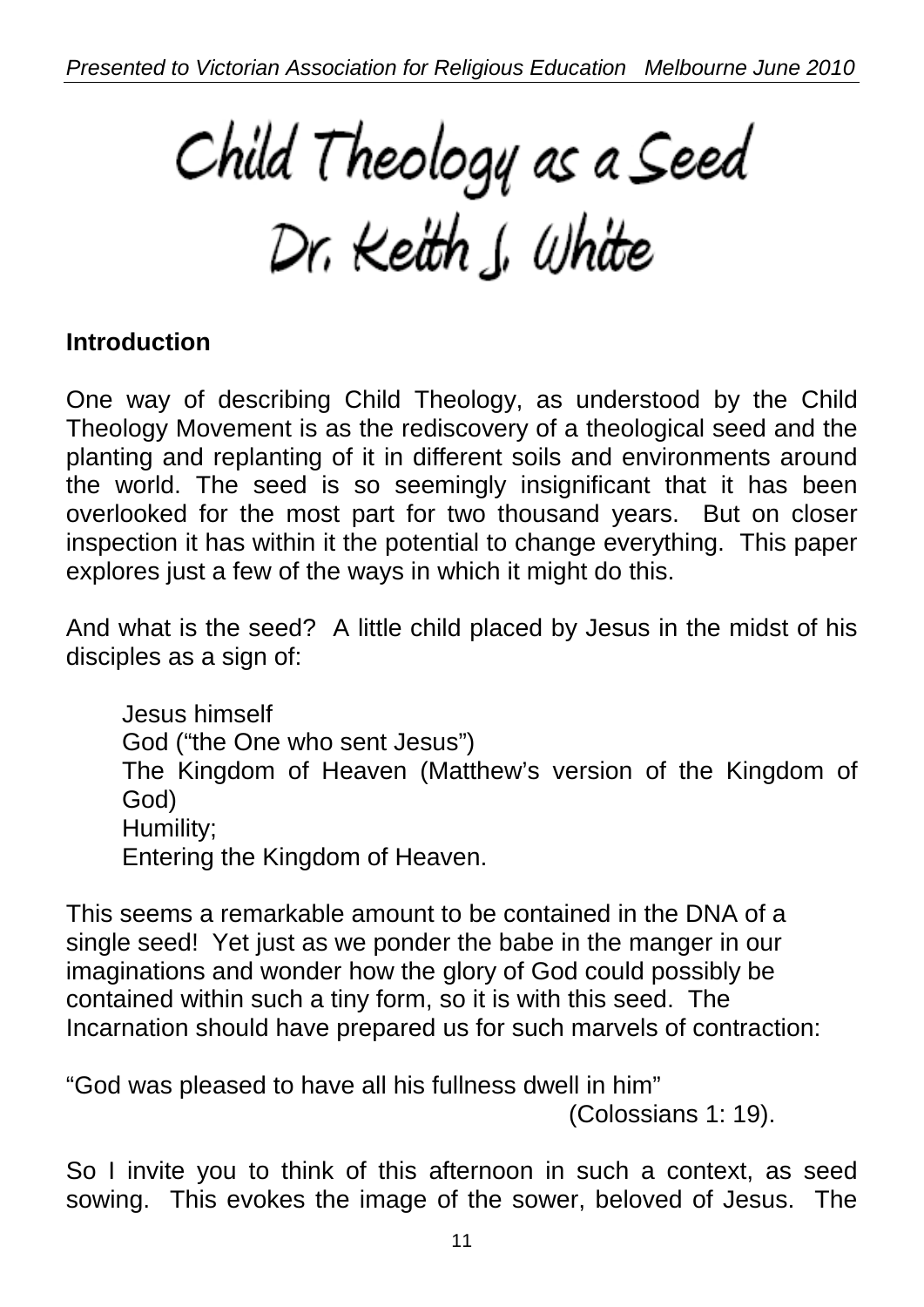fullest description of the seed of Child Theology is to be found in Matthew 18 verses 1-14. It is important to note that the seed is best seen as theological (rather than say educational or sociological). The disciples were engaged in a theological discussion (or argument), and this was the way that Jesus responded. It is a core element of his teaching about the Kingdom, and of the nature of his kingship.

By definition therefore this seed relates to everything in some way whether directly or indirectly, consciously or unconsciously, for God in Christ and the Kingdom of Heaven relate to all things visible and invisible.

But the teaching of Jesus does not spell out a doctrine or program in relation to discourses or institutions. This is for us to work on, as with so much of the life and teaching of Jesus. Paul's letters are the foremost example of this process at work. I do not intend to give you a curriculum or method, but rather to ask you to receive this seed deep into your hearts, minds and souls so that it might take root, grow and bear fruit.

So when we think of education, whether religious or secular, we know there will be implications as the seed is allowed to germinate, but the learning outcomes are not specified!

I would like to share with you some reflections and ideas that represent work in progress about this relationship. They are largely intuitive and may be treated as hypotheses: I invite your responses to them.

Given that today's audience is primarily involved in religious education we will seek to explore some of the implications of this theological seed for such activity. My assumption is that Jesus is teaching the disciples all through his ministry, and that this is a vital part of their education, induction. So we can justifiably make connections with our own situations and settings.

The starting point is one that gives us a different, perhaps broader perspective than usual, and it may help us see the wood when we have be used to dealing with the trees.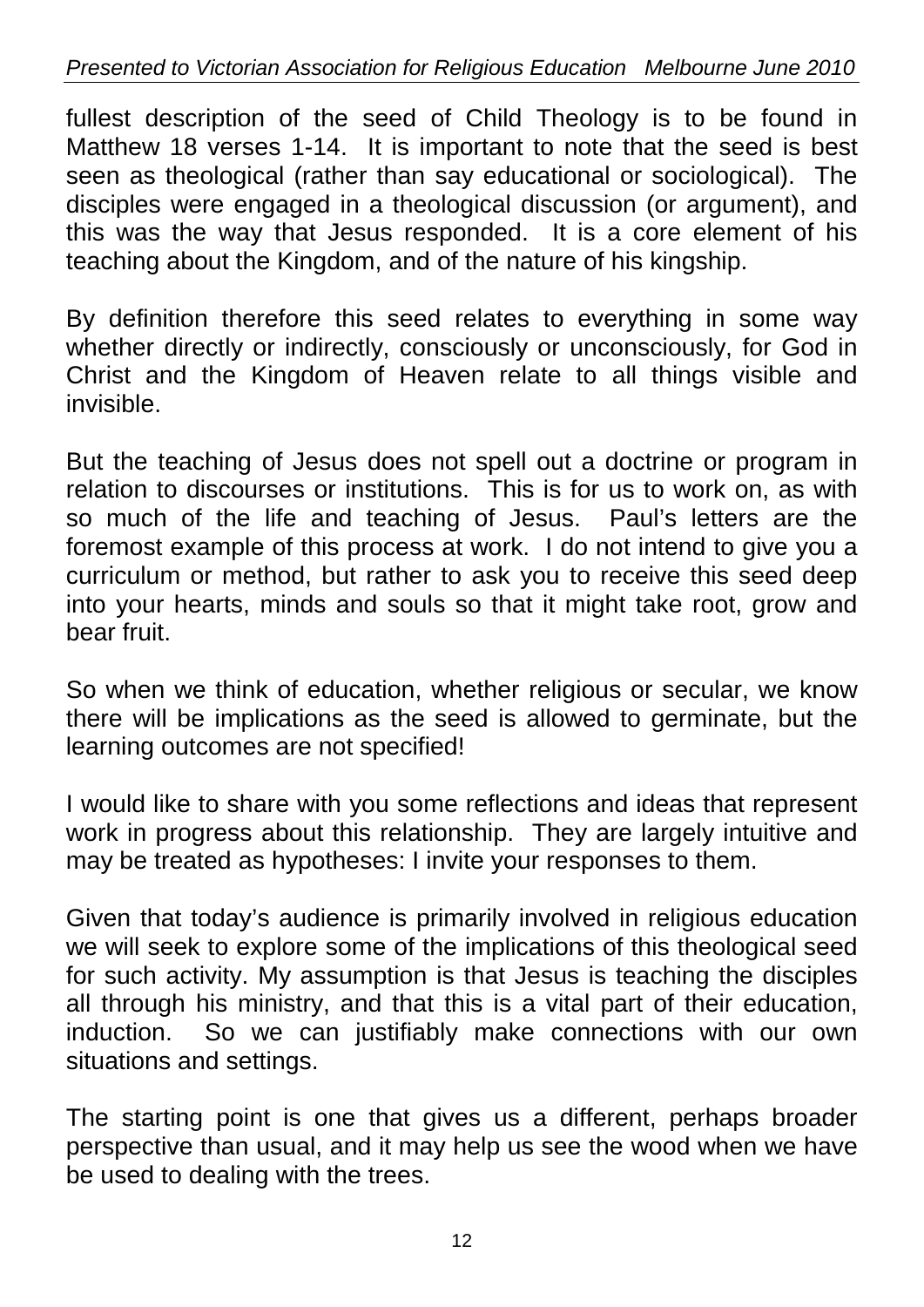# **(1)The Whole Child**

The text that contains the seed (in context, of course) is found in all three synoptic gospels. I have over recent years focused on the narrative of Matthew while drawing from the insights of the others, as well as the rest of the Bible.

The child in Matthew's Gospel is anonymous. (S)he could have been anyone's child, perhaps best thought of as a younger equivalent of the "unknown soldier". The child stands for any and for all children. And Jesus does not select the child because of specific features or qualities (we must be careful in our exegesis here). All we know is that the child was marginal to the discussion: lacking status or "clout". "Humility" in this context refers to lack of social position and influence not a personal quality or moral virtue. The disciples were likely to see only one aspect of the child: her lowly status. She does not rank at all in their idea of the Kingdom of Heaven. Nothing merited. Not even worth considering as an entrant! No value in the trading game that they have in mind.

So we know virtually nothing about the child except that he or she is little (*paidion*), and the child as a whole is the chosen sign that Jesus gives. Thus if we are going to make links with education (or with any other discipline) we can do no other than apply everything to the whole child.

This doesn't seem controversial in education: do we not all agree with the premise that we seek to engage with the whole child, and to allow the whole child to develop in and through the learning process?

Let us assume we can get beyond this (but it is closer to current reality than we may care to imagine!) how do we engage the whole child? This is where the philosophies and models of Froebel, Montessori, Cavaletti and Berryman (Godly Play) are particularly instructive. Everything that happens in the learning environment is intended to resonate and connect with the whole child. Mind, body and spirit are not seen as separate entities or categories, and subjects are not conceived as self-contained.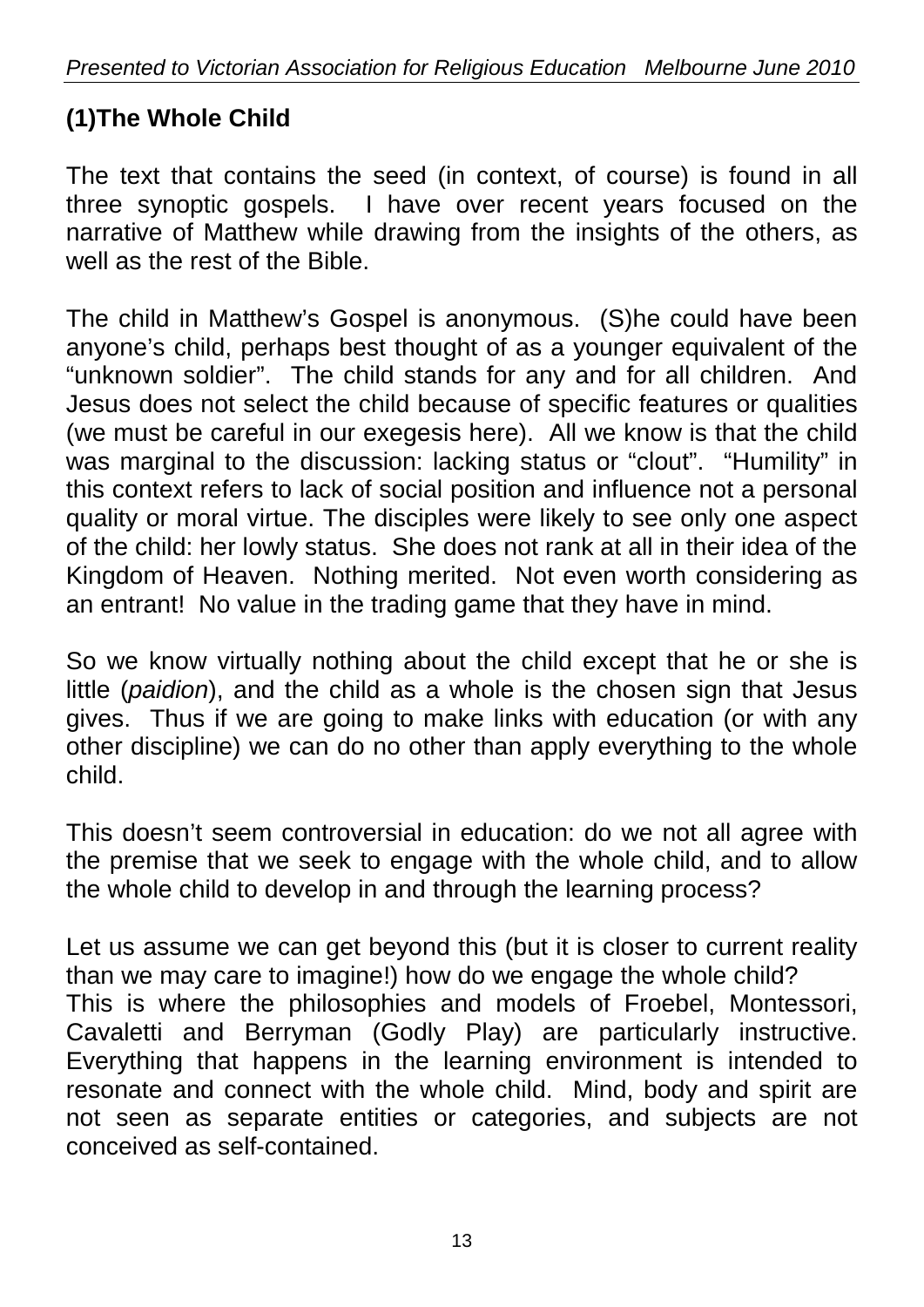Surely this is one of the guiding principles of religious education: spirituality has to do with the whole child. And so every method will be employed to connect with the imagination, soul, and heart of the child.

# **(2) The Whole Learning Process**

I have already used the term "learning environment" (rather than school or classroom). To understand what Jesus is trying to indicate as he plants this seed means we have to understand the whole context and history of what is, has been and will be going on. He is nearing the end of a three year program of learning (an undergraduate degree you might say?). The core theme of the whole curriculum is the Kingdom of Heaven. You can see that from the most cursory glance at Matthew's Gospel. The disciples have a traditional Jewish idea of the Kingdom and nothing Jesus does or teaches seems to disturb, let alone shake this at all. In Piaget's terms perhaps it could be said that they are locked at a stage of development that means they are unable to take in a concept that can only be arrived at later, perhaps?

And the key thing they cannot, and will not, understand is the Cross. They dismiss the whole idea that the Messiah, the Christ, their Lord, the Son of Man is destined to die as an object of scorn and ridicule. As far as they can see whatever is meant by the "suffering servant" does not and cannot apply to Jesus the Christ. For if they allowed this idea to penetrate their consciousness the whole edifice of the Kingdom they are committed to will come crashing down on their heads and their grand schemes will be scuppered.

Jesus has tried many ways to get through to them (into their "thick heads" as one of my teachers used to say), to no effect.

Can we try to imagine what aspects of education (in our particular case) we have in our minds that Jesus wishes to shake? What is the Cross for us that we are to carry as disciples of Jesus? What is it that needs to be changed if we are to become humble like the little child? Perhaps we are called to a prophetic role in our day and age.

What are the fixed ideas we are committed to as we consider the whole learning process?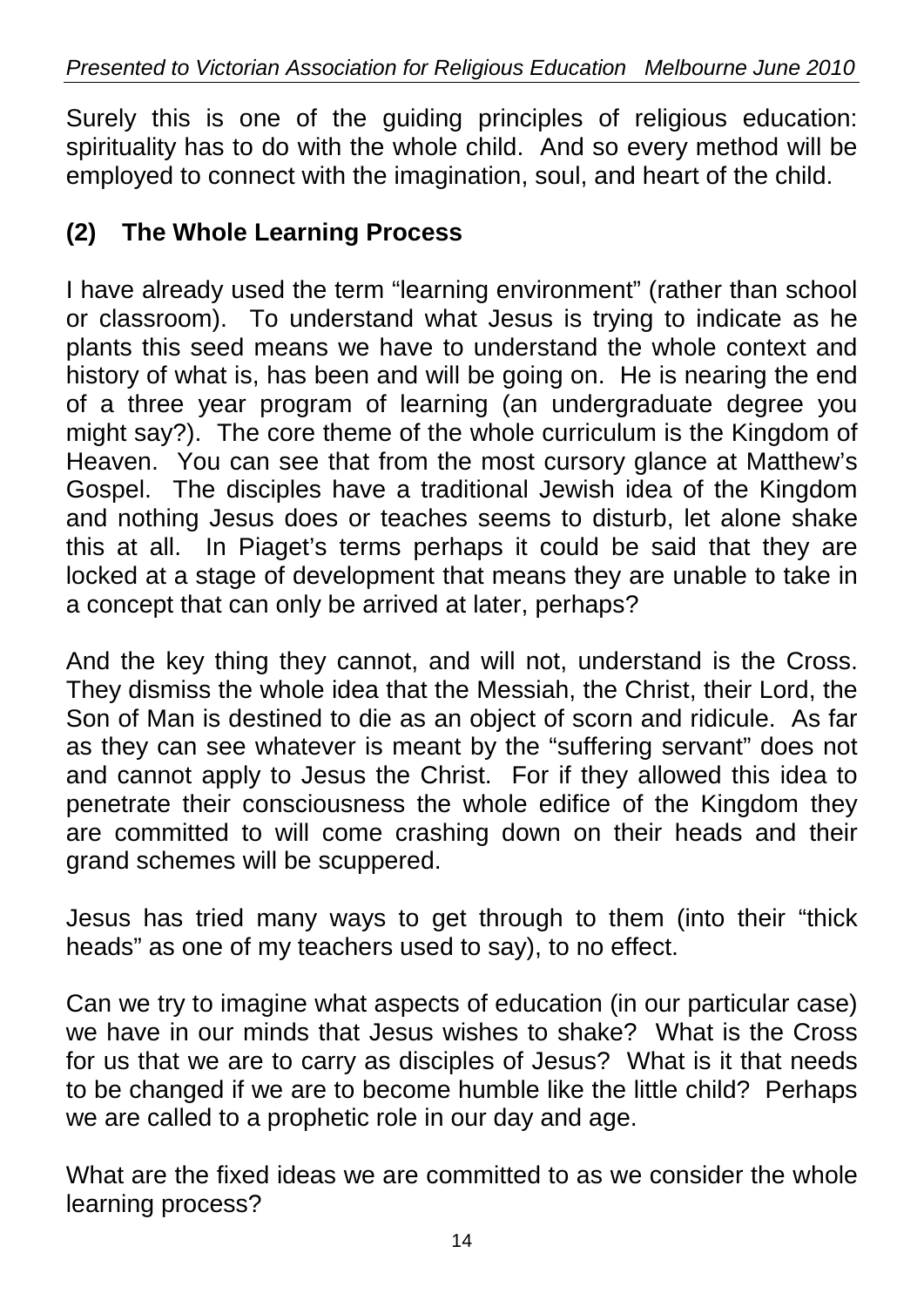Are we wedded to theories of development, faith formation? Has Fowler sewn everything up for us, for example?

Are we committed to methods and institutions?

What are our views of "success" and "failure"?

Do we privilege adulthood over childhood or vice-versa?

Is religious education still squeezed into other moulds?

Are we willing to spearhead radical ways of modifying and utilizing the whole process?

Do we see the learning environment as a "kindergarten"? Are we, as teachers, part of the learning process by the way we continue to explore and learn?

# **(3) The Whole Bible Story**

The disciples had their favourite passages and themes (just like us) and Jesus sought to draw from the whole corpus (with them, as he did later with the two on the Emmaus Road).

Their view of the Kingdom of Heaven could be defended from the Scriptures, but only by privileging certain passages over others.

Now we have a responsibility to connect children and young people with the whole Scriptures, and we select and shape how we do this.

What are our quiding principles?

What of the "literal approach" talked of by Rowan Williams that keeps the rough edges, and refuses to iron out the wrinkles?

What of the troubling parts?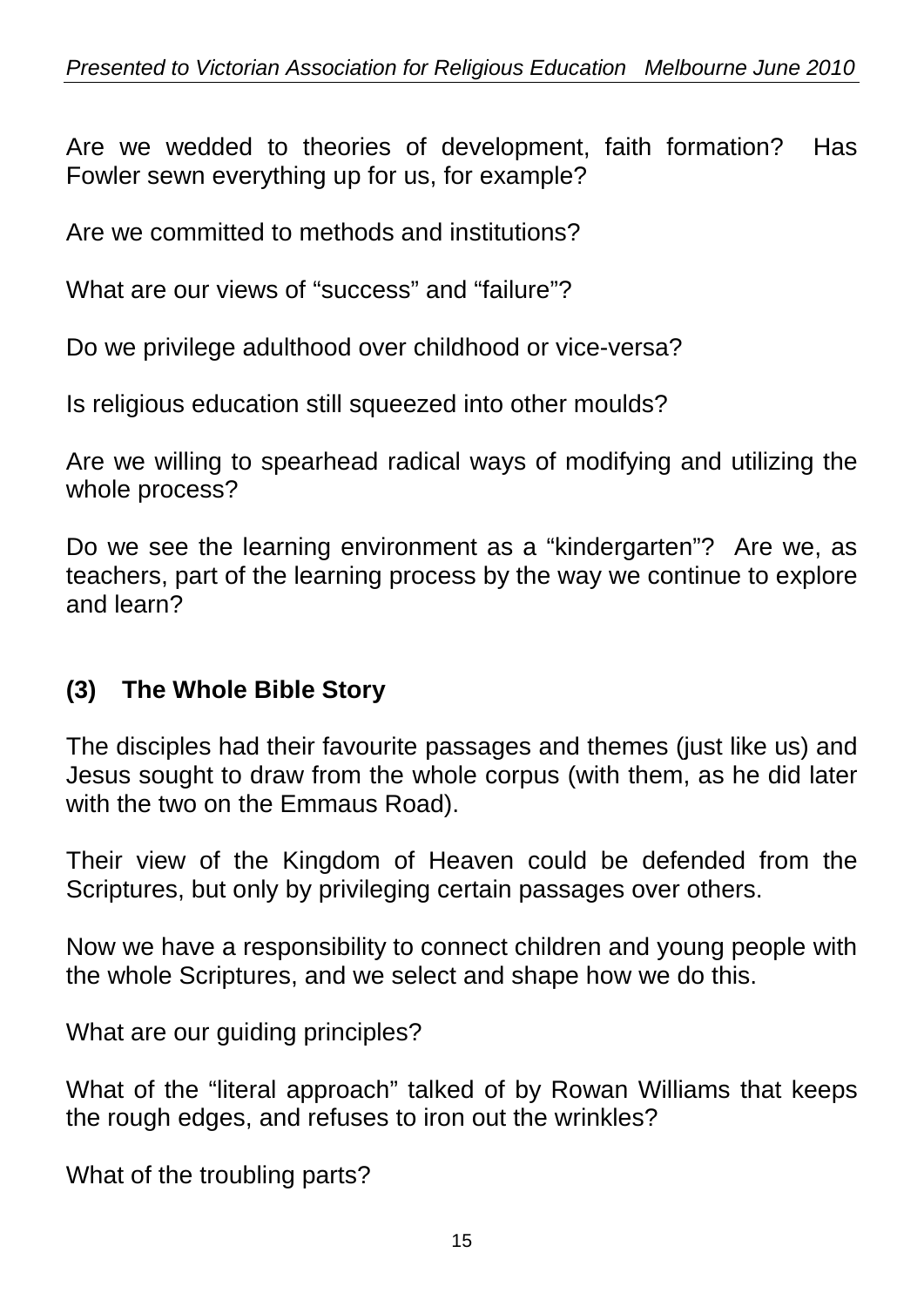How do we ourselves ensure we engage with the whole?

How do we ensure that children have the opportunity to do the same?

This is not the place to attempt an overall summary of the Bible, but I will give examples of what I mean. The Bible starts with creation, and the story has hints of darkness and chaos, of nothingness right from the opening cadences. And when you get to the book of Revelation there is a cosmic battle going on between these forces of darkness and God's light and life. If security is to be found in all this, it is not the sort of security that comes from Valium and splitting off from real life struggles against the odds.

We find monsters of the deep and on the land Leviathan and Behemoth; we find wars, famines, murder, incest, rape, deceit, slavery, plagues, earthquakes, civil wars, revolutions, invasions overshadowing every event. The birth of Jesus, like the birth of Moses takes place in the context of the systematic murdering of baby boys. This "insecurity" (that which threatens security) occurs at every level: from the intrapersonal experience of individual human beings, through families, tribes and nations. And the universe itself is shown to be set in a context of death and extinction.

We find individuals like Job, Jeremiah, wrestling with how to continue living with any integrity or peace: their struggles are described in what some might consider inordinate detail. Esther and her people are threatened with extinction through ethnic cleansing; Jesus wrestles in Gethsemane in a way that recalls his forty days fasting and being tested. This period in turn recalls the forty years of the Israelites in the wilderness; and this period is as nothing compared to the 430 years that the Hebrews spent in slavery calling out apparently in vain to their god.

The problem is that the so-called "Children's Bibles" filter out most of this shadowy, threatening, ugly, evil, dark side and element of the narrative. And this is very significant not only for children, but for us all, because many Christian adults still depend heavily on what they learnt at Sunday School as a basis for their understanding of the Bible.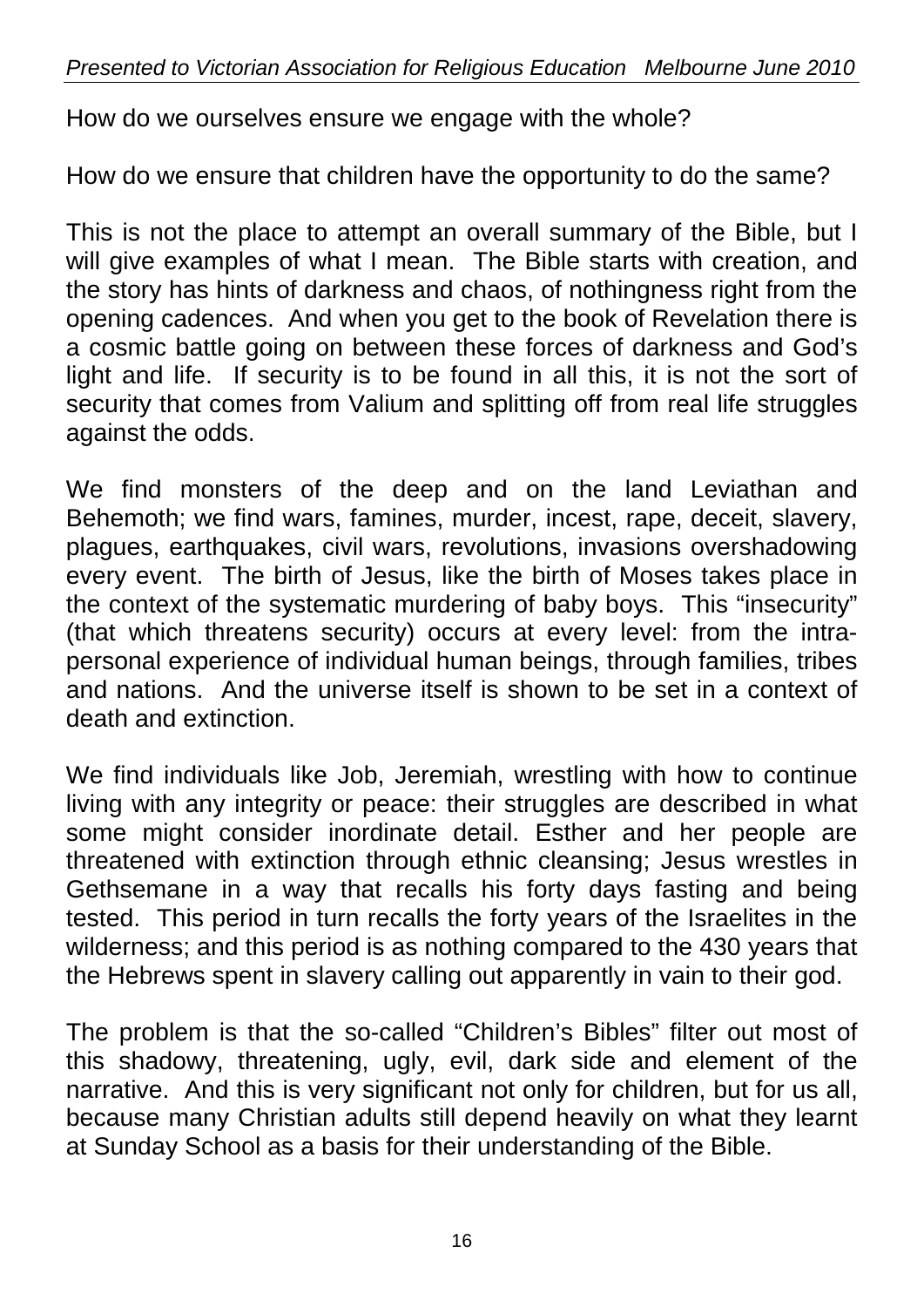Perhaps the best treatment of this process and of its effects is by Gretchen Wolff Pritchard in *Offering the Gospel to Children.* She calls what children are offered a "distorted canon". At one point she summarises her thesis thus:

"But the greatest problem with these children's Bibles is their distortion of the Old Testament canon, and the implications of this for children's ability to understand the Bible not as "a story", but as "my story". For the heart of the Scriptures is a continuing pattern of exile and return, of loss, hope and restoration, or new life out of renunciation and death. And it emerges not only from narrative, but from prophecy, psalm, and hymns; from vision and exhortation; from parables, image and metaphor.

"This pattern recurs in the Hebrew Bible in three great movements. The first is the primeval exile from the Garden of Eden, echoed in the call to Abraham to leave his kindred and his country and seek a land of promise. The second is the bondage in Egypt of the children of Israel, their deliverance in the Exodus, their entry into the land, and the building of Jerusalem, the joy of the whole earth. The third is the faithlessness of the people, the destruction of Jerusalem, the Babylonian Captivity, and the promise, beyond hope, that the dry bones will live..."<sup>1</sup>

One of the main reasons that for twenty years I have been working on a new edition of the Bible<sup>2</sup> is so that children and families around the world can read the *whole* Bible for themselves. It is my experience of living at Mill Grove that has made the need for such a major commitment of time and energy necessary. "Children's Bibles", like ordinary Sunday School lessons tend to stay on the side of what is comforting and neat. So, for example there is never the end of the story of David and Goliath when David walks around holding the giant's head, or when Saul puzzlingly asks who David is.

What was needed was a complete text that had the difficult bits in it. And the reason is so that the real lives of children and families with all

 1 G. Wolff Pritchard, *Offering the Gospel to Children* Boston, Cowley 1992, page 43 2 *The Bible (Narrative and Illustrated)* WTL-IBS, London 2008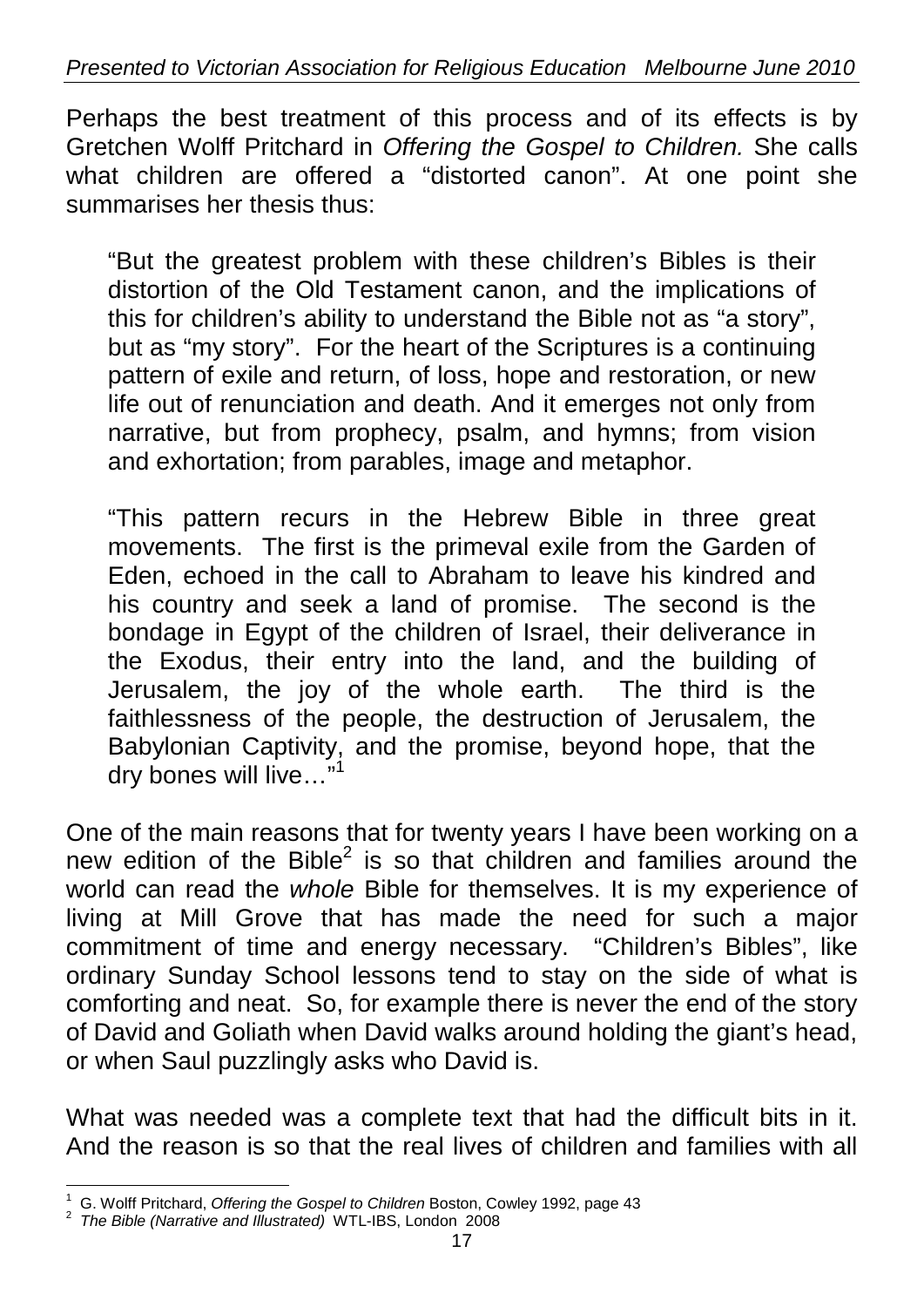their messiness and unsatisfactory "conclusions" and events finds resonance in what they read in the Bible. The two stories (the narrative of the Scriptures and the biography of the reader) are allowed to work on each other dialectically.

# **(4) The Whole Community**

The seed has implications for the communities of which we are all part: as it grows it brings change not only to individuals but to groups.

Without questioning the role and place of specialists in different areas of life, it is important to explore the role of the whole community in learning process. I don't think this should be hard for professional teachers to accept, especially those engaged in religious education. Isn't it received wisdom that it takes a village to raise (teach) a child?

Jesus was creating a new community, and a radical new type of community at that. As the child stood beside Jesus, surrounded by the solid rank of disciples, a potential new social group was emerging. Would any of the disciples be prepared to break rank, to come down and become humble enough to identify with the little child, and the servant leader who chose to be represented by this little child, this nobody?

He drew from and engaged every part of the communities he encountered: women, outsiders, and children: people drawn from different cultures, ages and backgrounds.

And his purpose was to create a new community, the Kingdom of Heaven that went beyond family and traditional institutional boundaries (Pentecost), and linked people in new ways. It was an inside-out, upside-down and back-to-front sort of group, where the greatest was the servant of all, and the Son of Man gave his life a ransom for many.

How is the whole church involved in religious education?

How does school relate to the whole community?

# **(5) The Whole Planet**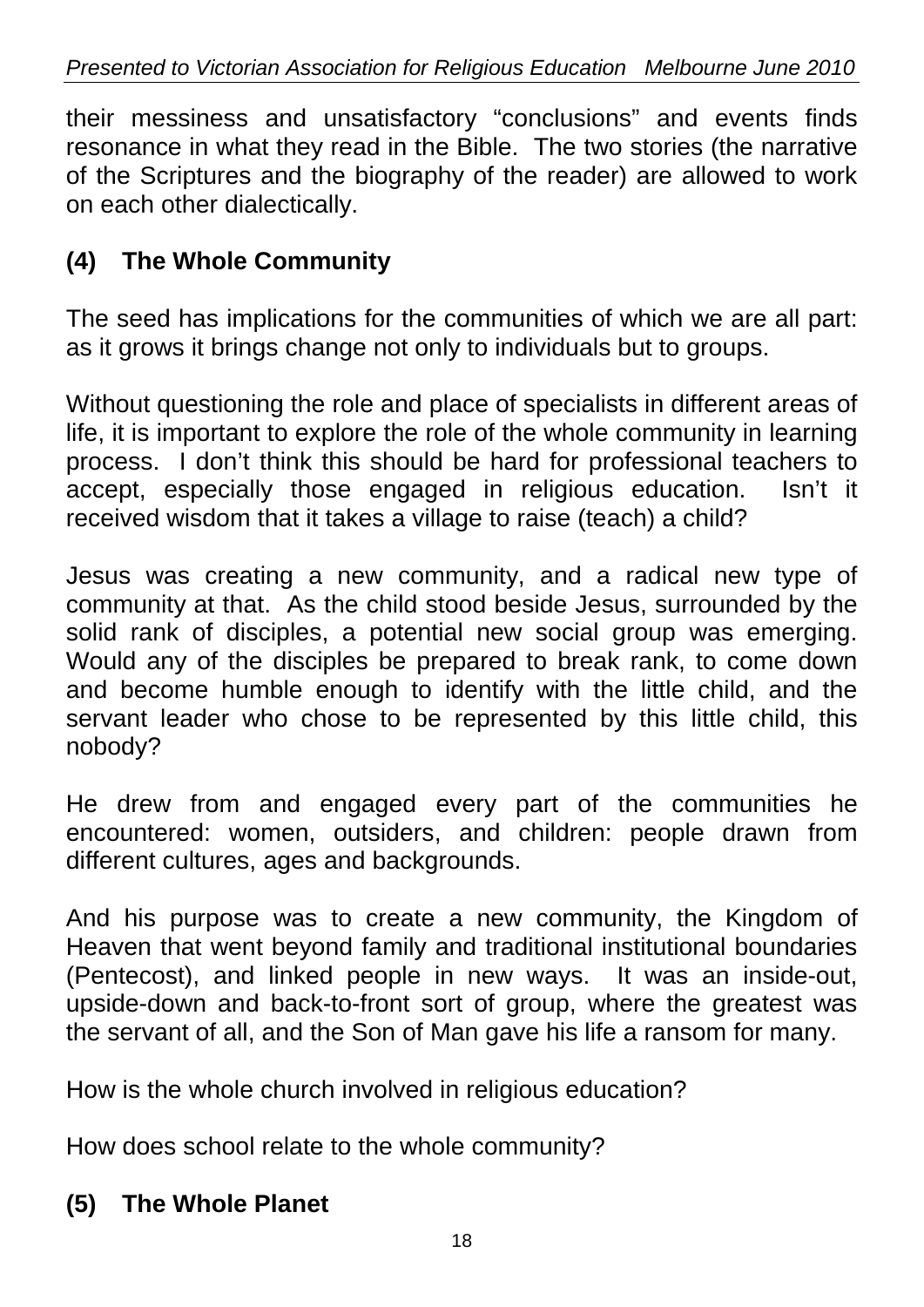The seed has within it that which transcends the merely physical, the here and now, the local and parochial. Where it takes root it connects time and eternity, the individual and the universe of which she is part.

The Kingdom of Heaven is restricted by no levels or boundaries, by no nation or region. It is signed and modelled by the One through whom all things were made: who gave His life out of love for the whole world.

The disciples had a very limited view of the Kingdom: it was about a particular piece of land and a particular ethnic group. Perhaps we imitate their parochialism in a variety of ways: territorial, political, ethnic, professional, denominational, institutional, and the like.

It is worth hearing what Froebel saw as the heart of learning and education: "connecting the soul of each child with the whole universe". How often we settle for so much less! It is not done by amassing facts about the universe, by multiplying subjects, but by connecting with the imagination of children, touching their hearts, stirring their longings, and inspiring their minds.

If there is a book that represents this well it is *Children and our Global Future* by Kristin Herzog. I commend it to you. She shows how following the lead of Jesus leads us into areas beyond which we feel comfortable and where we are at home: the seed has the potential to become a worldwide tree.

How do we nurture the connections between children, the planet and universe?

Do we limit the scope of God's love and rule?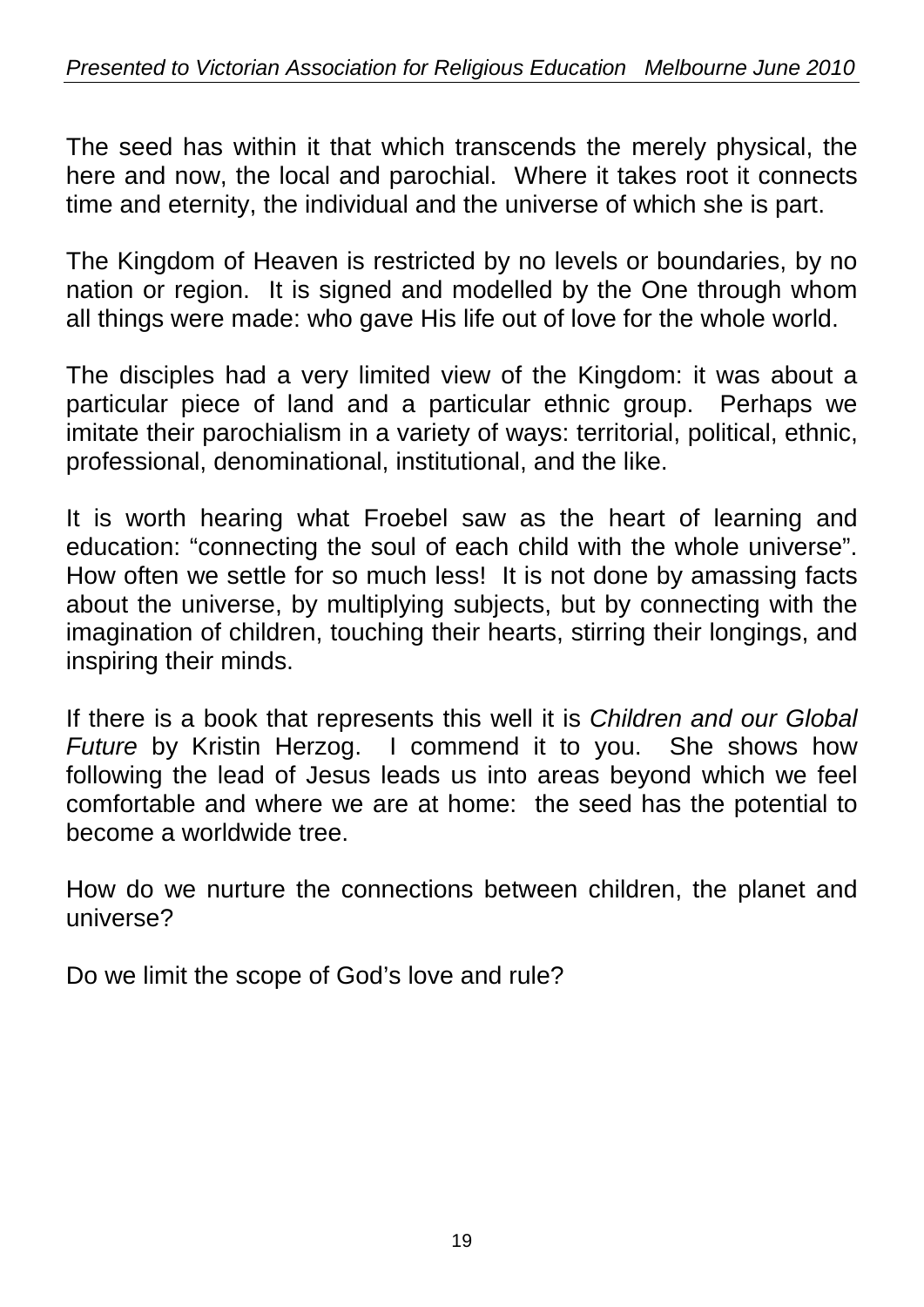# **(6) The Whole Purpose**

Jesus had the ability to see into, and to reach into the very heart of the matter. He saw for example that a little child would challenge the very foundations of what his disciples longed for and prized.

Later he was to have a heart to heart conversation with Peter by the Sea of Galilee that led Peter to exclaim: "You know all things!" And still today Jesus probes our very motives and goals; what we see as the purpose of our life and work.

What is our involvement with teaching children all about?

Why are we involved?

What are our real motives?

Religious education must lead to such searching questions. In the midst of death we have a short period on earth. What does it mean?

The seed has within it that which challenges the very ground of our being, and how can we teach religious education to others until we have opened ourselves to the searching light of Jesus?

#### **Conclusion**

So it is that I suggest to you that one little seed has within it the potential to affect how we understand and relate to:

The Whole Child The Whole Learning Process The Whole Bible The Whole Community The Whole Planet The Whole Purpose

Let me leave you with some words of Maria Montessori. I do not suggest that they contain the whole truth, but they echo something of what I have been trying to intimate about the nature of the seed: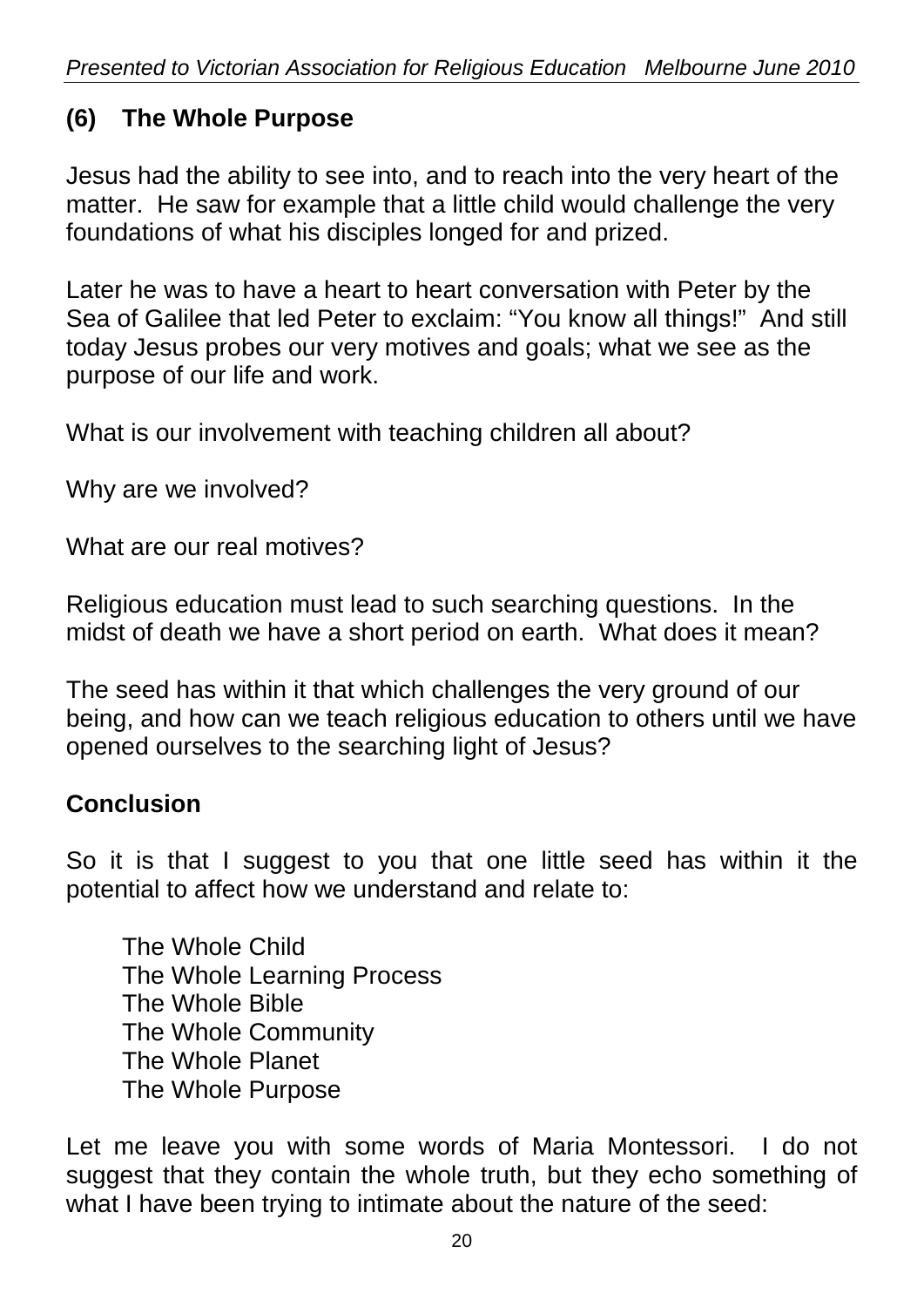"I seek to discover the man in the child, to see in him the true human spirit, the design of the Creator: the scientific and religious truth. It is to this end that I apply my method of study, which respects human nature. I don't need to teach anything to children: it is they who, placed in a favourable environment, teach me, reveal to me spiritual secrets as their souls have not been deformed."

And in case we have not already concluded that we can do nothing worthy of the name of religious education without love, here are some challenging words of Paulo Freire:

"It is impossible to teach without the courage to love…"

And finally a poem by Jane Clements, a teacher in the Bruderhof Schools that captures the implications of this for the teacher/child relationship:

"Child, though I take your hand and walk in the snow; though we follow the track of the mouse together, though we try to unlock together the mystery of the printed word, and slowly discover why two and three makes five always, in an uncertain world –

child, though I am meant to teach you much,

what is it, in the end, except that together we are meant to be children of the same Father

and I must unlearn all the adult structure and the cumbering years

and you must teach me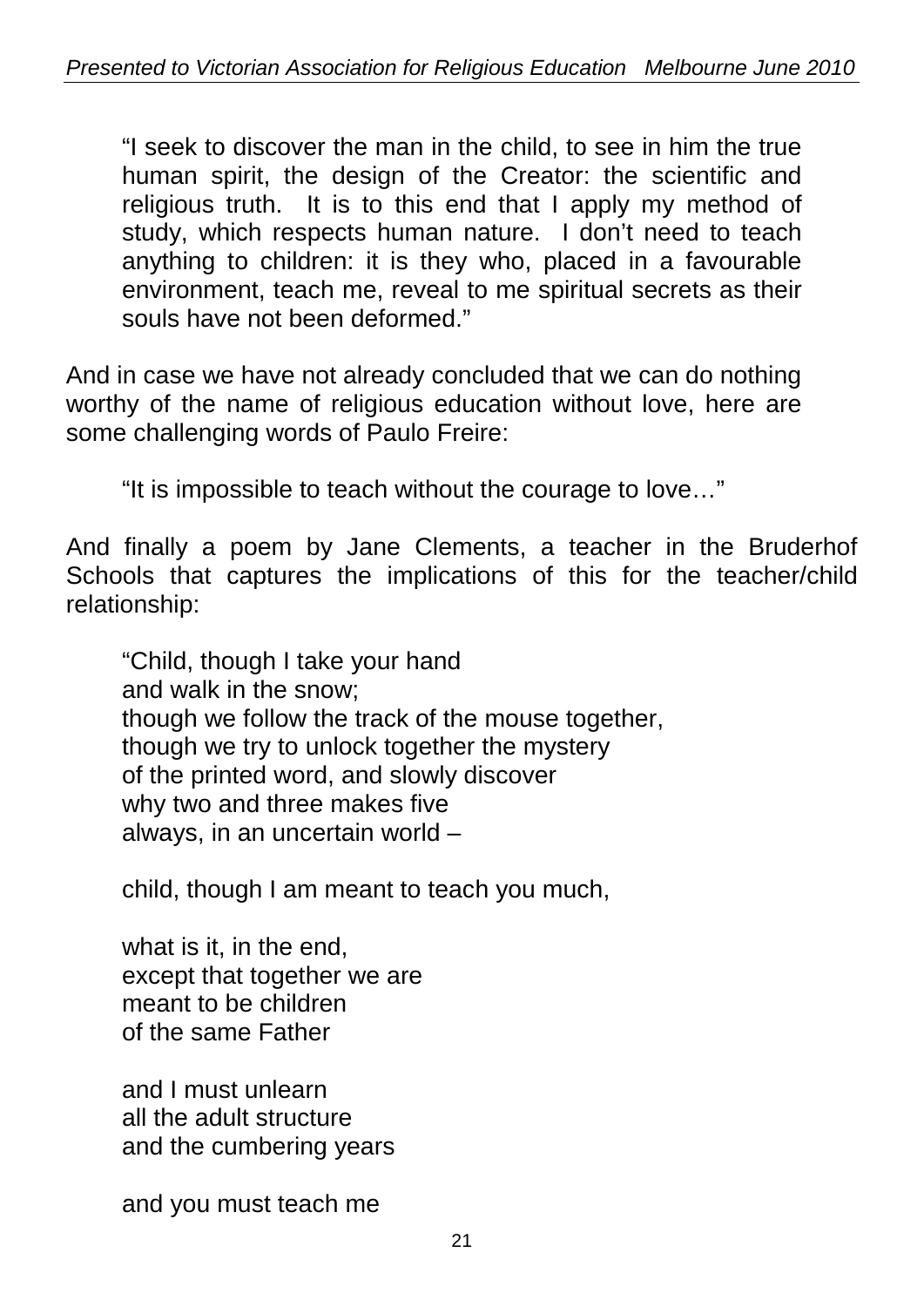to look at the earth and the heaven with your fresh wonder."

That seems to me the essence of the seed in Matthew 18: Jesus invites us to do just that. There is "unlearning" (coming down and becoming humble) to do, before we can learn to look at the whole world with fresh wonder, with teacher and child united among other things by the fact that we are children of the same Father. Where that happens the Kingdom of Heaven is being realized, and religious education is manifestly taking place.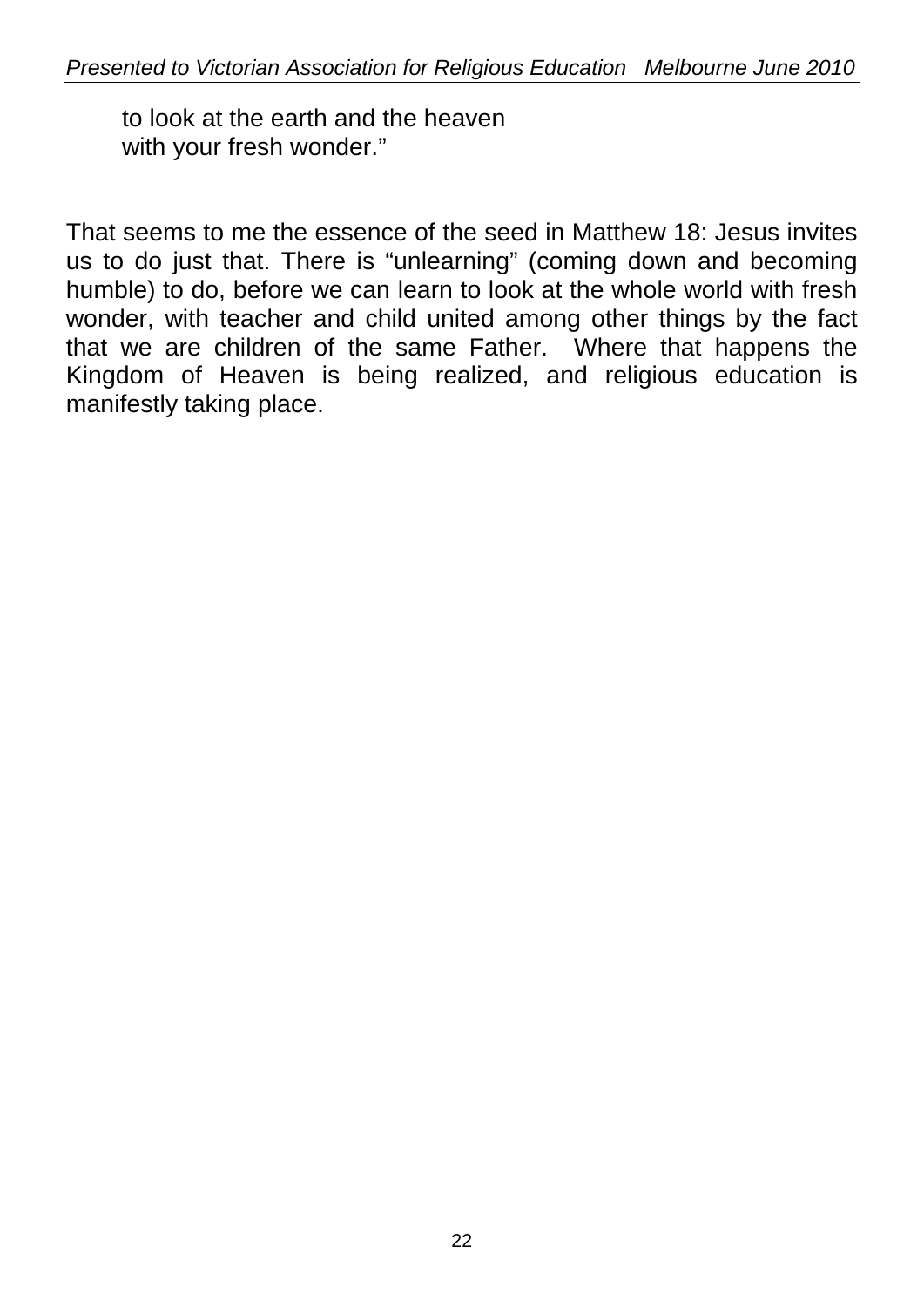# Child Theology and the emerging Theology of Development Keith J. White, M.A. (Oxon.), M. Phil, PhD

# **Introduction**

The brief I have been given today encourages me! It is good to know that you are serious about the theology of development! In my experience it tends to get squeezed out in one of two ways. First it seems marginal to those engaged in the heat of the battle trying to combat poverty and to evangelise and transform the world before Jesus Christ comes again. Second, theology is marginalised by the theorising on development that relies on (excellent, but by definition, limited) secular models.

Let me tell you how I went about this task. I read through a number of texts that those in development pointed me to, and listed the main issues in the theology of development that I found in them. Then I sifted and prioritised them into three clusters, before seeing how what I knew of Child Theology might throw light on them. There is risk inherent in such a way of going about things. The writers may not be representative. Things may have moved on. You may have quite other issues of pressing importance. Be that as it may the die is cast and I will share with you my work in progress.

# **Three Issues in Theology of Development**

- 1. What sort of theology is most appropriate and inspiring?
- 2. What core theological subject do they have in common?
- 3. What might a working model look like?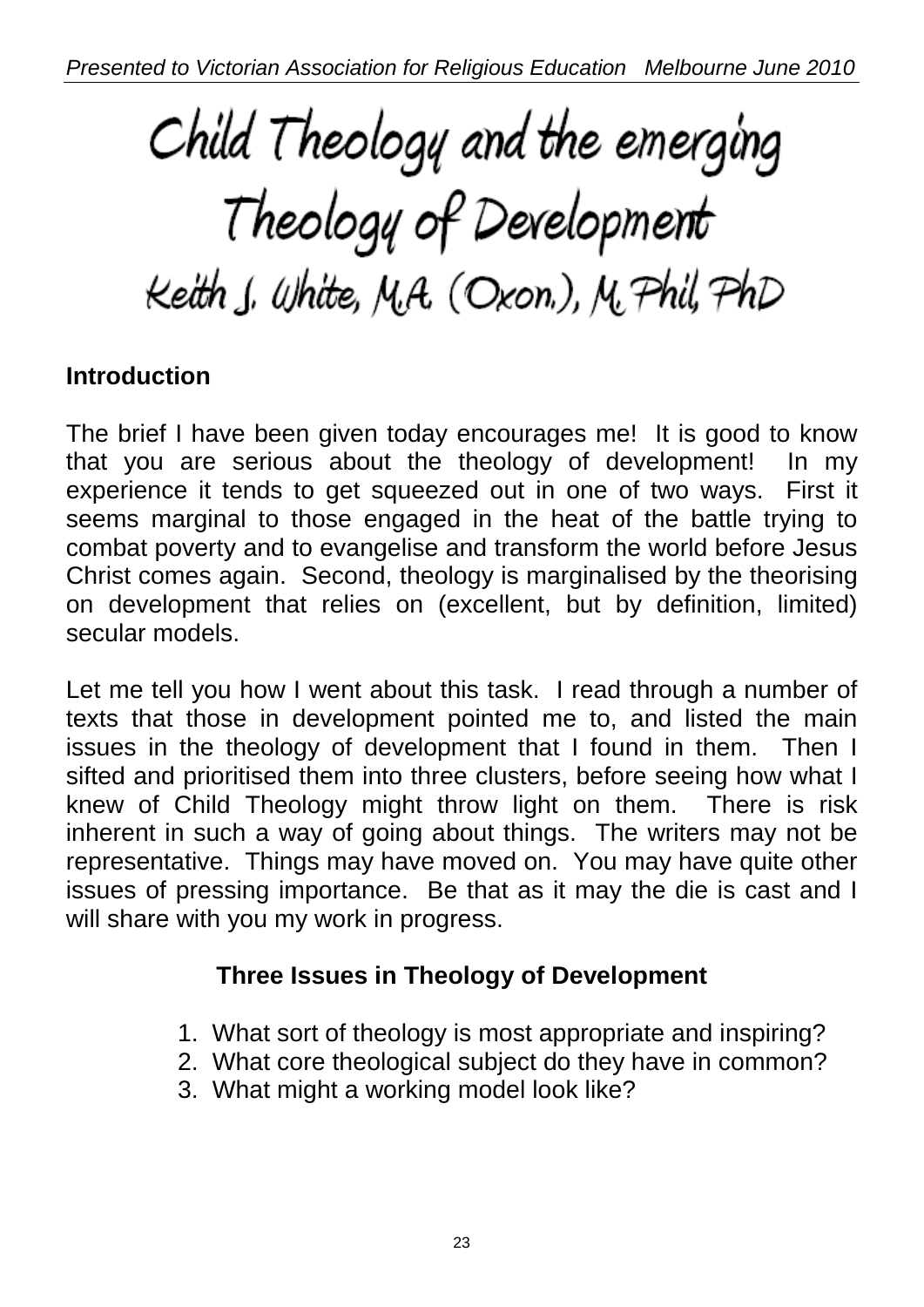# **(1.1) What sort of theology is most appropriate and inspiring in development work?**

Paula Clifford's Christian Aid Report, *Theology and International*  Development (April 2010)<sup>3</sup> is a good resource here: relational/covenant theology; liberation theologies; contextual theologies are explored with a weather eye for a range of contexts (for example: women and HIV; Old Testament interpretation and Palestinian Christians). We have to get beyond favourite doctrines, proof texts, or passages in order to allow God's Word to grasp and challenge us in something of its height, length, breadth and depth.

Perhaps it is the fact that I live in a residential community made up of children and young people who have experienced traumas, poverty and brokenness in extreme or chronic forms, that has sensitized me to the nature and source of a person's theology. Sometimes it seems as if some theology is "sound", neat, comprehensive, but untouched and untested by the rough edges and fragmentation of life, communities and history. It has not been forged in crucibles where the heat has become unbearable to the point of crying with the Psalmist and the crucified Jesus Christ, "My God, My God, why have you forsaken me?"

Sometimes the theology that is written or spoken about development can sound too remote, too systematized and smooth, like the prayers each Sunday in rich churches, where everyone is prayed for, including the poorest of the poor, with pin-point accuracy, but the prayers lack the woundedness that comes from acknowledging our part in the whole process. There seem to be two tracks: parallel universes.

So I have always been drawn to rugged theology and theologians irrespective of their labels: Barth and the Barmen Declaration; Romero; Bonhoeffer; Bonino; Ramabai; and Korczak. You could probably add to the list. Theology for them is found not apart from life, but in the midst of it. Here they are thrown upon God's grace, and into His hands, by the overwhelmingly ugly and disruptive effects of sin in every realm of life from the individual heart to the nation and empires. There are tears,

 $\overline{a}$ 3 Dr Paula Clifford *Theology and International Development: Poverty* Christian Aid Oxford April 2010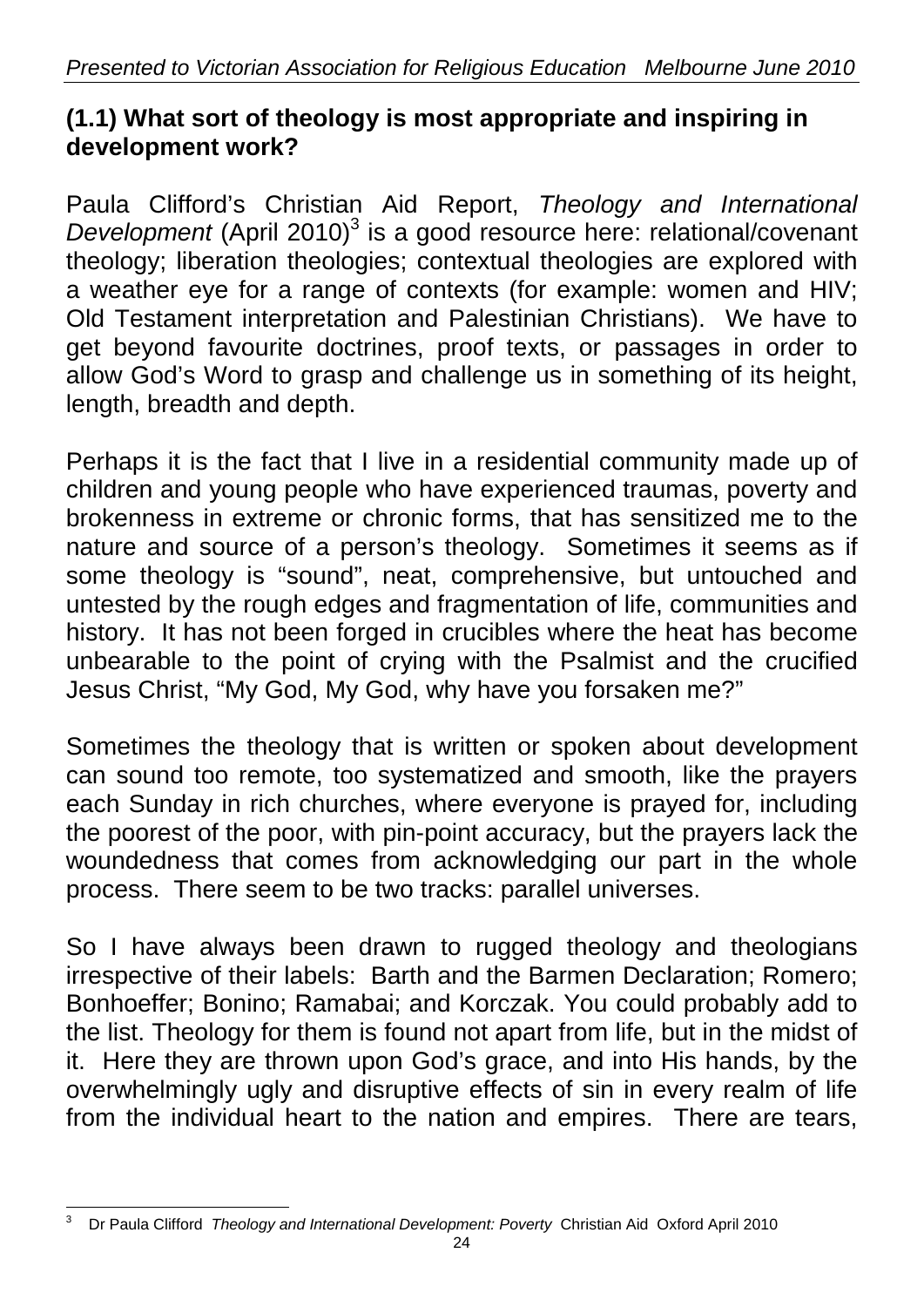sweat and drops of blood, Gethsemane-like, wherever they have wrestled in the name of Jesus with injustice and sin.<sup>4</sup>

This theology must be a *theology of the Cross*, in practice, if not in name. For there is no escaping the reality and challenge of the Cross in the midst of life. Let me give you an example from India. In my view one of the greatest theologians and agents of development in the world was Pandita Ramabai. Her calling was to be in God's hands a means of transforming India more nearly into the image of God in Christ, through a practice-based model of development. This created radically new social space within which girls and women could live, relate, be affirmed and learn. Her community was located in Pune, a stronghold of Brahmin orthodoxy, which suspected her of duplicity. She was seen as proselytizing behind a veneer of education.

When some of the teenagers in her community decided to follow Jesus and ask for public baptism, what should she do? If they were baptized, her whole work would come crashing down. If they were not baptized, what integrity would there be for a community of those seeking to follow Jesus. She pointed out to the teenagers some of the difficulties. They came back to her determined to be baptized. She supported them. They were baptized in a local river, and true enough her work came crashing down. (Notice it was the end of the community as she knew it: it was not the end of God's purposes in India!)

That is where she encountered the Cross afresh, like Bonhoeffer awaiting the gallows. Are we prepared to lay all at the altar? Or are there no-go areas? Very often it seems to be the case, though it is not written down, that whatever happens, our organization must continue. This is axiomatic for all employees. Therefore our theology must be tailored, compromised, in order to ensure our reputation and that of our employers.

I hope you will agree that *theological reflection* is a primary method in development. That is, we must assume that as disciples of Jesus Christ we are already engaged with real life. This, rather than deriving principles in some quasi-Platonic realm perhaps in another continent, or by means of a detached reading of the Scriptures, that then inform our

 $\overline{a}$ 4 Haddon Willmer, unpublished paper "Theology and Development" March 2007 (?)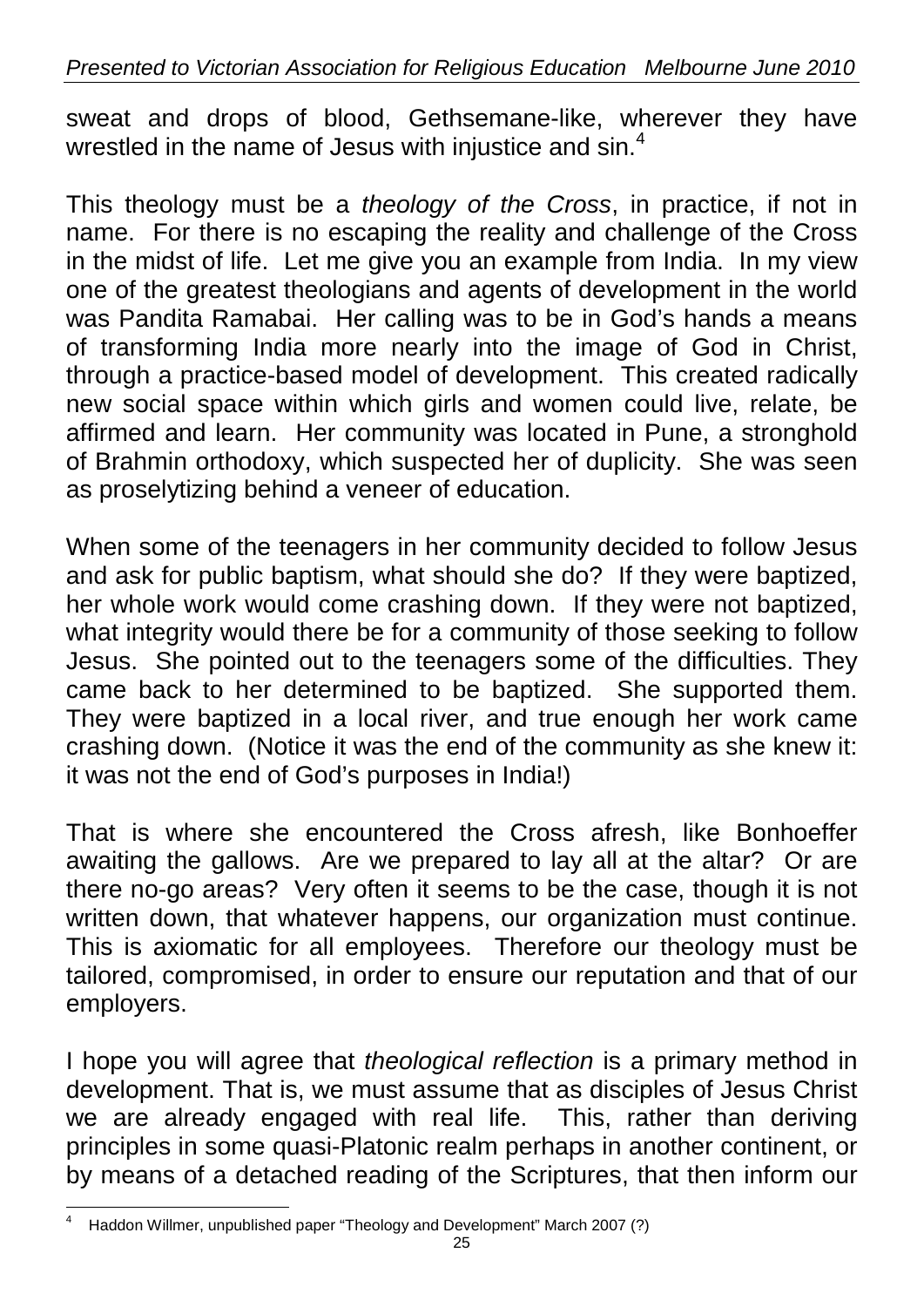#### *Presented to Victorian Association for Religious Education Melbourne June 2010*

life, work and our organisations. Thus we have a dynamic relation between development and theology, rather than a one-way process, something done and dusted.

And the theology of which we are talking is not that of any elite either professional theologians in the academy, or ordained ministers (though it will include them), but the *theology of the ordinary, lay, normal follower of Jesus*. Every Christian is inescapably doing theology when she prays, cares for a child, gets water from a well, obeys her husband, deals with patriarchy and injustice, and sings Christian hymns and songs. Hopefully she will be part of a group of fellow believers with whom this theology is done, on the ground, in a circle, in the midst of household and community.

Finally what *prophetic edge is there to our theology*? Can we with Jayakumar Christian speak out against the "web of lies" embodied in social, cultural and religious systems including our own, or not?<sup>5</sup> And are we able to critique theories of development with a prior ontological commitment to Jesus Christ and Christian theology?<sup>6</sup> Or is it possible that much of our development work is "functionally atheistic"? $7$ 

# **(1.2) Child Theology and some possible contributions**

I hope it does not disappoint you when I say that we are not talking here simply of the content (creed/doctrinal basis of theology), but also of the way in which it is done. Child Theology has been characterized thus far in its short life (infancy!) by a readiness to do theology in groups of people, together and in context. The reports of these circles are culturally sensitive.<sup>8</sup> They are available to, but not prescriptive for, those who follow in other parts of the world. It seems simple, but the history of theology shows it is not as easy as that: against the trend worldwide over many centuries we have involved male and female, rich and poor, ordained and lay people, practitioners and academics, and people of many cultures and backgrounds. It seems as if this process and the discoveries made thus far are likely to be of interest, and possibly even help, to those engaged in development.

 $\frac{1}{5}$ <sup>5</sup> See Bryant Myers *Walking with the Poor*, Orbis, Maryknoll 2009 (15the edition) pages 72-80  $\frac{6}{10}$  lames E, Loder *The Logie of the Spirit is a good example of bow this can be done* 

 $\frac{6}{7}$  James E. Loder *The Logic of the Spirit*, is a good example of how this can be done.

Myers (2009) page 162

<sup>&</sup>lt;sup>8</sup> For copies of the CTM reports see www.childtheology.com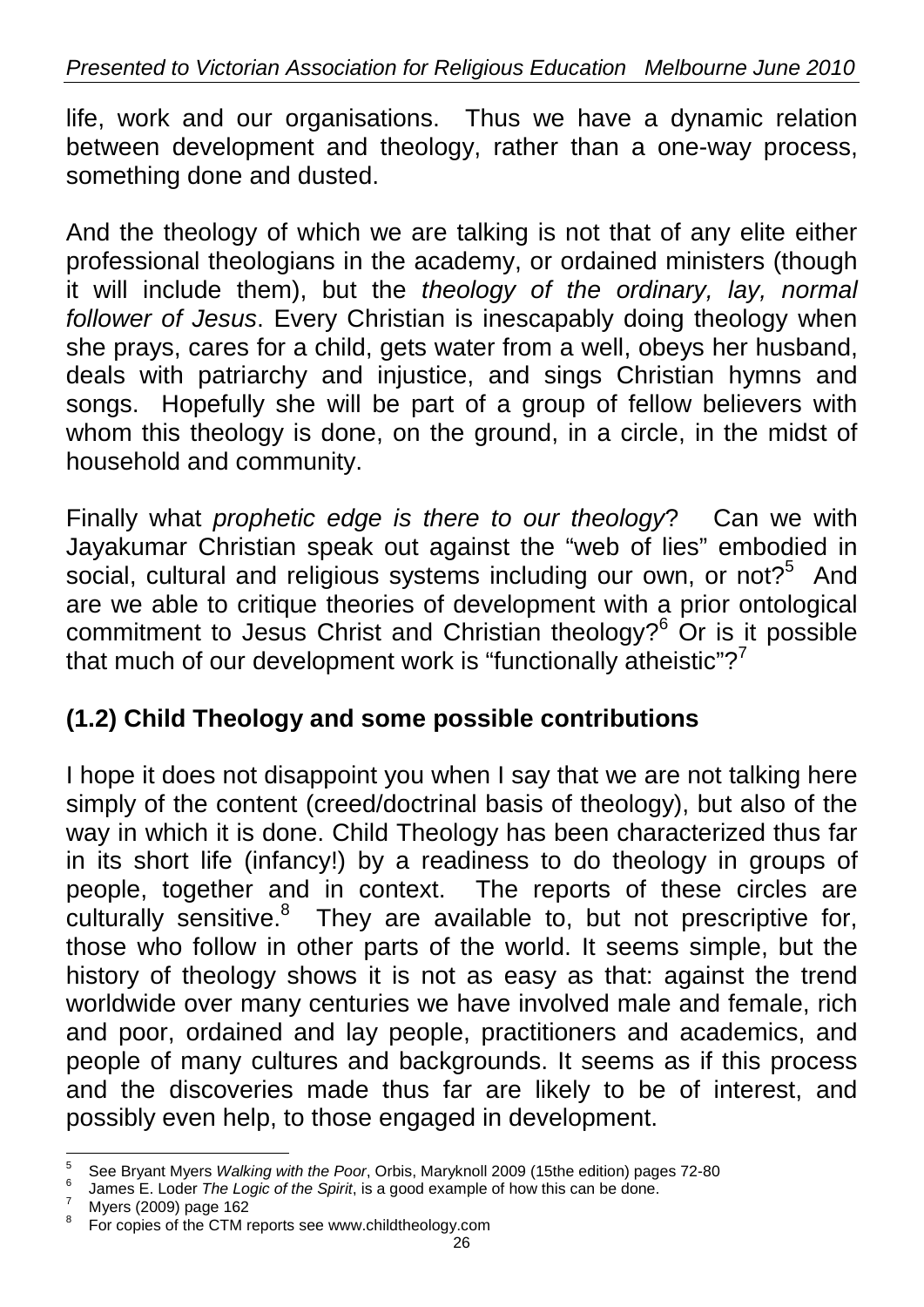One of the ways in which we have tried to do theology was discovered in Cape Town when we stumbled upon a process as we wrestled with our biblical understandings of sin with a child soldier and child prostitute symbolically in our midst. It was, if you like, a theology of the Cross, which left us with nowhere else to go.

The willingness to explore, and if necessary, to fall flat on our faces, may be appealing to those engaged in development, when contrasted with those who are sure of their ground, convinced of their frameworks and principles. Who involved in development has not found their theological foundations shaken by the chronic suffering, despair, pain and injustice that is encountered in communities, families, and regions, generation after generation?

Being conceived and born in the internet age means that the Child Theology Movement has been able to communicate in new ways with individuals and groups across the world. We are not tied to a denomination or academy, although we seek to work closely and honestly with both. We have done theology in favellas, in children's homes, in the context of liberation theologies, with Christian development organizations, denominations, and local theologies.

Children are evocative signs in development (ask Save the Children, World Vision, Compassion, and TearFund!), and likewise in theology, but they have often been marginal in the former, and invisible in the latter. So Child Theology is likely to have something to offer both in focus, if not yet in content!

The starting point in the midst of our lives and a variety of cultural contexts has been the action and teaching of Jesus in placing a child in the midst of a theological discussion about greatness in the Kingdom. Jesus is therefore the Alpha and Omega of Child Theology.

To this we now move.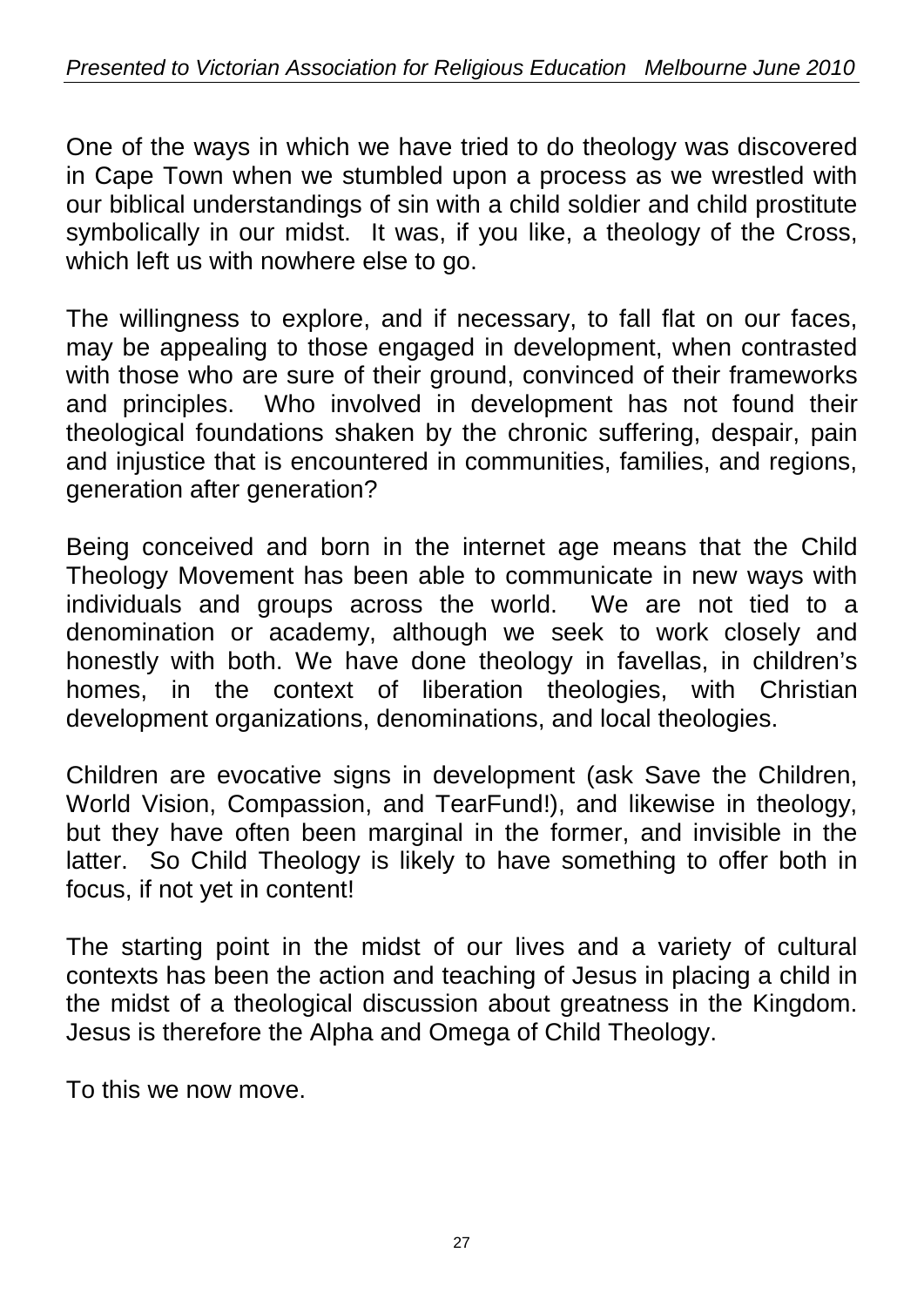# **(2.1) The Kingdom of God: a key theological issue in common?**

Arguably the Kingdom of God is the most important theological issue for those who seek to follow Jesus in practice. It is not the time or place to defend this but I can point to Gospels as a whole, the life and teaching of Jesus, both before and after the Resurrection, and the Lord's Prayer should it be necessary.

And no theology of development can, or would wish to ignore or avoid this. As evidence I can say that every document I have been pointed to in preparation for today makes reference to this Kingdom.

We do not have time to define adequately this Kingdom today, let alone discuss it, but we can note some of its contours and challenges. would offer you a thought first given to me by a black brother in Christ while I was teaching in Alabama. 'Europeans will never get it until they let go of their histories of empires and colonialism represented by the words, royaume, reina, kingdom and reich. Instead, whenever these words appear in Scripture, read them like this: "God's way of doing things is like this", or "Where God has his way, this is what it is like".' The scales fell from my eyes as I was freed from territory, power, status, domination, hierarchy, competition and so much more.

If we do not allow ourselves to be purged (daily?) from our histories we will fall into the trap of perpetuating empires and domination by another means.

With this in mind, and because time is short, let me spell out the main theological questions that arise in the development literature that I have recently come across:

(i) How far is development by FBOs synonymous for Christians and Christian agencies with the Kingdom of Heaven?

(ii) How does this Kingdom relate to Church? Synonymous again, or does the Kingdom challenge, even judge Church? $9^9$ 

 $\overline{a}$ 9 Myers (2009) page 39; Bosch, *Transforming Mission*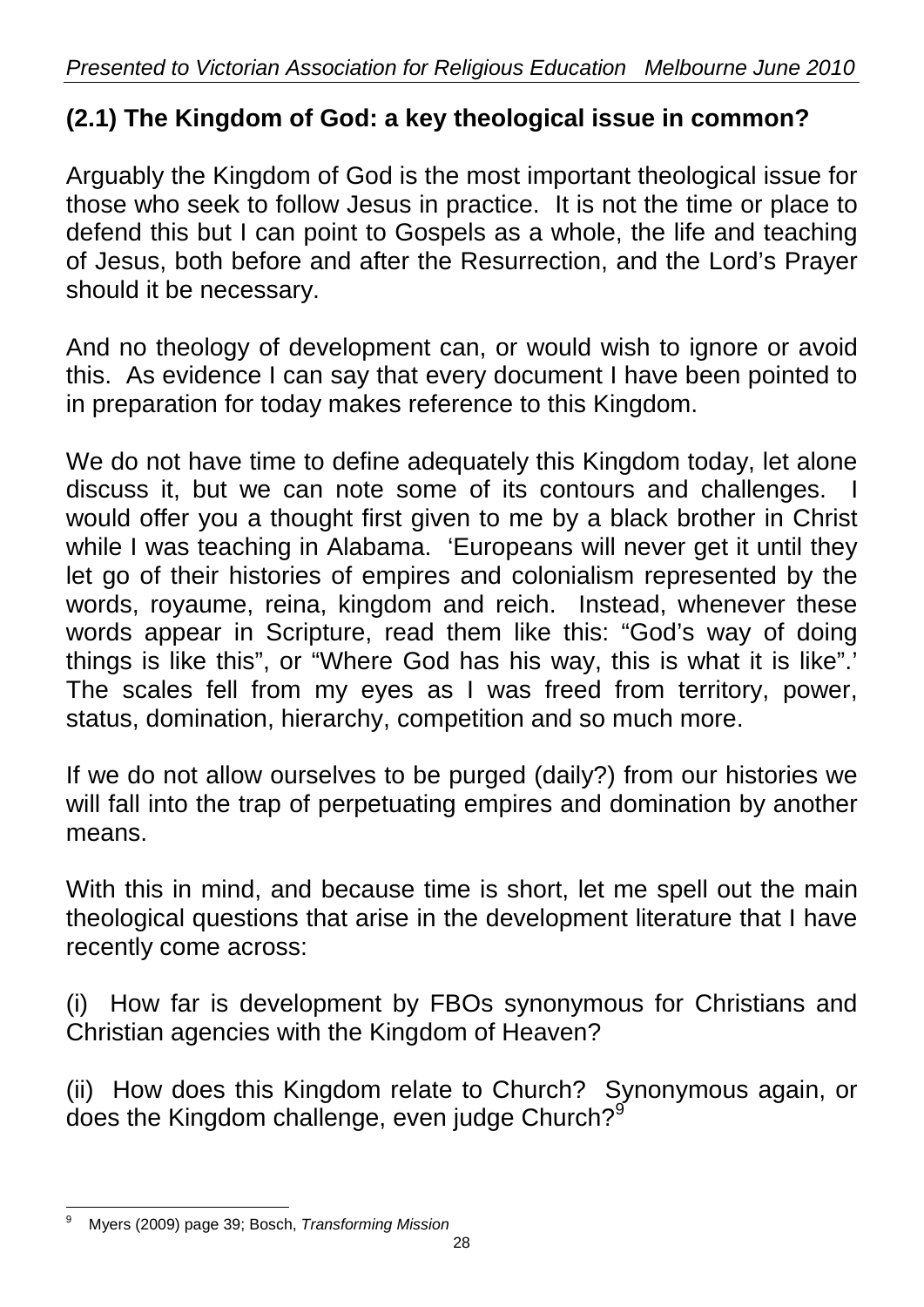(iii) Is the Kingdom well or adequately represented when we talk of "holistic development"?

(iv) Do our agencies represent (incarnate) the Kingdom well?

(v) How do evangelism and proselytisation in Christian development fit with the Kingdom?

(vi) What sort of transformation does the Kingdom of God represent?

(vii) Where are we in the "Now", "No longer" and the "Not Yet"? (What is our eschatological theology?)

# **(2.2) Child Theology of some possible contributions**

Here we come to the very heart of Child Theology. Jesus placed a child in the midst of his disciples ("embryonic church"; those called and chosen to continue the life of the Kingdom) as a sign of this Kingdom. Let us see what happens if we seek to respond to these questions with the child placed by Jesus in the midst. This is not a developed theological argument: rather some musings about how a conversation could unfold.

Before we get on to the theology of the Kingdom, could we just pause to consider the significance of children, childhood and development, as it is to be seen in development theory?

Children are symptoms of mal-development, or social disorder: the appalling statistics of children at risk or children suffering: malnutrition, lack of education and health care, HIV/AIDS effects, abuses like commercial sexual abuse and trafficking, child soldiers, and child labour.

Children are strategic for development practice: they are the future: investment here can have long term effects; they are malleable, educable; and in some societies, especially poor ones, children are large proportions of the population.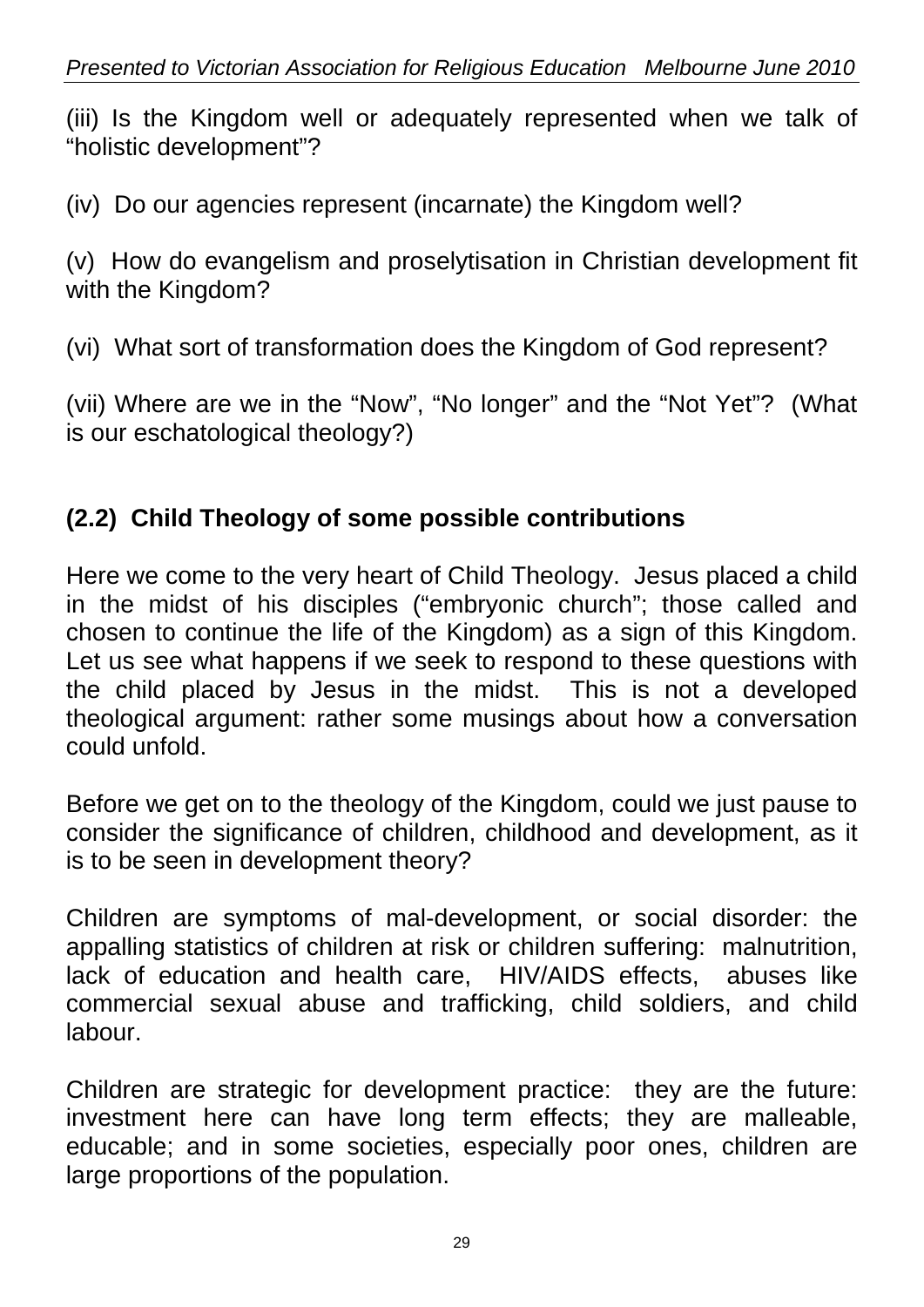And children are humanly significant: the child is a sacrament, a sign and presence, of hope, joy, light in darkness, for all sorts of people.

Further, despite all this, children are negligible: they can be neglected and disposed of, there are always more if we need them. There can be no denying, and there is no final or complete, elimination of the despising of children by societies. The UNCRC is a prayer rather than a totally effective prohibition on abuse.

All this is rehearsed at large in *Celebrating Children* and other places (see the writing of Bryant Myers, WVI, as one of the greatest players). And it fuels the activism, and the better organisation of activism at which Cutting Edge and Viva aim. But does it fuel the heart of our theology in the same way? Have we welcomed children as placed right in the midst of our theology of development in the same way we have welcomed them into our secular models of development?

With this in mind we revisit our theology of the Kingdom of Heaven with a child placed by Jesus in the midst.

(i) It would be unwise for any Christian or agency to conclude that would they are doing adequately or fully embodies the Kingdom of Heaven. The disciples thought they were on the right track: they saw development following the restoration of the Kingdom to Israel. And as we now see how history has unfolded in the light of the life, death, resurrection and ascension of Christ we see how limited their vision was, how partial. Is this not a salutary lesson for us all, always? We see in part.

What is more, what we call development is what we are doing or hope and plan to do. What of God's activity and presence? What is he doing? The love of God is broader than the measures of man's mind. What of the millions of suffering children that we do not even know about, let alone help? Jesus assures us that their angels always behold the Face of the Father. This is part of the Kingdom of which we know nothing, but isn't it likely that in the final analysis, this will be its major part, by far?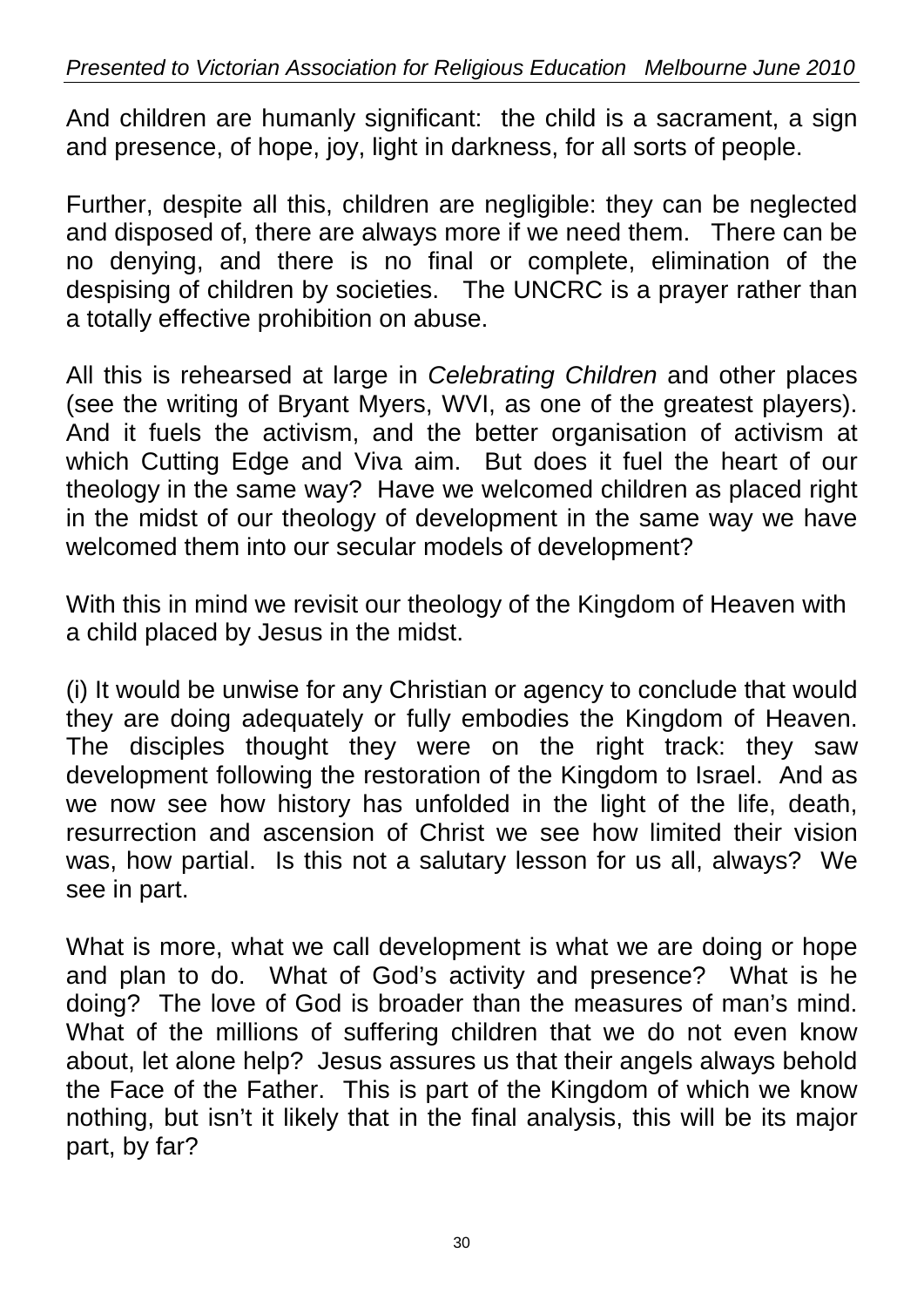(ii) The child in question is the unknown child so we cannot say that she was part of the Christian fold, company of followers of Jesus. So implicitly the horizons of the Kingdom are wider than those of Church. It is instructive to see how theologians have read this incident in the Gospels. In Matthew many are so determined to see church as the framework for understanding Jesus and the child, that they completely overlook the way that the commentators are being judged even as they write and speak!

(iii) If we could restrict the use of "holistic" to what God is doing, through us, despite us, and around us, then it may have merit, but we tend to claim it rather too readily as a description of what we do. The child has everything ahead of him: there are possibilities and openings we can no nothing about. There are dreams and visions lying within the child.

(iv) As for our agencies representing the Kingdom well?! Who would be daring enough to stand in the dock and be tried by those we seek to serve, let alone by the living God. And there is a fundamental problem we are loath to recognise whenever we organise ourselves, whether into micro or macro organisations. The Kingdom does not seem to relate to them at all easily. Our plans and planning tend to result in concrete, whether buildings or intended outcomes that form the basis of funding and salaries: the Kingdom is more like the wind, or the lavish scattering of seed. There is a fundamental discontinuity or even contradiction.

Look at the headquarters (metropole) of any empire: what do you see? You spot the speck of dust in others; why cannot we see the beam in our own? We have status and hierarchies, competition and power: in a word, greatness! And the Kingdom represented by the child deconstructs all this. The disciples are invited to consider that they are outside God's way of doing things. They do not like it; and nor do we! But they continued, and so do we.

(v) Perhaps it is when development is seen in relation to evangelism that we find some of the curious paradoxes of the Kingdom appearing. Is the child receiving good news? Does the child represent good news? How does this intervention of Jesus mould the way the disciples will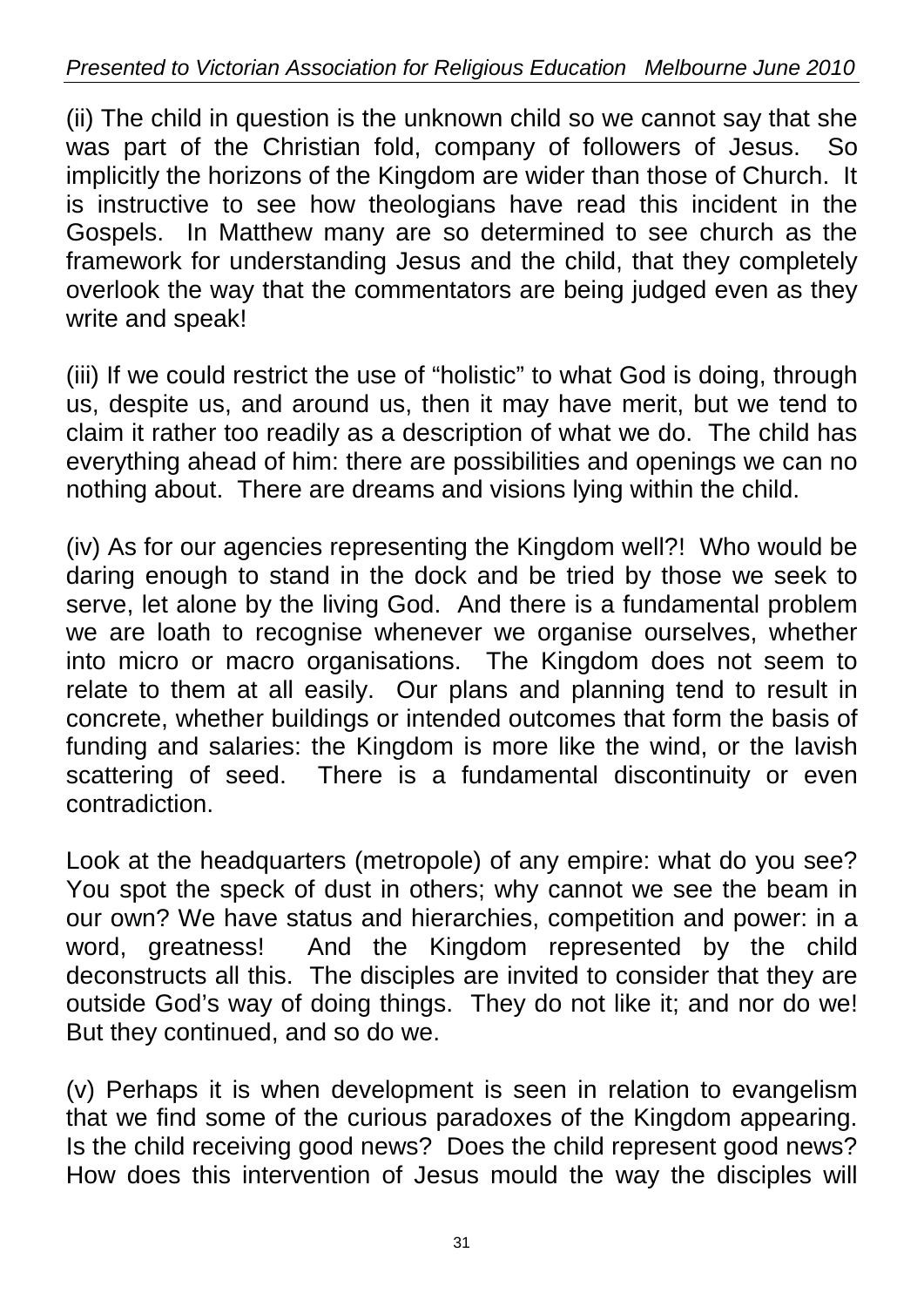live, teach and preach? It could be preaching without using words all the time perhaps?

Here standing beside Jesus and among them is the personification of "graced vulnerability"<sup>10</sup>.

(vi) As for the kind of transformation involved in development and the kingdom respectively: what a huge topic! I would only plead here that it is never again discussed without a child placed by Jesus in the midst. Are there not limitless possible outcomes for this child? What if one of them is the Cross? How do we see that in terms of development?

(vii) I have found that the very nature of childhoods provides a useful eschatological analogy: "now" and "not yet"; human and not yet mature; on the way but with a road still stretching out ahead.

If there is one text that I have read in the last few weeks that has helped me to rethink how Child Theology might relate to theology of development it is Kristin Herzog's work.<sup>11</sup> It seems to me to show how when children are received as placed by Jesus among us we find strange dynamics unfolding and we are connected to the smallest details high in Peru as lives and communities change, as well as global structure, and the finitude of the planet. If I were to choose key books that might form a focus of future discussion between development and child theologians hers would be among them. And wonderfully and tantalisingly it does not mention development or Kingdom of God in the Index! So we have to get to work rather than being spoon-fed.

You will see in the book how we are challenged to live, and this leads us to the third issue today.

# **(3.1) What might a working model look like?**

So we seek to be faithful in the way we do theology and to align our theology of development with the Kingdom of God. This ultimately boils

 $\overline{a}$ 

<sup>&</sup>lt;sup>10</sup> D. Jensen *Graced Vulnerability*<br><sup>11</sup> Kristin Herzog *Children and our Global Future: theological and social challenges Cleveland, Pilgrim Press* 2005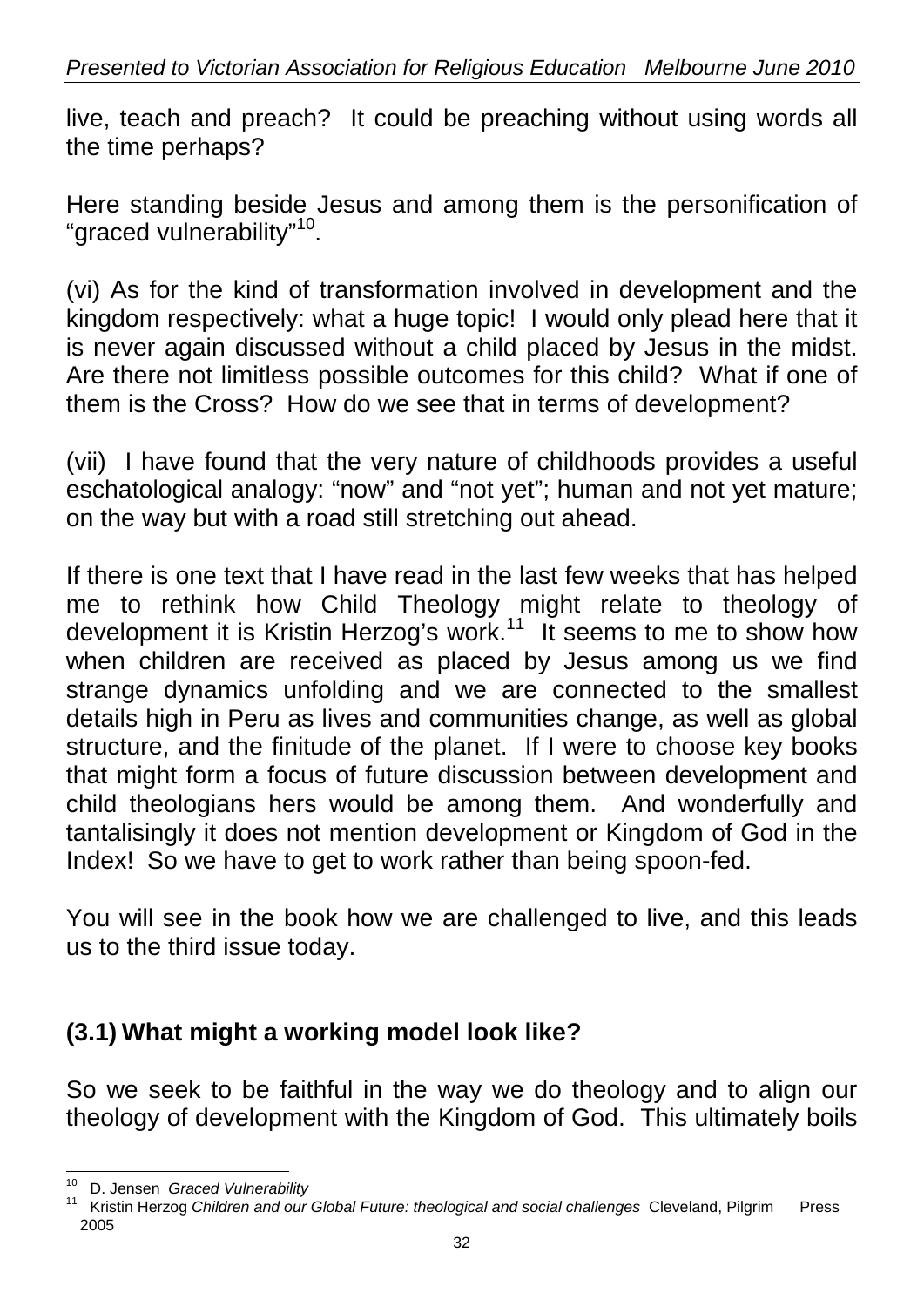down to the question: how shall we then live? And given that development operates at several different, thought interlocking levels, we are looking for a model rather than a program.

And a model for our theology must be embodied, incarnational: people seeing how we live and love, and glorifying our Father in Heaven.

Lived theology of development modeled on, inspired by the life and death of Jesus. Was he not engaged in "development": living in a particular neighbourhood and culture and then drawing together a group that would be part of God's mission in changing the world? Good news for the poor! (I am grateful to have been introduced to the work of Lindy Backues. He did his PhD on development in Indonesia, and his primary theology is incarnational.<sup>12</sup>)

Here are some to the questions that arise:

What is the best locus standi for Christian development? Should FBOs work on behalf of governments or global NGOs? Should they be an integral part of Church? Should those engaged in development take a vow of poverty? Should they be insiders or outsiders? Should they prepare for celebrity or outcast status?

How long do you walk with the poor? Do you go a mile in their moccasins, or a lot farther? Is development possible without living among the poor, "moving into their neighbourhood" (as Eugene Peterson puts it in *The Message*)?

What is an appropriate lifestyle for everyone in a Christian development agency? Is it upside down enough to replicate the Kingdom of Heaven? How does it compare to the teaching of Jesus about the greatest and the least? Is any hierarchy defensible?

At what level do you live development? Is "glocal" possible?

 $\overline{a}$ 12 Lindy Backhues "The Incarnation as Motif for Development Practice" in *World Mission in The Wesleyan Spirit;*  "The Image of the Incarnation as Motif for Development Practice in West Java, Indonesia", unpublished PhD thesis. This is also one the important theological ideas that Bryant Myers identifies in *WWTP*, pages 46-47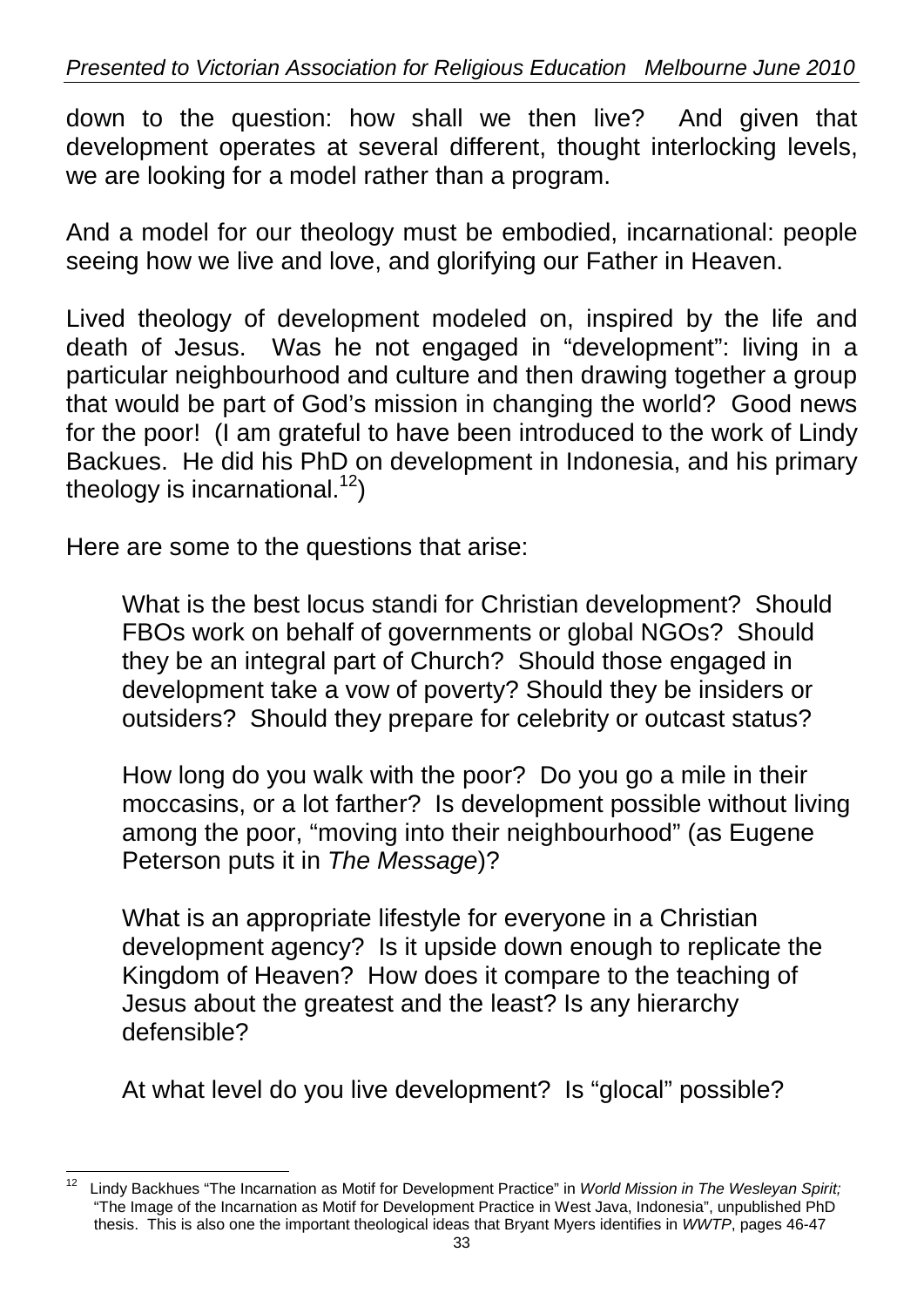Who are the insiders and outsiders in development? Who are the subjects and who the objects? (See Deborah Storie: *The Value of Straw*)

What sort of outcomes are we living for in development? Are the outcomes of the agency subject to theological scrutiny?

What of sustainability? Has development anything to say of Indus or MacWorld civilizations on this score?

Can corporations be justified?

Can donors live a completely different lifestyle to those they help?

# **(3.2) Possible contributions of Child Theology**

I suggest one very modest first step: to change and become humble as the children. We do that by receiving them, welcoming them. How is this theological? Because it is a response to the command of Jesus, is a sign of the Kingdom, and a way of receiving Him and the One who sent Him.

And what has that got to do with development and associated theology? Arguably, a child and development are one and the same thing, when you get down to it. A child is both an example, and also a site, of development.

What's more this teaching of Jesus is realistic: we cannot transform the world, but we can welcome a single child! Perhaps this is the greatest strength of sponsoring a child as a way of resourcing development. But on the other hand the parable of the one lost sheep contains a very big challenge: what would you do if you lost one sheep out of a hundred? Perhaps as soon as we use the word development we are at risk of allowing statistics to override a single person or child.

However impressive our operations, they are as a drop in the bucket compared to the need. We must leave to God what we cannot do, humbly acknowledging the limits of development. At this point we can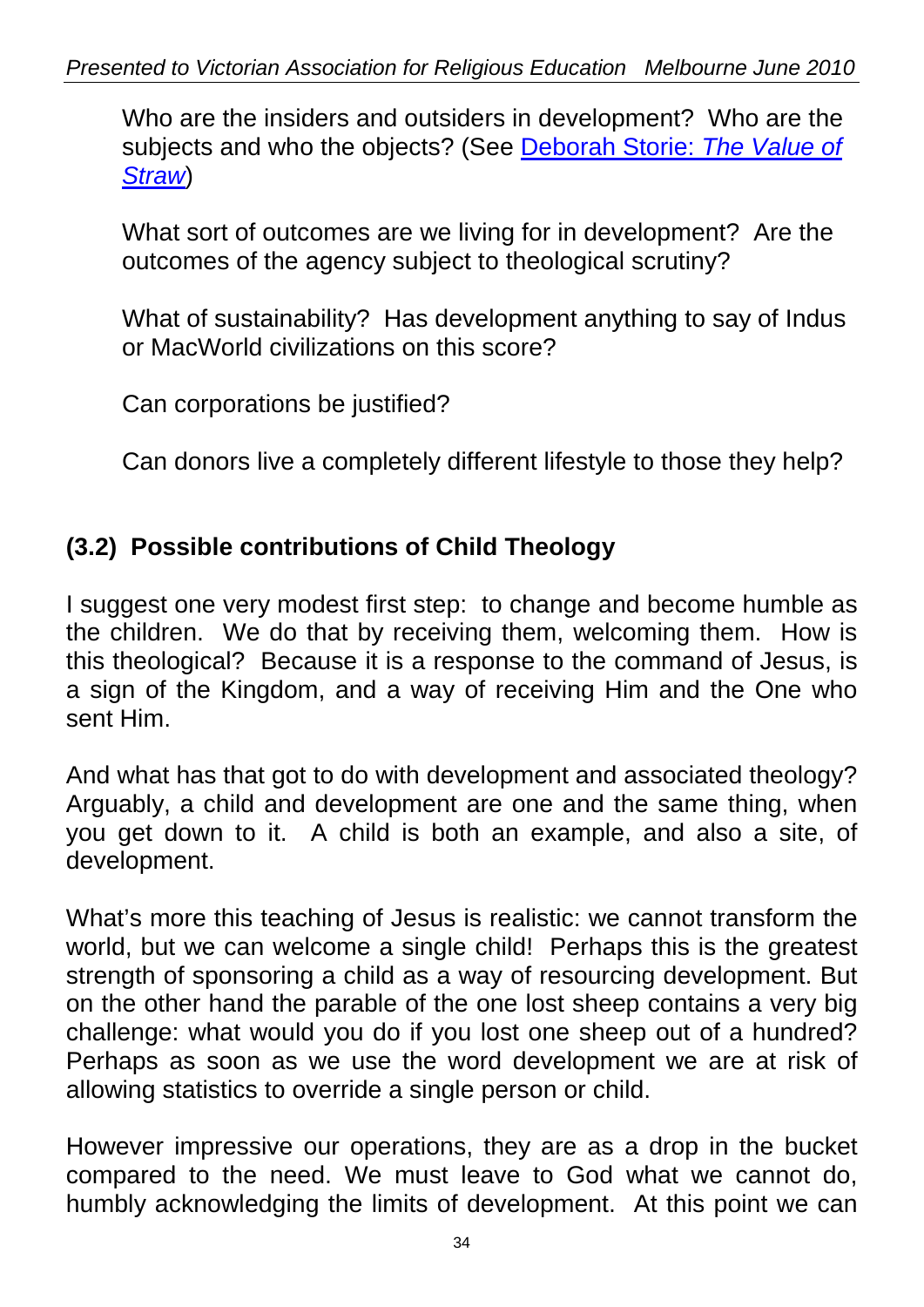only trust the "angels beholding the face of the Father". The way of the Cross: God is where we cannot be or make a difference.

Can we become as children (and enter the Kingdom) without receiving children? This may be one of the relatively overlooked keys to understanding development better. In poor communities a child is sold for body parts. What does it mean to accept a child in the poorest community or household, street or city? Could this be a way to begin, to start afresh?

Let me finish with the story of the place where I have lived all my life, and to which I alluded, on page 1. (There are others such as The Pavement Project; PEPE, for example.) It is a story of development done in the name of Jesus in an ordinary neighbourhood in London. We have received over 1000 children into our family home since 1899. They have lived as part of our family for as long as they have wished. We have served the children of the neighbourhood as part of this.

Of all the options open to me as a Christian Community Development Worker this is the one that I believed was right as a permanent base of operations.

Recently I was asked to reflect on my experience in a book: *The Growth of Love.<sup>13</sup>* The aim was to bring together child development theory and theological reflection.

I suggest that the discoveries I made may have relevance today. If we are genuinely to receive/welcome children in the name of Jesus there will be considerable moving of the furniture inside and outside our hearts!

And if they are the subjects of development we must be ready for surprises, disappointments.

There are five hallmarks of the context in which they will thrive, and in which love will grow.

 $\overline{a}$ 13 Keith J. White *The Growth of Love* Abingdon: BRF, 2008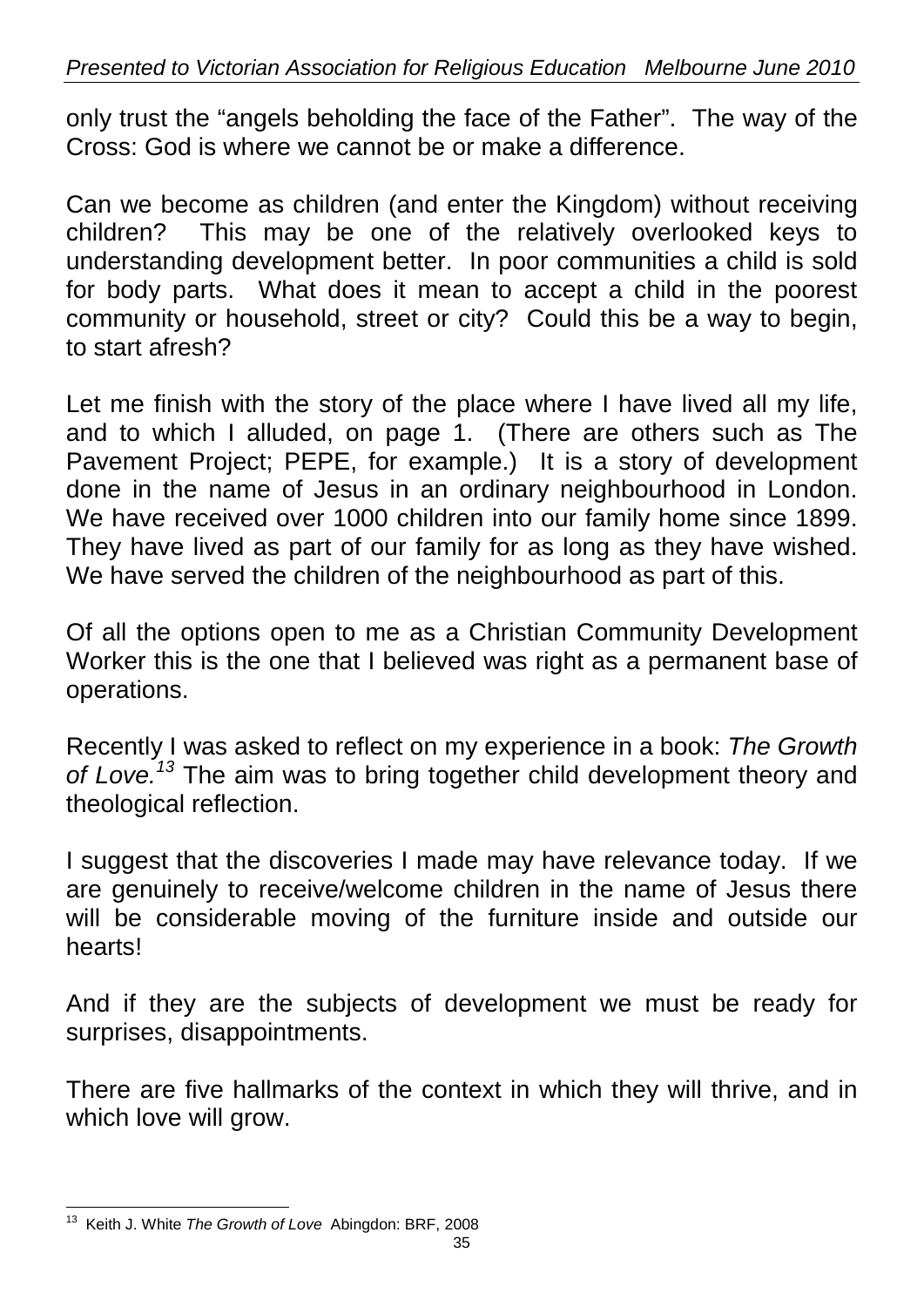So let me suggest that a theology of development informed by the child placed by Jesus in the midst will be characterised by:

**Security:** a primal need of all humans. Chaos, frailty, fragmentation all conspire to undermine this. How do we, in the name of Christ go about providing it? We need to think very hard. And when we do so we realise that we cannot ultimately provide cast iron security: we can but try. Security, as the Bible makes clear, is ultimately in the hands of God alone. Romans 8: "Nothing can separate us from the love of God in Christ"; Matthew 18: "their angels always behold the face of my Father in Heaven"; Psalm 46 "God is our strength and refuge"…To have integrity we must speak of this reality; this truth. And we must model it wherever we can. Are we to be relied upon? Can we be the human face that reliably smiles back at the little baby? This is a primary task at Mill Grove.

**Boundaries:** there are many aspects to this. There has to be some understanding of household, community (the phrase: the community recurs in development theory, as if it is non-problematical!); religious, cultural, political, and economic contexts and boundaries. What we do has to respect appropriate boundaries, to challenge inappropriate boundaries, and to help to rebuild good ones where they have been broken down. In development terms the rules of engagement are pivotal and crucial. And theologically we are offered distinctive models of boundaries and behaviour by Jesus Christ. Boundaries are clear and lived at Mill Grove.

**Significance:** each human, each child needs to experience love. Giving and receiving are integral to human identity and belonging. An "I" – "Thou" relationship with one other person is vital. Can we find one? By God's grace it is usually to be found among family and kin, but if not, should we be one? This is not a mere human project, but theologically reflects the love that God has lavished on us: this demonstrates that we are significant to Him beyond measure or belief. Does not development has as one of its values the recognition of the significance of those we are seeking to come alongside? The leaders of Mill Grove since 1899 have felt it imperative to remain committed and available to those who have come to live as children in the community.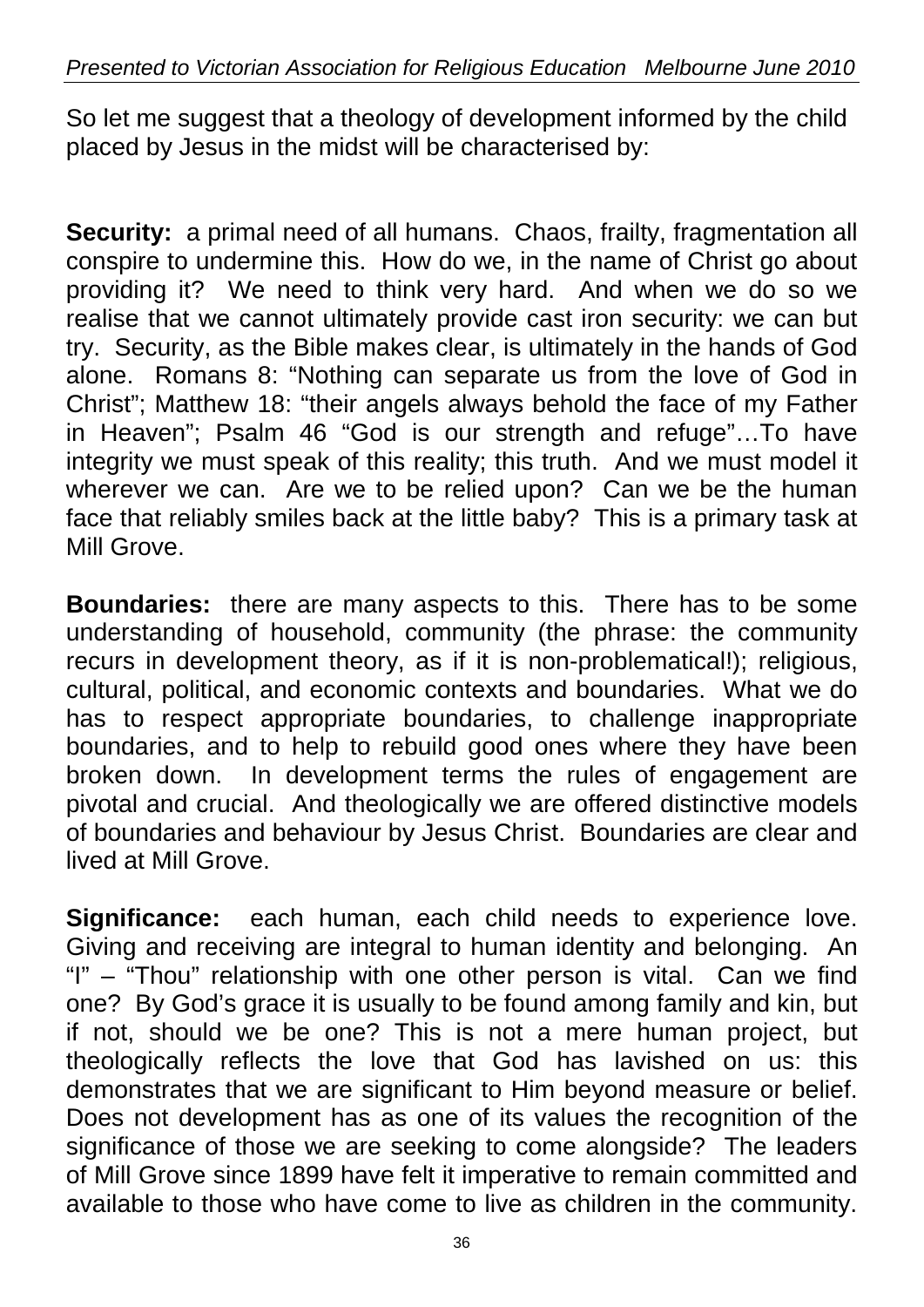What model do agencies use to demonstrate significance without creating dependency?

**Community:** there is no development without community. Likewise at the heart of Christian theology is the community that God is creating on earth. Community is at the heart of God, and He is calling and creating a community to serve and glorify Him. We cannot see development in simply individual terms. But what sort of community does God intend? Mill Grove is a residential community. L'Arche communities have been important around the world. What models do we have in mind that represent non-hierarchical examples of inclusive, creative life together where children are welcomed and at ease?

**Creativity:** so often the poor relation! Culture, art, craft, music, dance, and all the blessings of this life handed down through the ages. Where development is effective there will be renewed and restored intentionality, choice, agency and therefore creativity in every part of the community. At Mill Grove this is in evidence all through, but not least in the importance attached to play, self-expression and exploration. We are learning together.

This model amounts to something like the proverbial "village" that it takes to parent a child. It has something of the model of a compost heap about it too. And one of the side-products of Mill Grove has been what some have jokingly called "the Mill Grove tribe": a worldwide extended family. Love has grown in and among its members, and this in turn supports the residential community.

# **Conclusion**

I have deliberately ended with a practical example: it is very local. It is easily overlooked because it is small, and not part of a big organisation. It is not labelled development, but more often as care, child care, residential care and the like.

What if our theological reflection leads us to change and become humble enough to realise that all over the world there are places like this that welcome children in the name of Jesus and become agents of change? What if there are countless hidden signs of the Kingdom?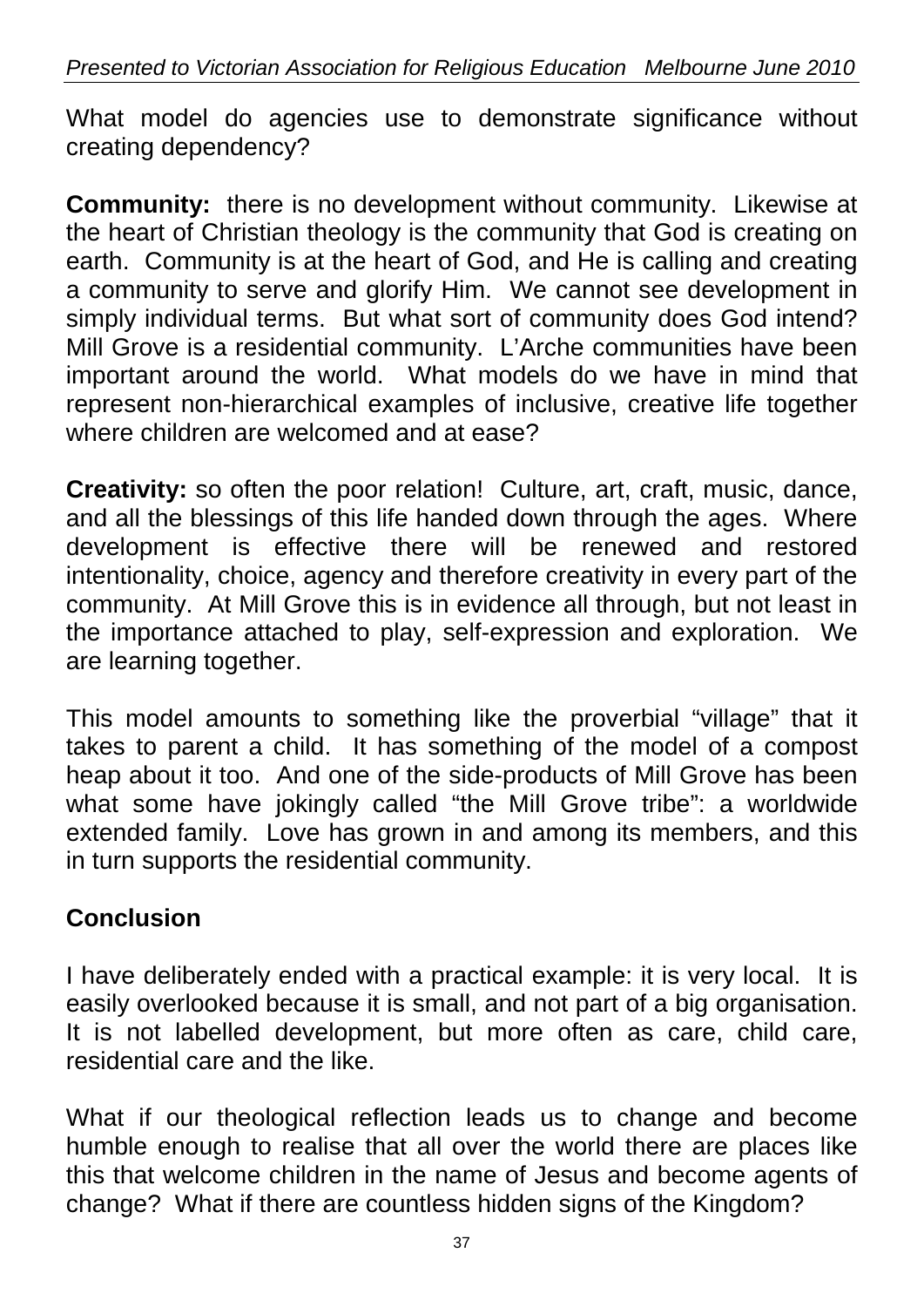As a theologian and sociologist teaching among other things globalisation, I could not live anywhere else or do community development any other way. This is where Jesus has led me, so here I must stand so help me God. It is where these three issues have come together in a very concentrated, challenging and illuminating way. It is palpably not God's calling for everyone, even most people, but it may just provide some helpful pointers to ways in which Child Theology and Theology of Development can inform each other. The model is offered tentatively with this in mind, hoping for responses and critiques.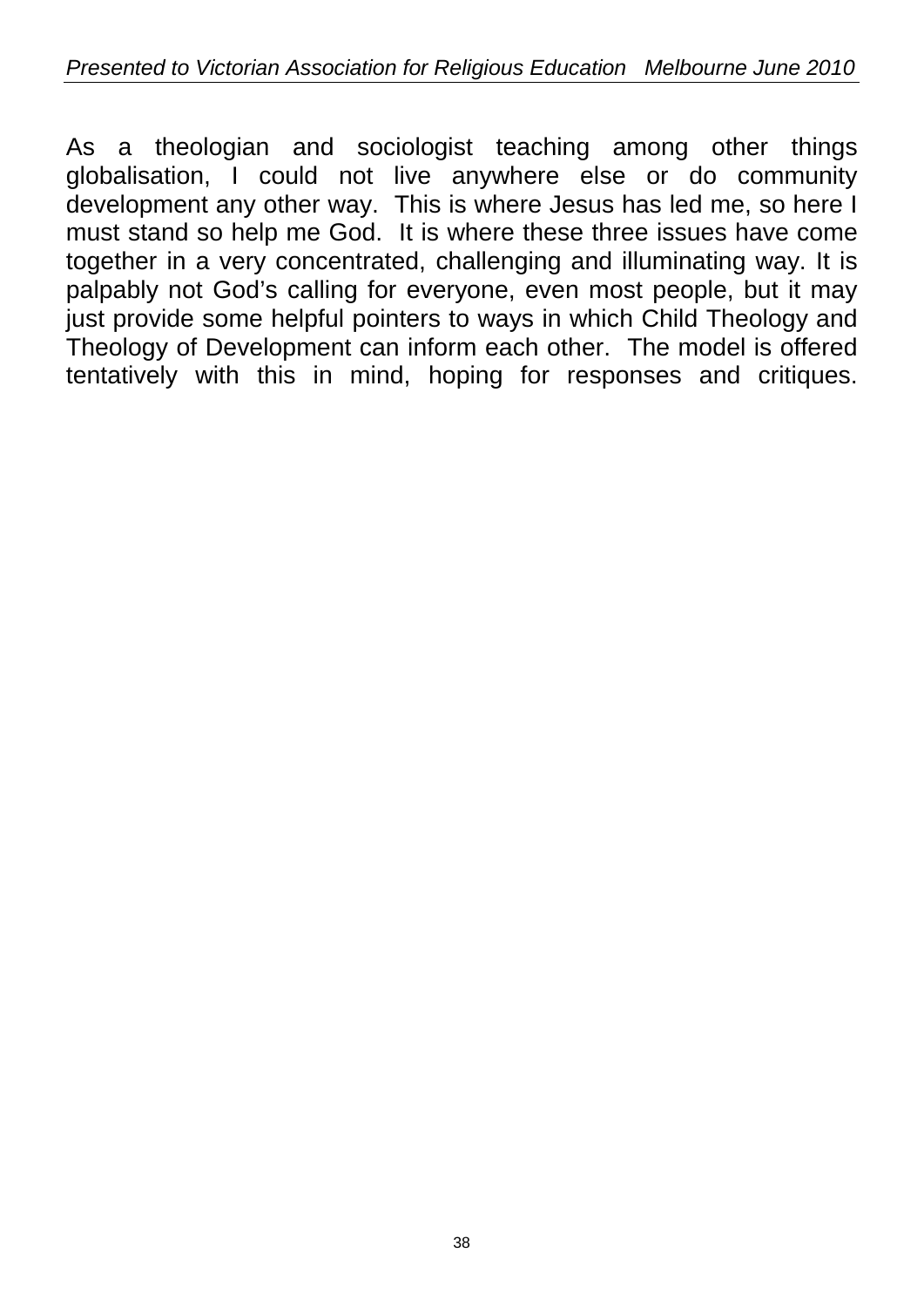Appendix - Introducing the Child<br>Theology Movement in Australia

Chris Barnett – chris.barnett@ctm.uca.edu.au – July 2009

# **1. Why the Child Theology Movement Exists**

In response to Jesus' action of putting a child in the midst in Mt 18:3, the Child Theology Movement (CTM) exists to…

*"Reform all theological reflection and enquiry 'with a child in the midst' and to ensure that theology of this kind informs every aspect of the church's life and mission, including that which relates to children"* 

#### **2. What Child Theology** *Is* **in the context of the Child Theology Movement**

*Child Theology is first and foremost about Theology* 

As defined by the CTM, Child Theology is an investigation that considers and evaluates central themes of theology –historical, biblical and systematic – in the light of the child standing beside Jesus in the midst of the disciples. This child is like a lens through which some aspects of God and his revelation can be seen more clearly. Or, alternatively, the child is like a light that throws existing theology into new relief. In other words, Child Theology stresses that the child Jesus placed in the midst of his disciples is not intended as the object of analysis or adoration, but as a sign or clue to a greater understanding of God and his kingdom.

*Child Theology is an Adjectival Theology*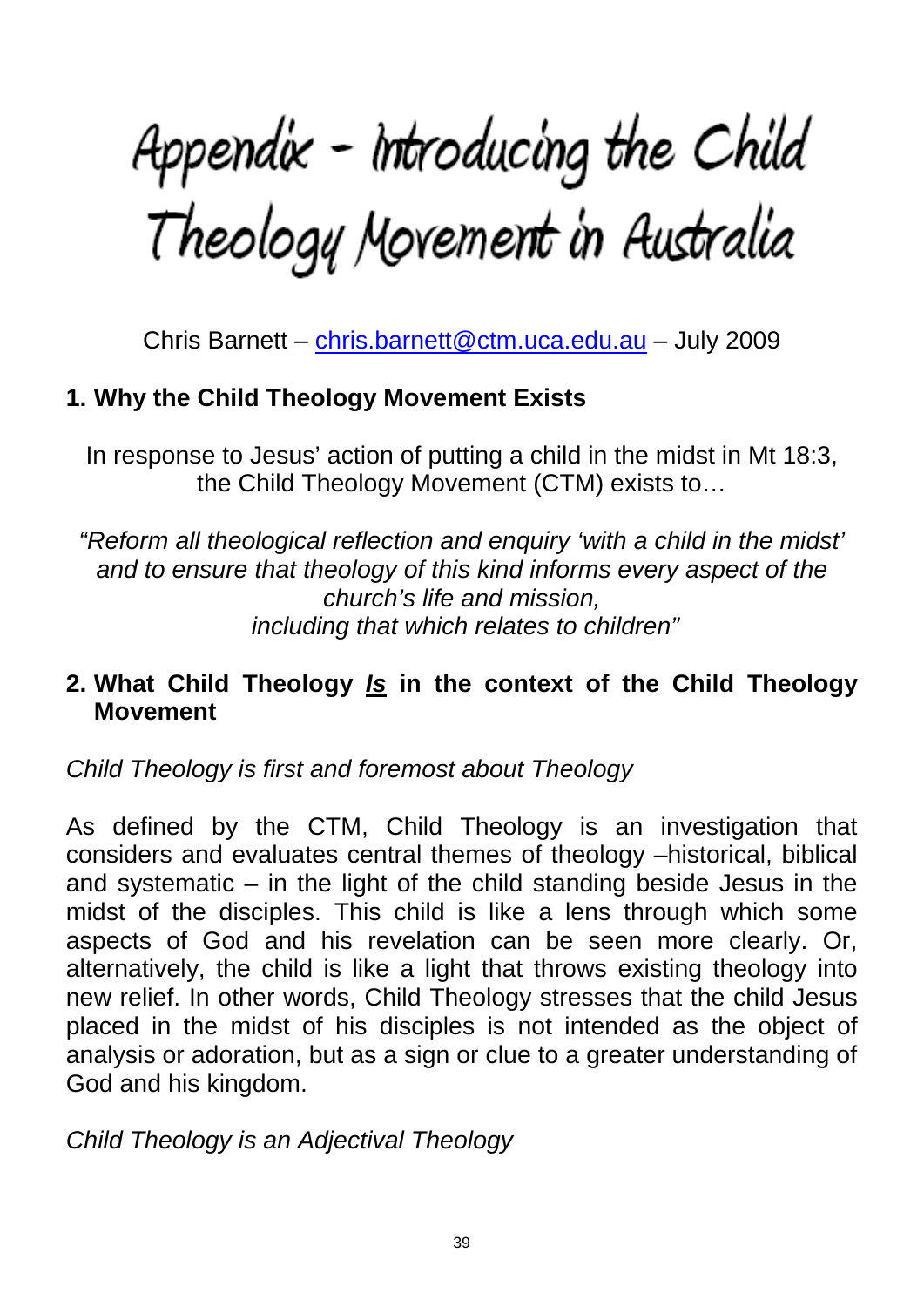In common with Liberation Theology and Feminist Theology, Child Theology may be described as an "adjectival" theology. Both Liberation Theology and Feminist Theology critiqued traditional theological content, processes and hermeneutics from a particular standpoint or with a particular group in mind – as does Child Theology. Just as Liberation and Feminist Theologies were set in and arose within new understandings of poverty and women, so Child Theology arises at a time when there is a change in the general consciousness about children.

# *Child Theology is a Process*

The way theology is done is critically important. Child Theology promotes an open-ended and inclusive process, respectful of all who take part whatever their formal status or training, and is determined to involve male and female, practitioner and academic, ordained and lay on equal terms.

#### *Child Theology is wider than Children's Issues*

Whilst Child Theology will not let go of the child lest it forfeits the very sign chosen by Jesus, neither will it make the child or childhood the ultimate focus or boundary of its reflection. Though for Christians already committed to and engaged with children and young people Child Theology may sharpen and throws light on their understanding of children and obligations to them, the focus of Child Theology remains the major themes of Christian faith and life.

#### *An Important Note*

It should also be noted that in making children more visible and, to some extent, acting as a corrective to the marginalization of children in mainstream academic theological discourse, the Child Theology Movement is acutely aware of the twin dangers of either overlooking/undervaluing the child or turning the child into an object of idolatry. Thus, the Child Theology Movement seeks to encourage advocacy for, action on behalf of and affirmation of children whilst at the same time avoiding slipping into idolatry or secularity.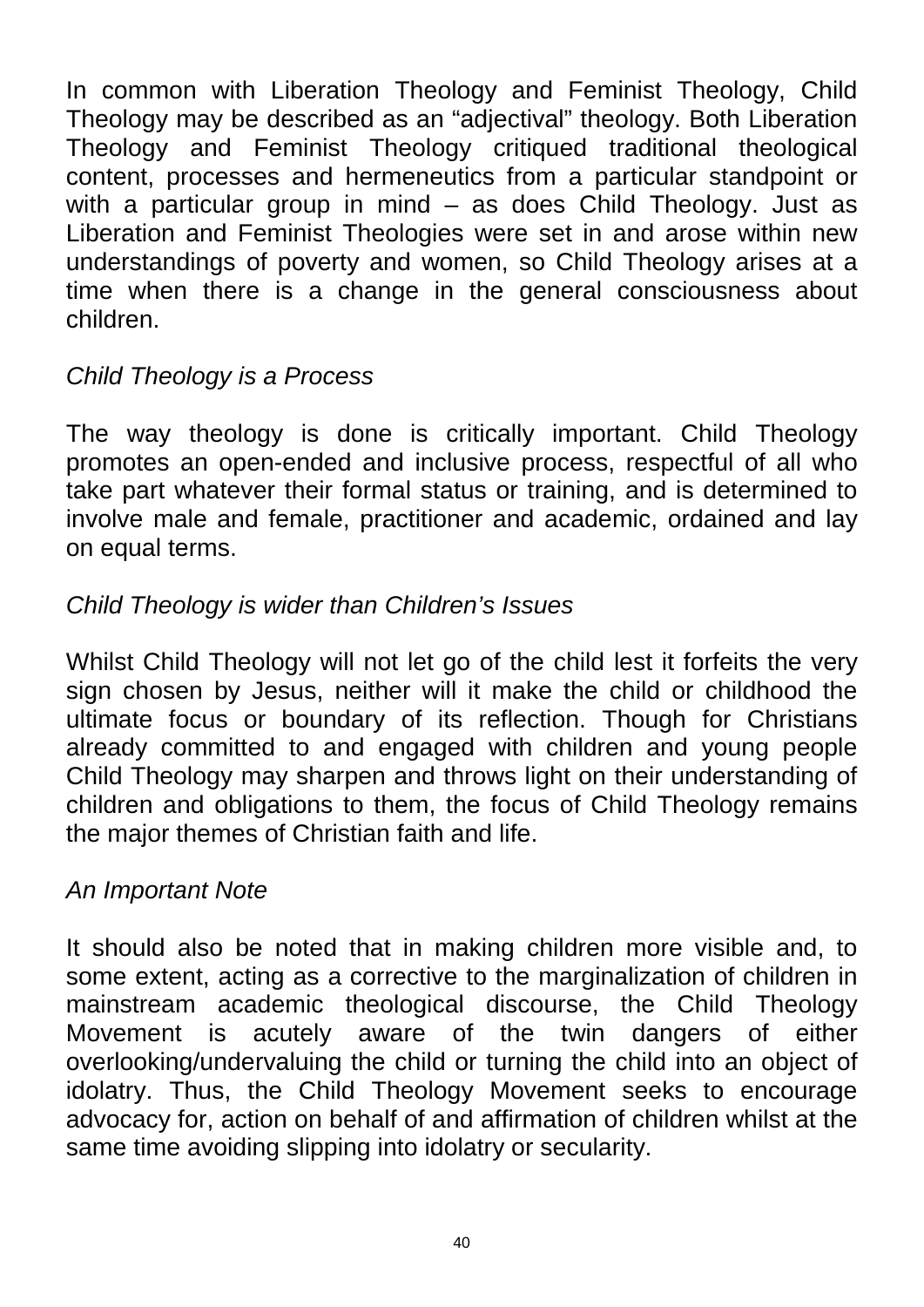# **3. What Child Theology** *Is Not* **in the context of the Child Theology Movement**

Just as it is important to articulate what Child Theology *is*, it is also important to distinguish what it *is not*. Christian Theology approaches children and childhood in a number of ways, each with particular emphases and interests. Child Theology is distinct from:

- Theologies of Childhood
- Children's Theology
- Theologies for Children
- Children's Spirituality
- Children and Religious Education

# *Child Theology is distinct from Theologies of Childhood*

*Theologies of Childhood* provide sophisticated theological understandings of children and childhood and our obligations to children, take into account various perspectives on children and childhood from both the Bible and the Christian tradition and ideally honour the dignity and complexity of children.

# *Child Theology is distinct from Children's Theology*

*Children's Theology* involves listening to theology – the thinking and speaking about God – as articulated by children in relation to Christian faith and then encapsulating that theology in a transmissible form.

#### *Child Theology is distinct from Theologies for Children*

Theologies for children could be described as theology framed in concepts and language considered appropriate to the age, stage, culture and context of specific cohorts of children.

# *Child Theology is distinct from Children's Spirituality*

*Children's Spirituality*, unsurprisingly, is the field concerned with the exploration of children and spirituality. There are many definitions of spirituality and it is important to note that Christian spirituality is usually considered to be a subset of the broader field.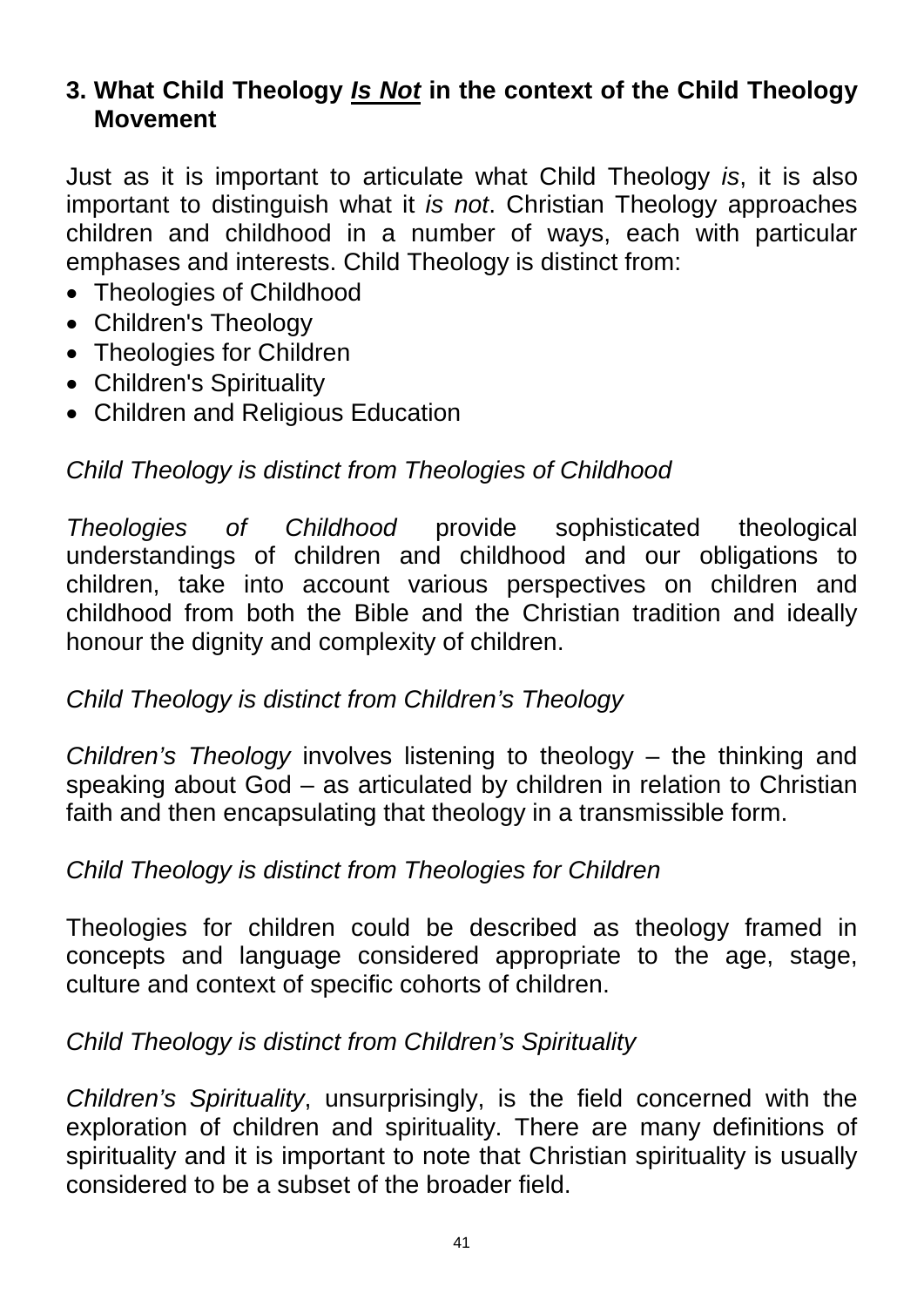# *Child Theology is distinct from Children and Religious Education*

*Children and Religious Education*, for most of the 19<sup>th</sup> and 20<sup>th</sup> Centuries, was generally the area given most attention to by those in the church concerned with children – usually focussed on the passing on of stories, values and culture with a view to faith formation and faith based action.

#### *Child Theology and Theologies of Childhood*

Whilst both *Child Theology and Theologies of Childhood* put children at the centre of serious theological reflection, prompt action on behalf of children and have implications for the church and children themselves (especially in the areas of Children and Families ministry, Religious Education, Faith Formation and Child advocacy), Child Theology *distinctively*

- Builds on theologies of childhood
- Fosters a particular process
- Re-examines fundamental doctrines and practices of the church using the "lens" of the child
- Provides new insights into central themes of the Christian faith.

# **4. The Child Theology Movement in Australia**

*The First Consultation in Australia – Newcastle 2007* 

In terms of process, a major emphasis of the Child Theology Movement has been the facilitation of "Consultations" across the globe. Thus far, more than a dozen such Consultations have taken place in places such as Penang, Cape Town, Cambridge, Houston and Prague and countries including Brazil, Ecuador, Ethiopia, Nepal, Sweden – and Australia.

The approach generally adopted by the CTM - and also reflected in the Australian Consultation (held in Newcastle in July 2007) - has the following features:

- It involves an international network of theologians and practitioners
- It includes a mixture of genders, denominations, cultural backgrounds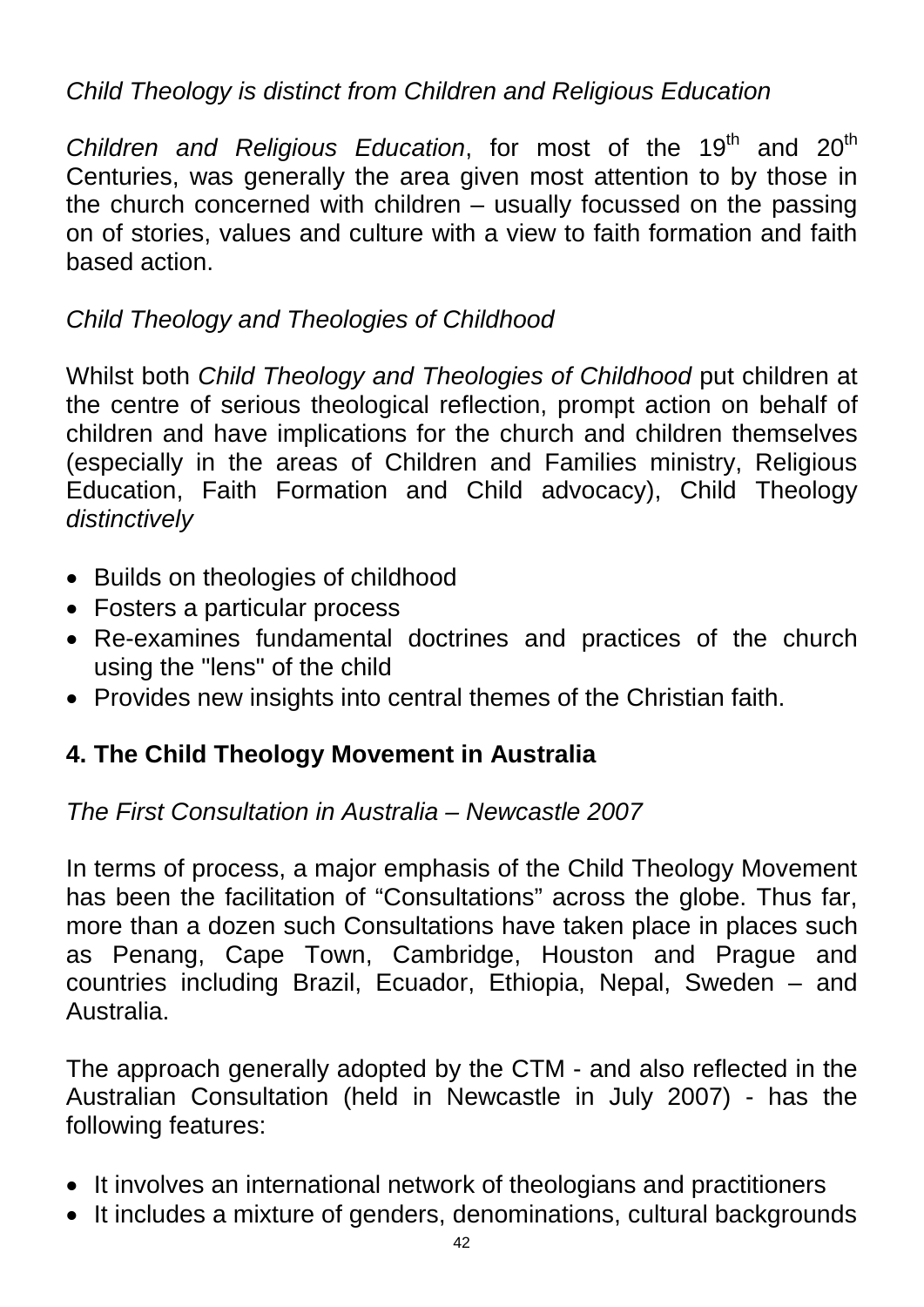- It uses a distinctive approach for putting a child "in the midst"
- It recognizes that child theologies will be diverse, building on:
	- The Bible
	- Authoritative texts in particular traditions
	- Research in social and national sciences
	- Experiences in their own specific cultures and faith communities
- It respects and encourages the development of indigenous forms and expressions of Christian theologies and practices world-wide.

Nb. The report of the Australian Consultation (along with reports from a number of the other Consultations) is available at http://www.childtheology.org/new/shop.php?ProductType=1

# *The Situation Today*

Following the Australian Consultation, a small group of Children & Families practitioners agreed to meet together consider how to progress the Child Theology Movement in Australia. This small group subsequently facilitated a session at the 2009 "Leaders 2 Go" Conference that has in turn led to the formulation of a series of draft *"Aims and Objectives"* for the CTM in Australia.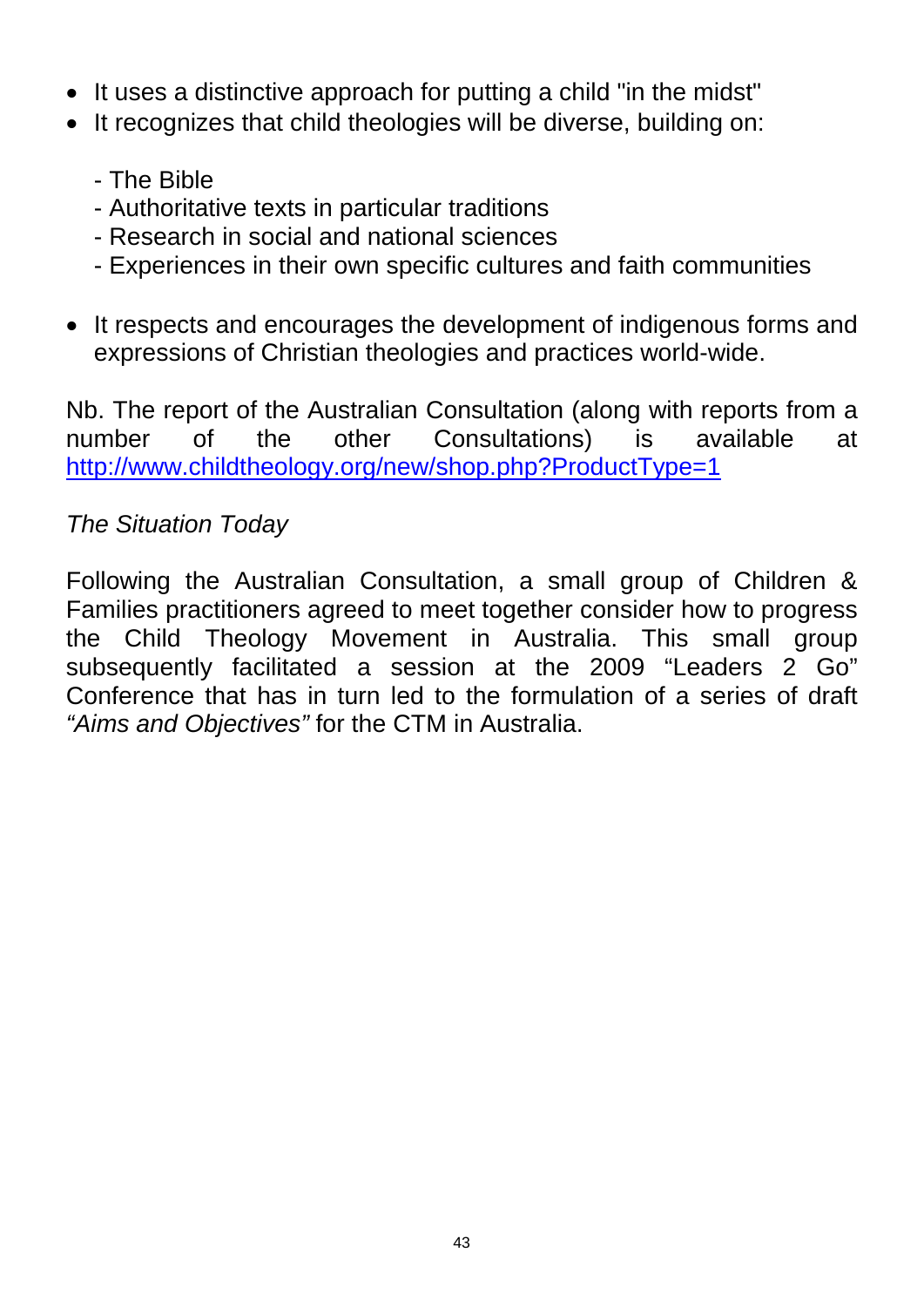# *Draft Aims*

- Foster the development of theological academic research, publications and course outlines relating to Child Theology
- Ensure every student in an Australian theological college has the opportunity to engage with the tenets of the Child Theology Movement
- Assist the church at a local, regional, state and national level in applying the insights derived from a "child in the midst" approach to the church's whole life and mission

#### *Draft Objectives*

- Establish a national "college" of Children & Families ministry that would develop and implement strategies to integrate Child Theology as outlined above
- Develop and implement a state-based strategy for engagement with theological colleges
- Develop and implement a strategy within each denomination for discerning and applying the insights derived from a "child in the midst" approach to its life and mission
- Develop a methodology involving consultation and collaboration that facilitates engagement with Child Theology at different levels of ministry

# **5. Some Useful Resources**

 The *foregoing material* is largely taken verbatim from the following resources available through the **Child Theology Movement** at http://www.childtheology.org/new/objectives.php?pID=2

*"Introducing the Child Theology Movement"* Booklet *"Penang 3"* Consultation Report *"Australasia"* Consultation Report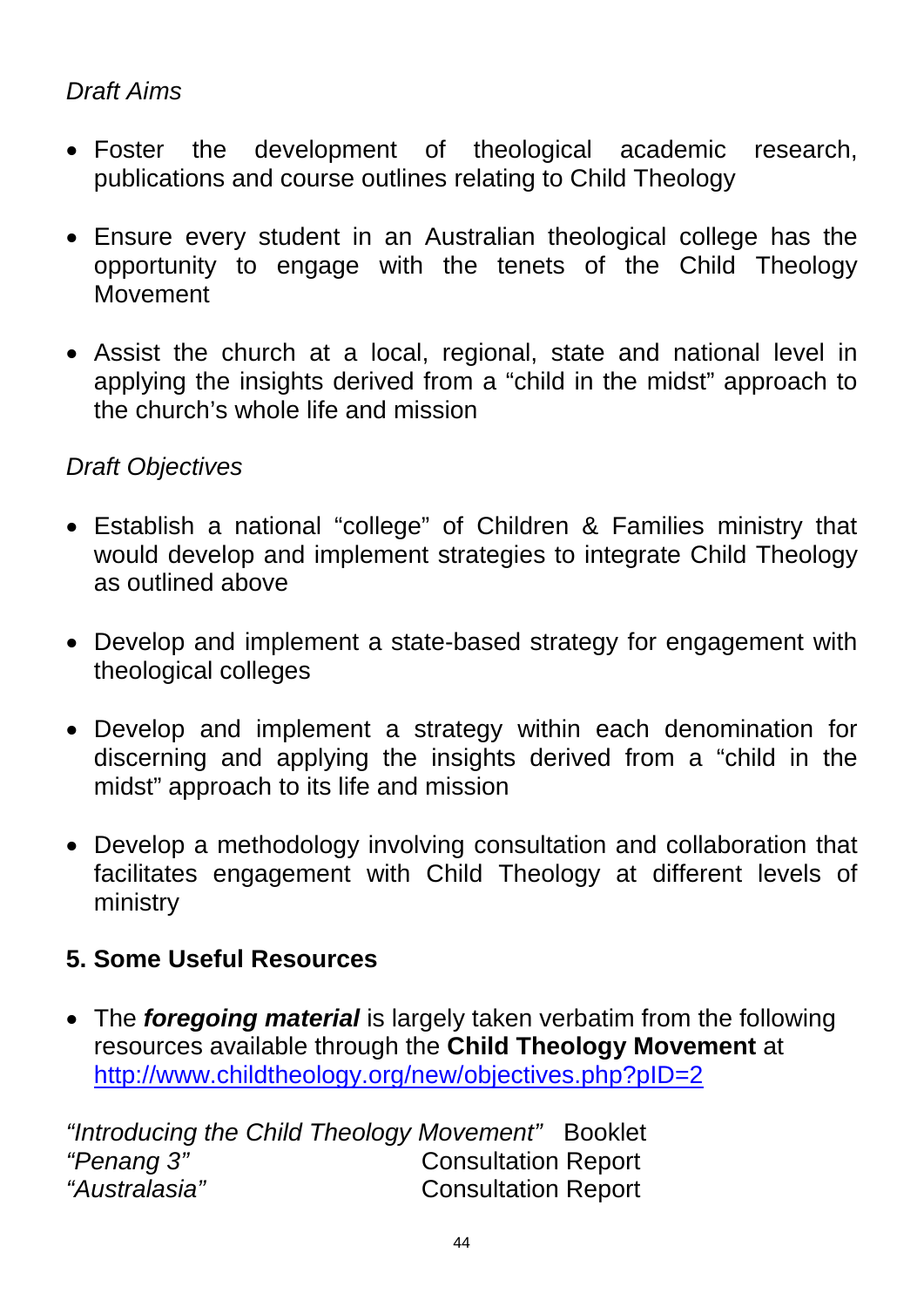- A *fantastic website* to explore with regard to theology of childhood, Child Theology and Children's Spirituality is http://childfaith.net/ (in particular the "Theology", "Research" and "Resources" sections)
- Some *excellent books* for further reading related to the areas of theology of childhood, Child Theology and Children's Spirituality include

| Balswick, King, Reimer<br>Brennan, Patrick McKinley | The Reciprocating Self: a theological<br>perspective of development<br>The Vocation of the Child |
|-----------------------------------------------------|--------------------------------------------------------------------------------------------------|
| Bunge, Marcia                                       | The Child in Christian Thought                                                                   |
| Bunge, Marcia                                       | The Child in the Bible                                                                           |
| Jensen, David H                                     | <b>Graced Vulnerability</b>                                                                      |
| McConnell, Orona,                                   | Understanding God's heart for children:                                                          |
| <b>Stockley</b>                                     | toward a Biblical framework                                                                      |
| Mercer, Joyce Anne                                  | <b>Welcoming Children</b>                                                                        |
| Miller-McLemore, Bonnie J                           | Let the children come                                                                            |
| <b>Richards &amp; Privett</b>                       | Through the eyes of a child                                                                      |
| Hier-Jones, Angela                                  | Children of God: Toward a Theology of                                                            |
|                                                     | Childhood                                                                                        |
| White, K., Bunge, M. et al                          | Toddling to the Kingdom                                                                          |
| Catterton-Allen, Holly                              | <b>Nurturing Children's Spirituality</b>                                                         |
| Erricker, Ota & Erricker                            | Spiritual Education: cultural, religious and<br>social differences                               |
| Hay & Nye                                           | The Spirit of the Child                                                                          |
| Hyde, Brendan                                       | <b>Children and Spirituality: Searching for</b>                                                  |
|                                                     | <b>Meaning and Connectedness</b>                                                                 |
| Pottebaum, Gerard                                   | <b>Exploring the Spirituality of Childhood</b>                                                   |
| Ratcliff, Donald                                    | <b>Children's Spirituality: Christian</b>                                                        |
|                                                     | perspectives, Research and Applications                                                          |
| Roehlkepartain, Eugene                              | The Handbook of Spiritual Development in                                                         |
|                                                     | <b>Childhood and Adolescence</b>                                                                 |
| Stonehouse, Catherine                               | Joining Children on the Spiritual Journey                                                        |
| Yust, Karen Marie                                   | <b>Real Kids, Real Faith</b>                                                                     |
| Yust, Johnson, Sasso,                               | <b>Nurturing Child and Adolescent Spirituality</b>                                               |
| Roehl                                               |                                                                                                  |
|                                                     |                                                                                                  |

Some **fascinating articles** to explore